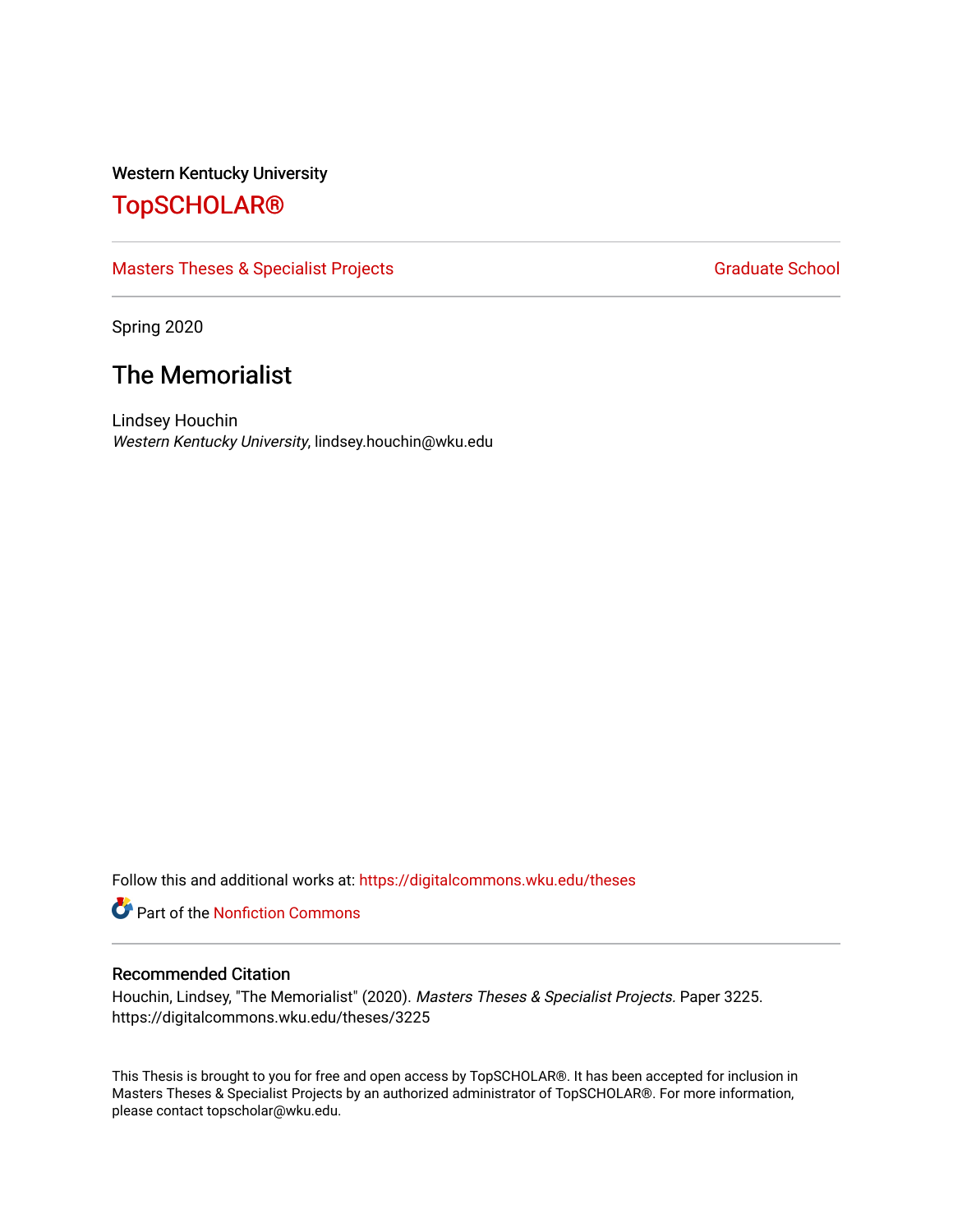### THE MEMORIALIST

A Thesis Presented to The Faculty in the Department of English Western Kentucky University Bowling Green, Kentucky

In Partial Fulfillment Of the Requirements for the Degree Master of Arts

> By Lindsey Houchin

> > May 2020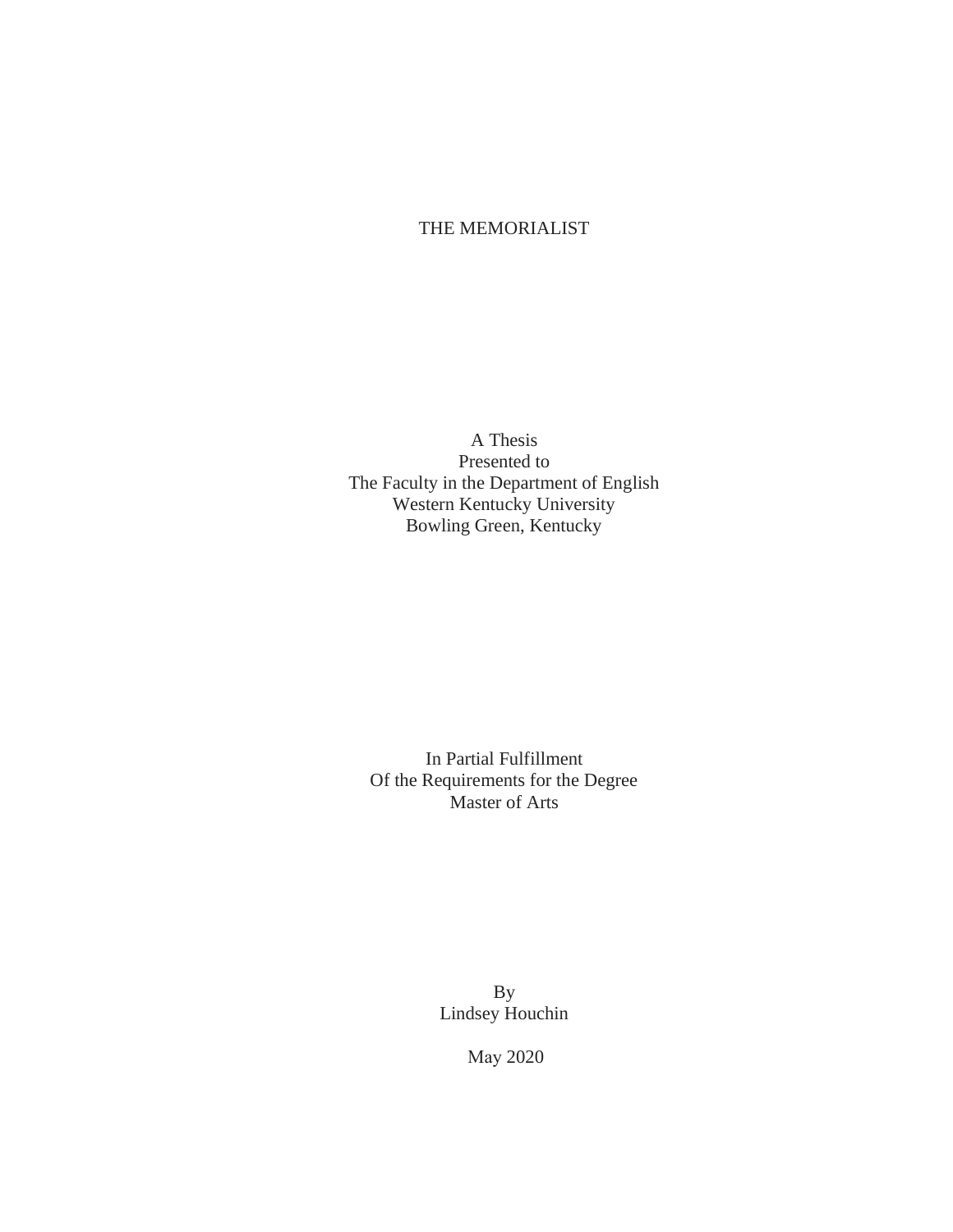## THE MEMORIALIST

| Date Recommended               | 29 July 2020 |
|--------------------------------|--------------|
|                                |              |
| Dale Rigby, Director of Thesis |              |
| Jessica Folk                   |              |

Wes Berry

*\_\_\_\_\_\_\_\_\_\_\_\_\_\_\_\_\_\_\_\_\_\_\_\_\_\_\_\_\_\_\_\_\_\_\_\_\_\_* Ranjit T. Koodalj Ranjid Bigitally signed by Ranjit T. Date: 2020.08.05 16:14:25 -05'00'

Associate Provost for Research and Graduate Education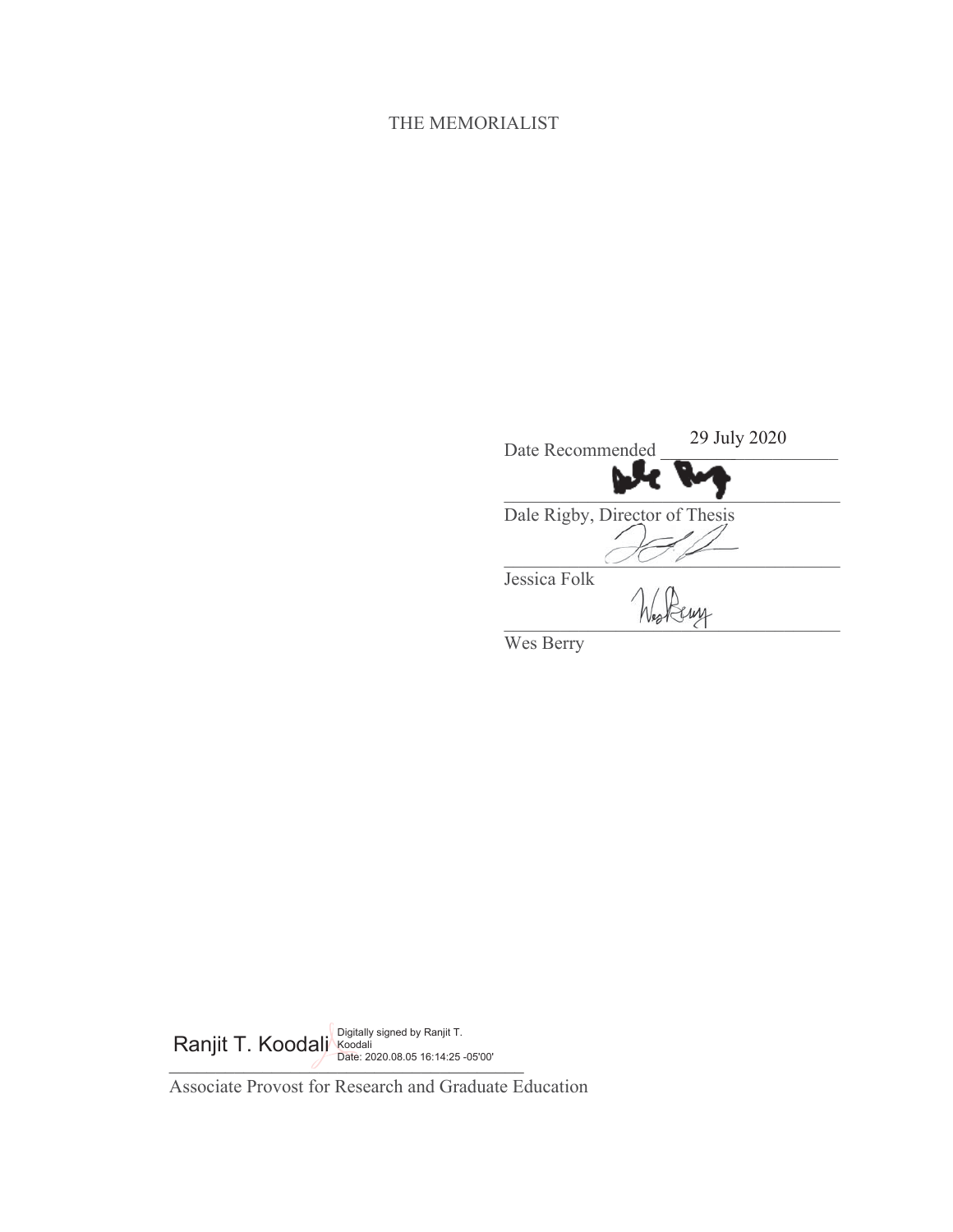To my dad for still answering my calls when they felt more like interviews than simply catching up, to my mom for the words she gave me through vocabulary lessons in bathtubs and beyond, and to my family full of stories and slant—thank you.

Without you, there'd be nothing to say.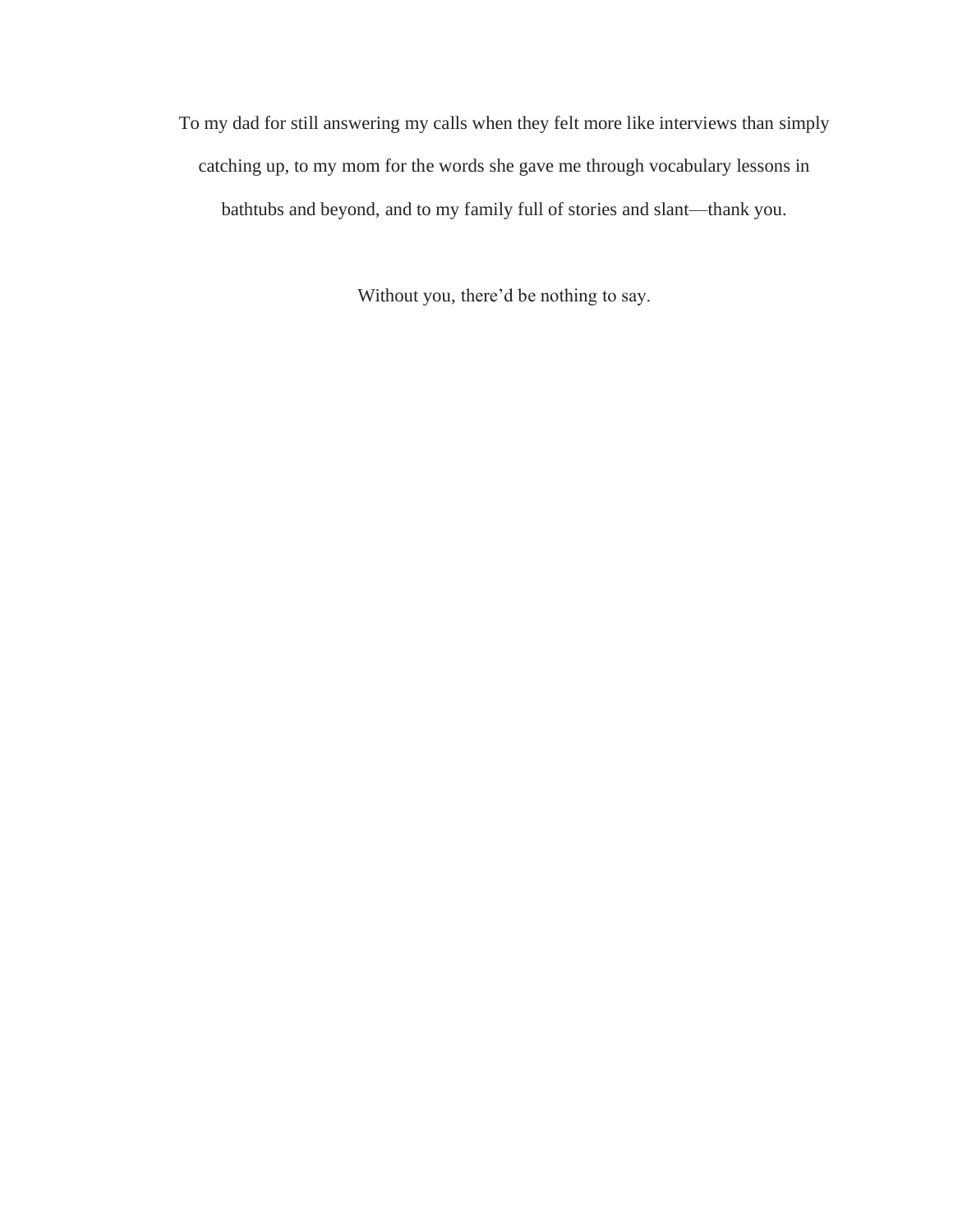### ACKNOWLEDGEMENTS

Sincere gratitude is owed to the high school teachers who recognized my voice and inspired me to daydream of words printed on pages, including my own. Without you, I wouldn't have landed in the Cherry Hall classrooms and offices where the WKU English Department embraced me and encouraged me for all eleven of these years, nudging me forward when I needed it most. And a special thanks to my thesis committee—Dale Rigby, Jessica Folk, Wes Berry—for joining me at the finish line, and long before it, too. You belong to a handful of dearly loved mentors and friends who have heard these stories again and again, helping me rescue treasures from boxes of other people's junk.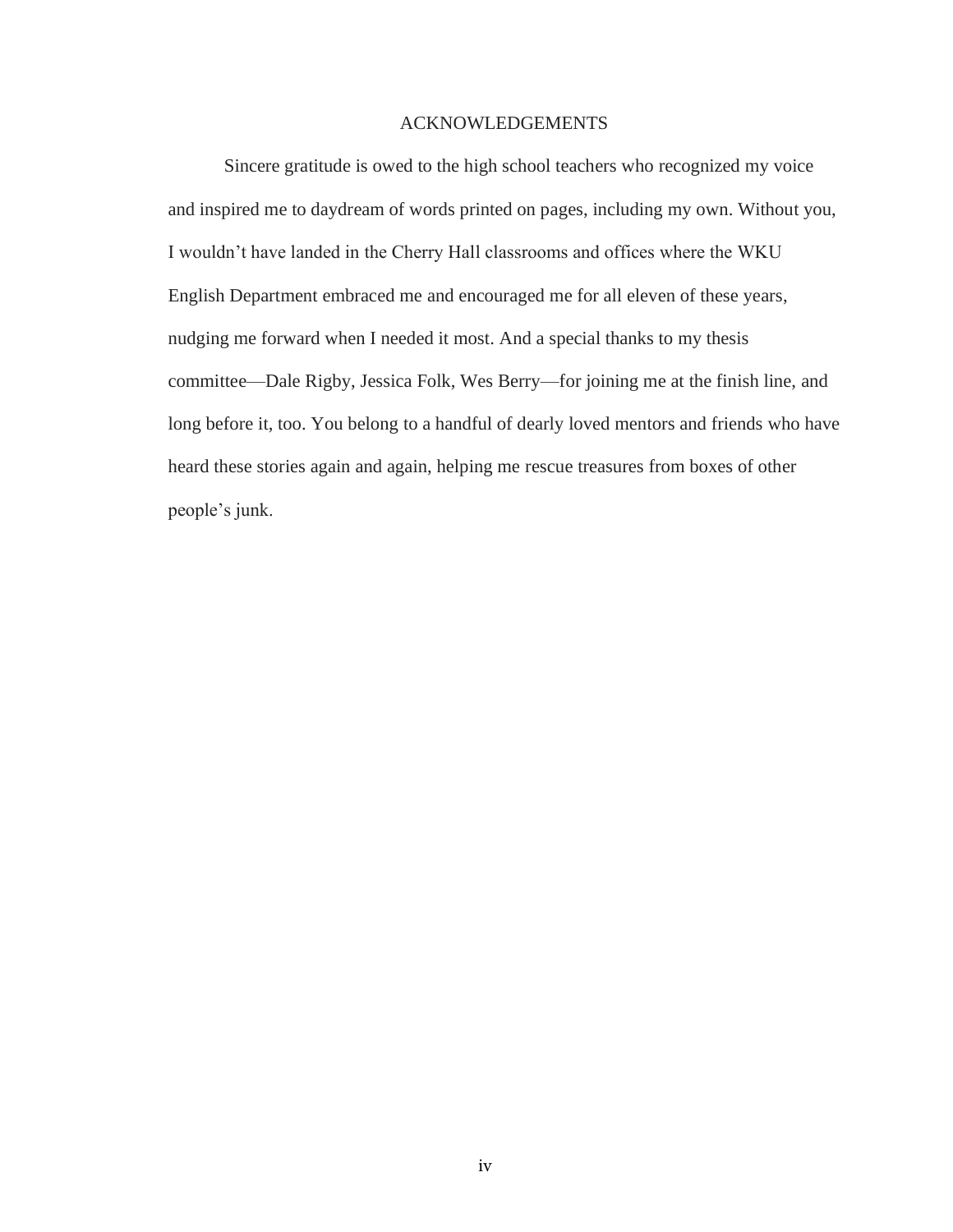#### **PREFACE**

In *Smoke Gets in Your Eyes,* memoirist Caitlin Doughty shares observations from her work in a crematory, where bodies are "transformed by fire into thousands upon thousands of anonymous chunks of inorganic bone." There, I read her narration of scraping remains from a cremation chamber: "No matter how many times I dragged the mini retort broom across the breaks in the ceramic surface, fragments of each body were lost. Not that I didn't try. I attempted to gather each sliver. The hot air would scorch my face as I stuck my body a little too far into the machine, dislodging trapped bones with the mini broom until the straw bristles melted into a slump."

Like it or not, she writes, some bones will be irretrievable, and even the State of Kentucky's cremation authorization acknowledges this, too: "While every effort will be made to avoid commingling of cremated remains, inadvertent or incidental commingling of minute particles of cremated remains from the residue of previous cremations is a possibility, and the authorizing agent(s) understands and accepts this fact."

To eulogize, to memorialize is not unlike cremation; entire lives are transformed into thousands upon thousands of fragmented, lifeless words coordinated into a *Danse Macabre*, a Dance of Death. When my uncle died soon after my mother did, I dwelled in the commingling of their starkly contrasted lives and the burden of capturing histories halted. Here, I have attempted to gather each sliver—sometimes getting unbearably close the fire—but I know some are, inevitably, left behind.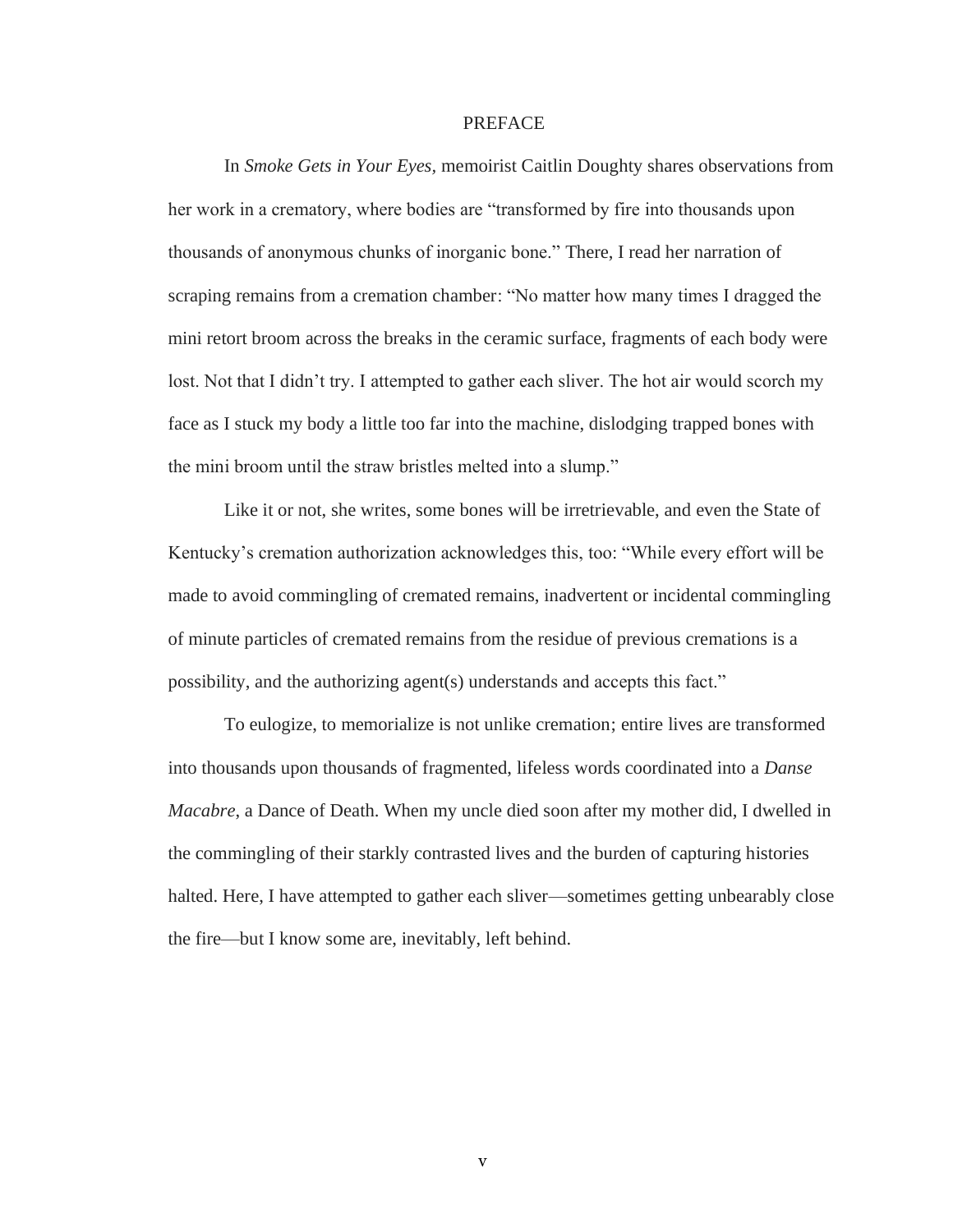## TABLE OF CONTENTS

|--|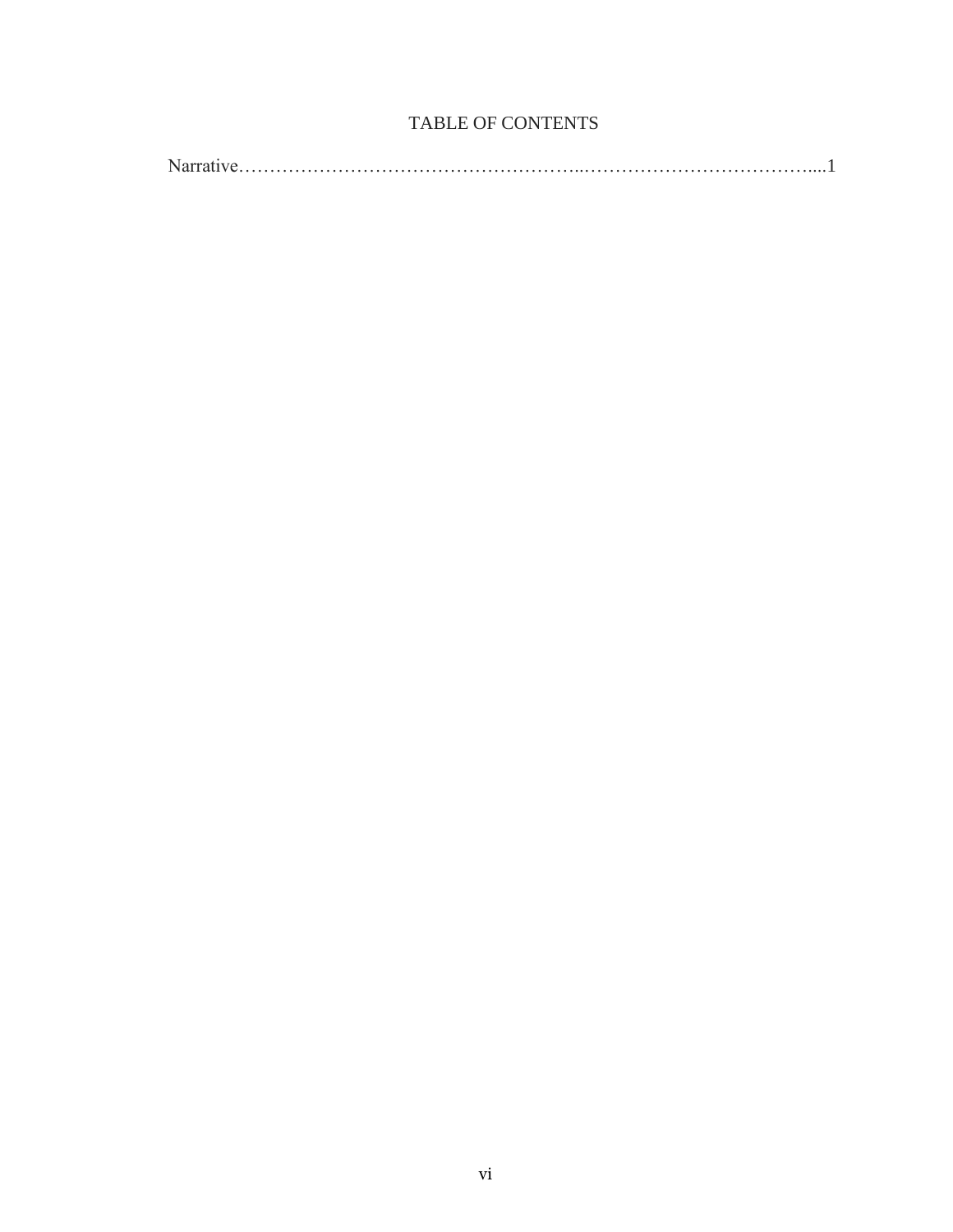### THE MEMORIALIST

| Lindsey Houchin                                      | May 2020 | 44 Pages                    |
|------------------------------------------------------|----------|-----------------------------|
| Directed by: Dale Rigby, Jessica Folk, and Wes Berry |          |                             |
| Department of English                                |          | Western Kentucky University |

*The Memorialist* is a work of creative nonfiction. In this long-form essay, the author digests the memories and secondhand stories unearthed while exploring the junked, rusted, and wrecked life of an eccentric uncle who was preceded in death by his sister, the author's mother. Through its associative and slippery structure, it follows the author as she untangles two histories halted—connected, contrasting lives disrupted by death. Meditative and metaphorical, the narrative explores both the beauty and burden of death through the eulogy form in a quest to determine how to memorialize a life defined by what death leaves behind.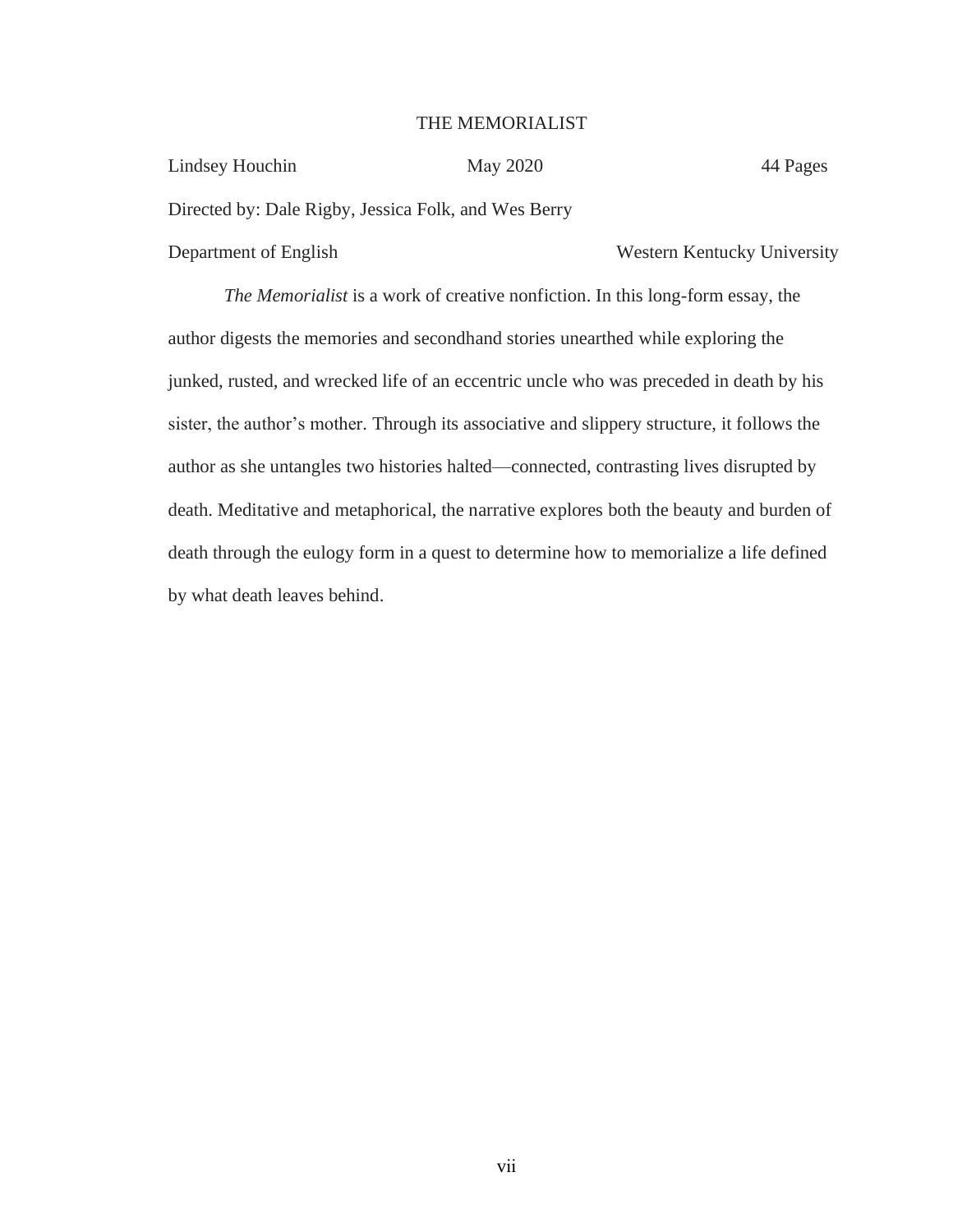I pulled into his gravel drive with apprehension, every crackle and pop under my tires announcing my presence on forbidden ground. The sun shined bright, but the barely breathable spring air called for rain. Across the street, a weathered couple emerged from under the hood of a car and stood tall with their shoulders back and their fists clenched, ready to defend their neighbor, if need be. I had disrupted the quiet of their rural Edmonson County lives.

For years, my Uncle Bill stood strong in front of his threadbare house with a rifle held across his chest and roots running deep into the earth of small-town Kentucky. We were not welcome—no one was—and he need not speak in order for us to receive his message. But he wasn't there now. Remembering my last visit to his house, I sighed, drifting into buried memories.

"You never know which Uncle Bill you're dealing with, so stay here until I wave you in," my brother-in-law had warned as he opened the truck door on a blustery December day. My sister had recruited me to ride home from Christmas at Grandma's with them, promising me a pit stop on the way. We had stopped at Bertie's Ice Cream Parlor, a dairy shack typical of almost any small town in Kentucky, for a pick-me-up and a peace offering before swinging by our uncle's house. I sat in the car, my small banana milkshake in my left hand and a large chocolate milkshake for the uncle I could hardly remember in my right hand. Beads of humidity collected between my hand and his styrofoam cup.

At the end of my uncle's driveway, I apprehensively rolled down the window and let the humidity back in, keeping the chocolate milkshake in my hand and bracing mine in the nook of my armpit. I watched with wide eyes as my brother-in-law navigated the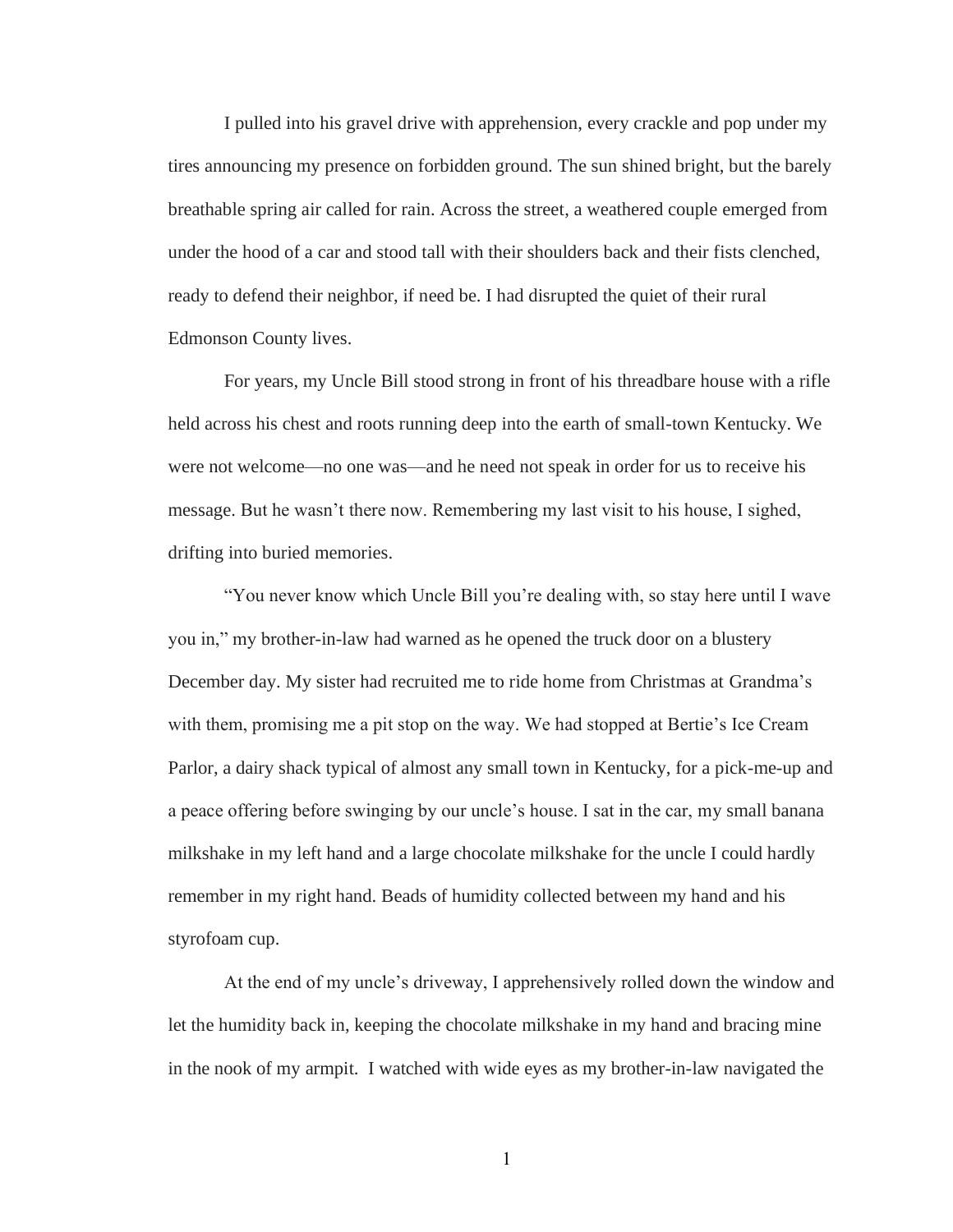overgrown weeds and stumbled over remnants of junked, rusted, wrecked, and lifeless machinery in the yard. He scratched the back of his head as he stepped onto the cracked concrete stoop. He took a deep breath, one I could see with my own eyes, and then he knocked on the door. The dilapidated curtain that covered a window to the right jerked to the side, and Uncle Bill surveyed the situation.

Surely the loss of my mother, his sister, was enough to buffer our attempt to reach out, I thought. The door shook the way that makes one imagine there are at least eight deadbolts to be undone before it could be opened. We waited. He opened the door wide enough for us to see half of him.

"No visitors, thank you," he said, loud enough for me to hear from the truck, before slamming the door shut. My brother-in-law returned to the car and moved the gear shift to reverse, exhaling a breath he'd held too long. I felt offended that he wouldn't open the door beyond a crack *almost* wide enough to show his whole face, for I couldn't quite remember what he looked like, and the finality of his "thank you" without even a "please" rattled in my head. The gravel crackled and popped underneath our tires, and I noticed the sweat between me and the Styrofoam cup I held. We drove away with a milkshake no one wanted.

I would later learn, while writing an obituary for the Uncle Bill I no longer knew, that he was 72 and dying when I saw a sliver of his face that day. And he had spent every one of his years on that forbidden land.

--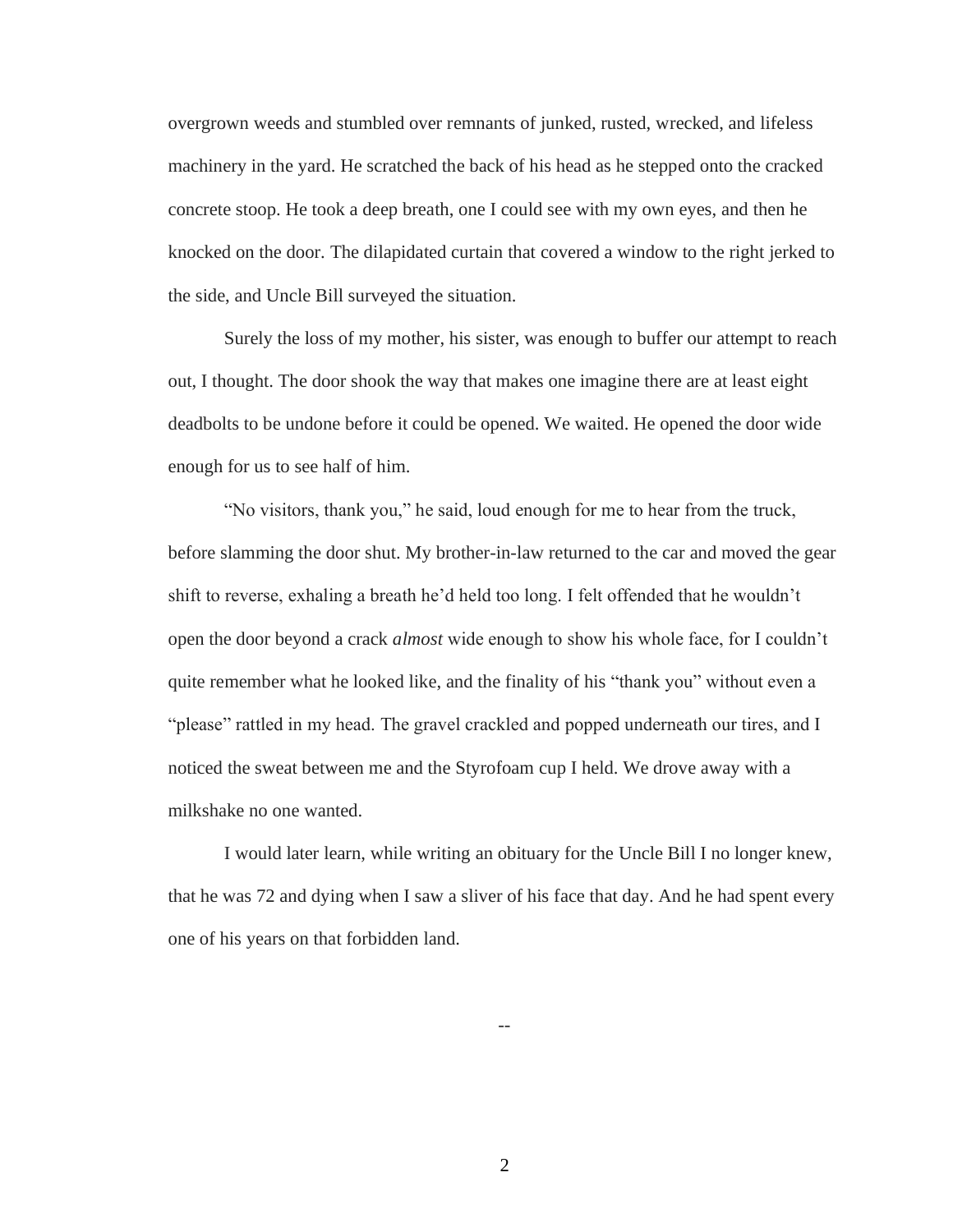I put my car in park and rolled up the windows. I marveled at the scene before me. It was hard to believe that the ramshackle house at the end of the gravel driveway could be anyone's home. The rusted metal roof of his house quivered, like the bottom lip of someone trying not to cry. From beneath the rust peered the memory of a threatening message, painted haphazardly in red, for the government officials he staunchly believed haunted his life.

Had it been a political stab at Obama? Or was it Bush? I couldn't remember the message, but I remembered a younger, bewildered me reading it in wonder as Mom and I pulled into the drive years ago.

At each year's Thanksgiving, when my sisters and their families had stuffed their kids and leftovers into their cars and said their thank yous, Mom would convince me to climb into her car. It took two turns and about thirty minutes for her white Pontiac Bonnieville to drive from Bowling Green to Brownsville, depending on how fast the trucks in front of you felt like going that day. After turning at the sign that pointed left to JCT 259, a winding road would end at a stop sign. Directly ahead was Uncle Bill's house, seemingly abandoned. Passersby, Chalybeate locals who didn't need a GPS to mispronounce their community in order to find it, knew otherwise.

Mom must have known what was at the end of this journey each time, because even I knew that we visited the house, but not the person who lived inside. It was clear, though, that the pilgrimage was sacred to her. She told stories all along the route, fragmented by lapses in memory that became more and more frequent. I grew up in that car. I listened to her while I scribbled in coloring books, then read chapter books, then played handheld video games, then listened to music in one ear on a first-generation iPod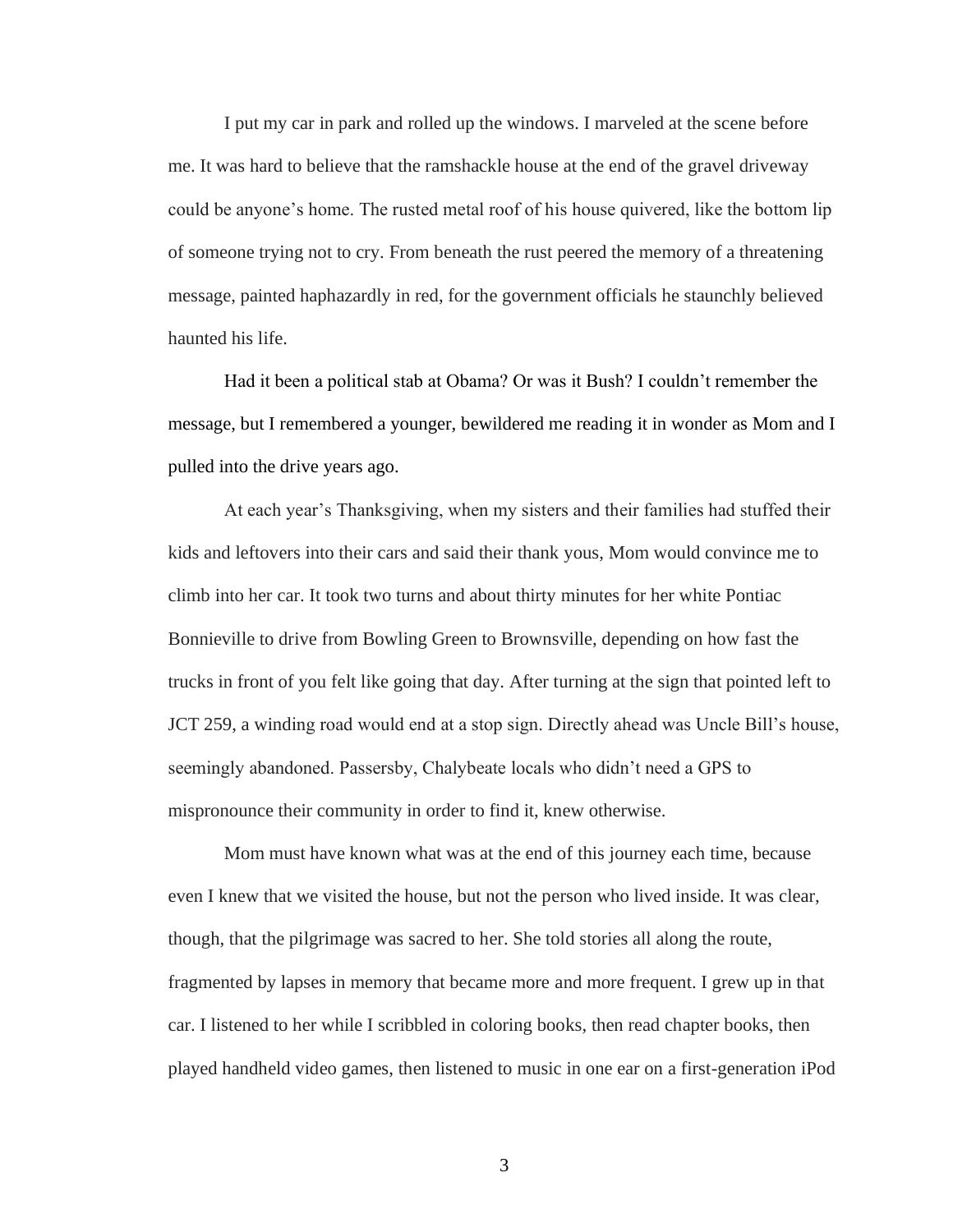and, eventually, text messaged friends from my cell phone that finally had unreliable service in Edmonson County.

Each year, that familiar crackle and pop of the gravel beneath our tires would signal a reverent silence. When we came to a halt at the end of the drive, we would take our time gathering our offering in the backseat. "I wonder if he's home," she would say with an eye toward the window, always the first to break the uncomfortable silence.

"Watch your step," she would warn as she parted the tall grasses for me, pointing out the best pathway to the front steps of his porch and redirecting my attention from the cat that lurked skeptically nearby. She would nudge me forward, silently instructing me to knock on the door, and I would—but not without apprehension. Though I hadn't known him to answer the door often, I silently feared that he would, for my family's whisperings had built his character in my mind, and I wasn't sure I'd like to be invited inside.

Alas, my knock would go unanswered time and time again. I would turn around and shrug, pulling my pursed lips to the side in acknowledgement of Mom's sorrow. "Maybe we'll catch him next time," she would say.

We would empty our arms, piling the things we had brought with us in front of his door: plaid flannel pajamas and long johns to fend off winter's bite because his house was only heated by an old wood-burning stove, and a new wallet with a sizable check tucked inside. Inside old sour cream and Country Crock tubs, "tupperware" we knew wouldn't be returned, was a Thanksgiving meal.

When Mom and I took annual Thanksgiving care packages to a poor family in Bowling Green, they always sent me away with a trinket of thanks, like the porcelain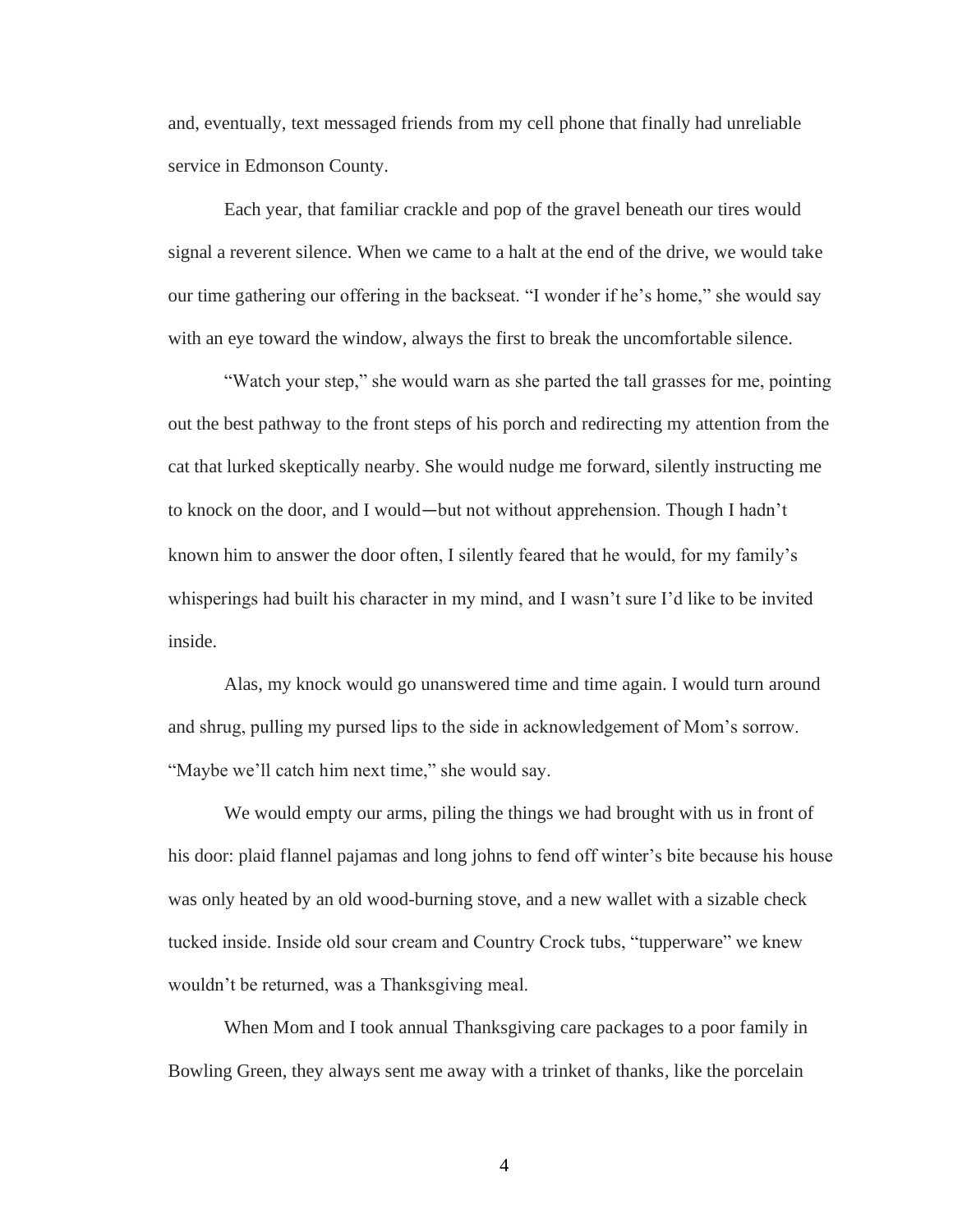Jesus kneeling at a rock that I still stow away in a musty closet something like a quartercentury later. An offering of gratitude. When Mom and I left Uncle Bill's house, we were always empty-handed.

"Everyone needs someone to take care of them," she would say, curling her arm around my shoulders and pulling me close. Did she know she was making memories that would need to last far beyond my twenty-fourth birthday?

--

I stepped onto Uncle Bill's porch, deeply aware of how much time and life had passed since then, and noticed a sign scribbled onto cardboard: "The camera's have got you from 4 angles so just sit down and make your self at home. Don't waste any more film."

"Look at this," I said to no one, picking up the sign. I looked into the corners of the ceiling, and then noticed the skeleton of a camera—not connected to a single wire. It was a facade, a line of defense against intruders and visitors alike.

From inside the house came a familiar voice. "It sure is somethin'," said Dad, emerging from the front door and leaning his pot-bellied body against a neglected brick pillar I wasn't sure would hold him. "Apparently the only thing that kept him from a college degree was freshman English," he said. "Funny, ain't it?"

He pointed to another cardboard sign that leaned against the house: "Yurn hart. Min hart a bleedin." And, under raindrops of blood spilling from the cartooned broken heart, "I broke both of them. Call me." I lingered there, marveling at the differences in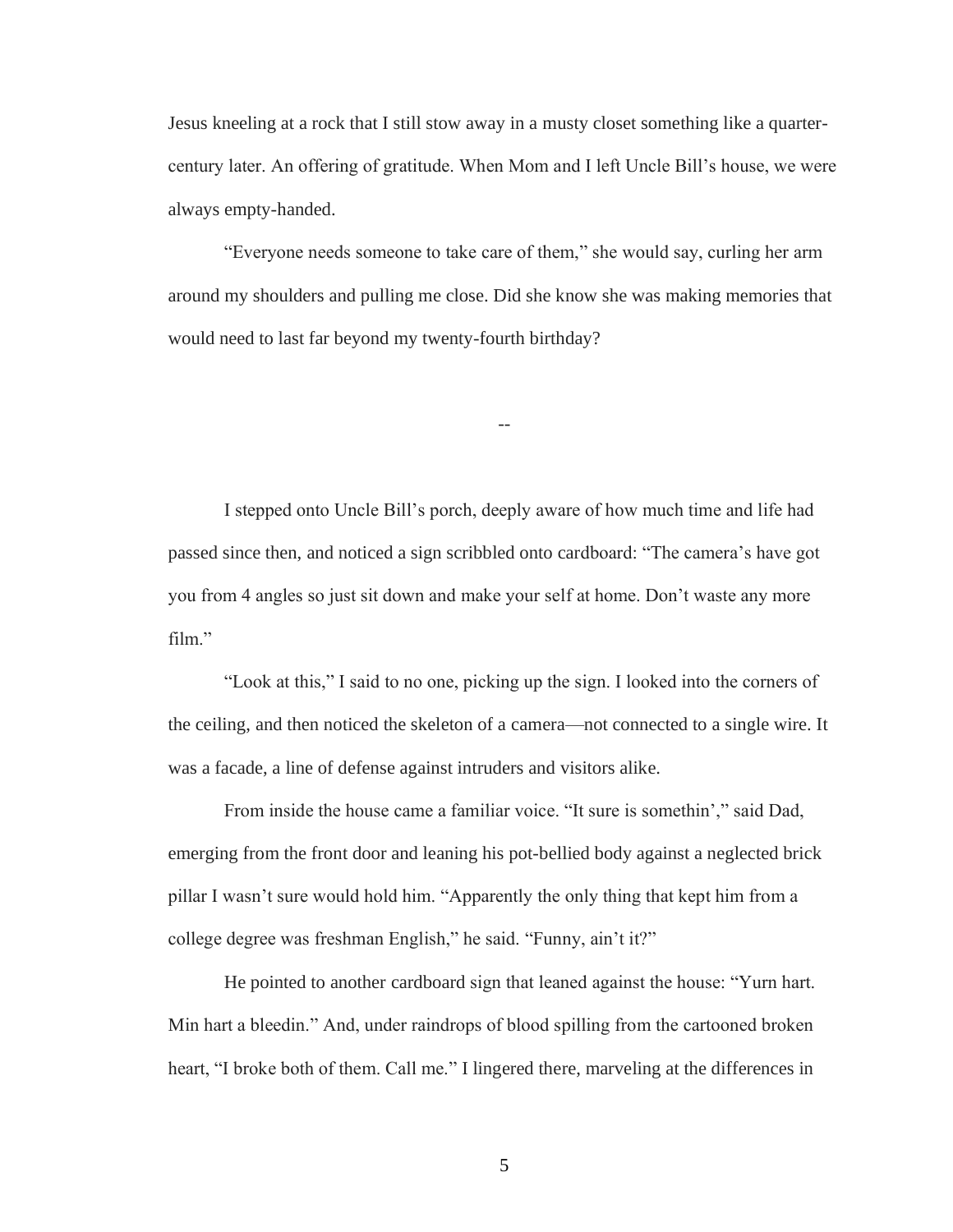spelling, wondering if the message at the bottom was written by the same person as the top. I craved more context.

Then, for a moment, gravity seemed stronger. My stomach sank, bringing my attention to the irony of my presence there. After so many years of visiting Uncle Bill's house, there I stood with stronger evidence of his humanity than maybe I'd ever known. Now that he was dead, that is. The chasm between the two of us, which had always been the rattling door that now stood wide open, seemed larger than before.

One class kept Uncle Bill from a college degree, apparently, but at 25 years old, I was working on my third degree, my second in English. I had built my young life around my fascination with words and teaching others of their power. I surrounded myself with stories to tell.

My love for words started long before I declared my major. In elementary school, "elusive" made an appearance on one of my vocabulary lists. My mom said I studied best in the bathtub, so she would drop the toilet seat cover shut and make herself comfortable, quizzing me while I relaxed in the tub. There, she taught me how to learn by juggling thoughts and ideas in my mind until they found the right resting place inside.

"Elusive. It means difficult to find or catch, difficult to recall. What does it mean?"

"Difficult to find, catch, or recall," I said, watching the surface tension of the water break and bury my hands again and again.

"What words or phrases are connected to the meaning of 'elusive'?"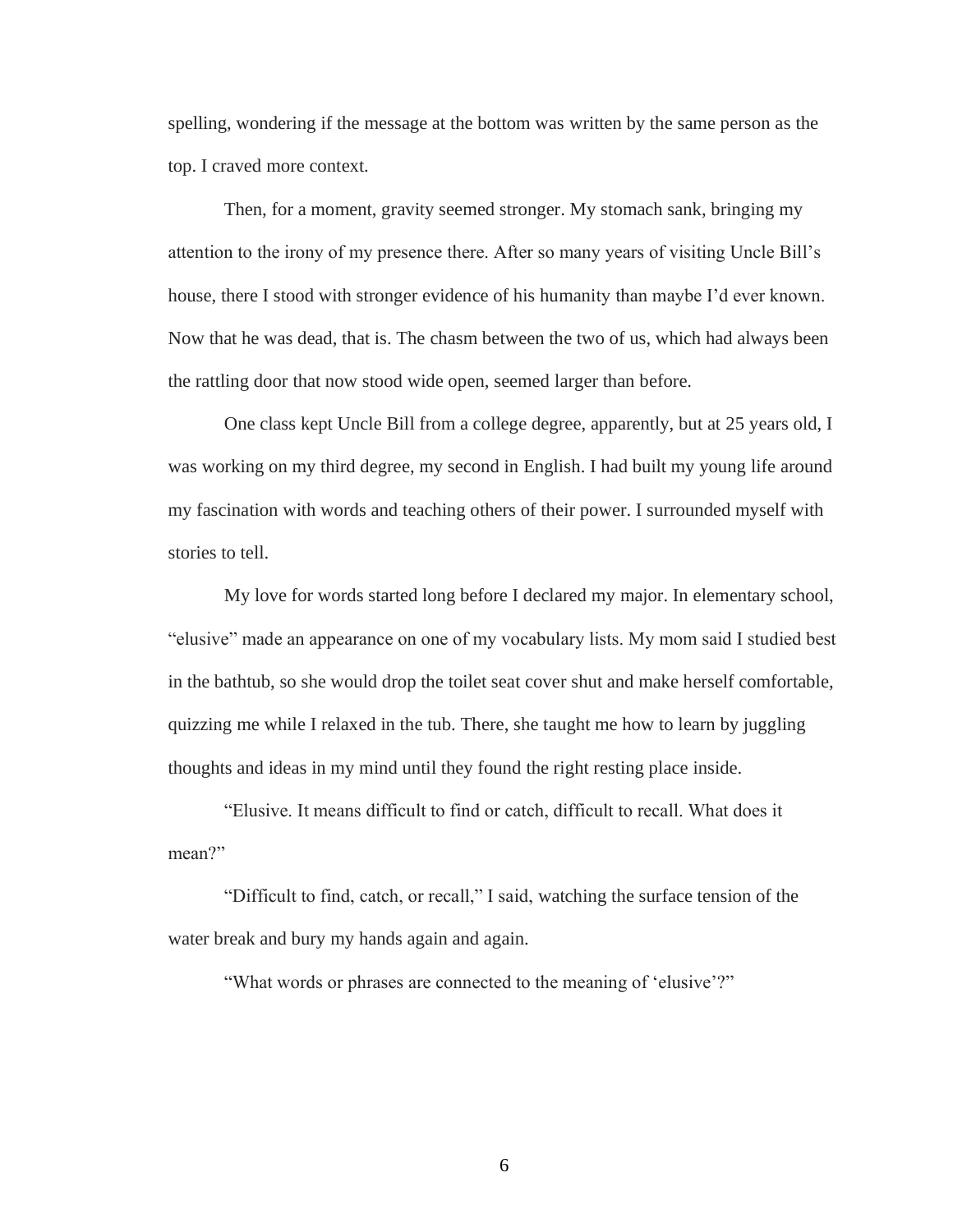This was my favorite question. It was always my intention to stun her. To make her sit back and stare at me before she said another word. To show her how complex I could be.

"Elude. Transient. Vanish. Disappear. Mirage." I said. And then, "Uncle Bill."

"Uncle Bill is the most elusive man I know," I said without turning her way, with two memorable appearances flashing before my eyes in my memories, using the word in a sentence before she'd even prompted me.

Sometimes, while we sang hymns from memory at "Church in the Woods," Easter morning sunrise service at Mammoth Cave National Park's outdoor amphitheater, just as Mom's family had done all her life, my Uncle Bill would appear in the back of the congregation.

"Look who's here," my sister would whisper in my ear before darting her eyes to the man standing tall in the background. He would not sing, he would not speak. If you were lucky, he might tip his forehead at your gaze, making you feel secretly loved. He would vanish before the service ended, before we had a chance to talk to him.

One year, while waiting for fireworks to erupt from Barren River Lake State Park, I wandered with a friend down the gravel road that connected our lake property to the water. When the road ended, we waded through weeds taller than we were, which we knew hid the rocky point of the land at the opening of our cove. Standing there was Uncle Bill in battered jeans and a white t-shirt, skipping flat white rocks as if my family knew he would be there, strong and firm with an I-belong-here air about him. I stopped in my tracks and ran back to my mom.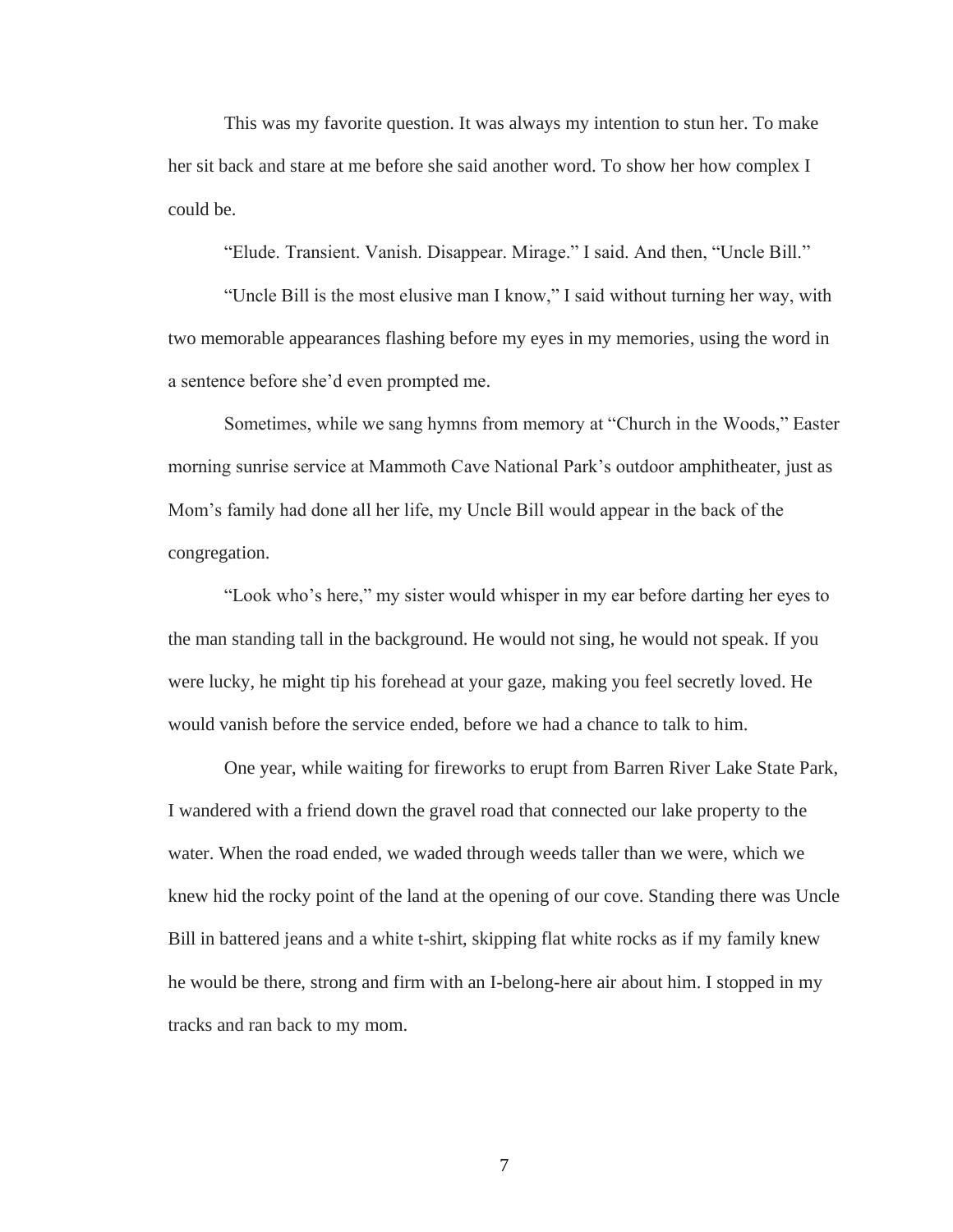I whispered in her ear while she sank her teeth into a slice of watermelon she was salting one bite at a time: "Momma, Uncle Bill is here."

She turned her face toward me, still chewing, and I stared into her warm, wise eyes. "Let him be," she said, returning to her July feast as if it were a normal day at the lake. And I tried, but I spent the rest of the evening looking over my shoulder, wondering where he was and how he got there and what he felt.

When the first firework boomed atop the lake lit by boat lights, I looked around, as I had always been more fascinated by watching people watch fireworks than I was by watching the fireworks themselves. Beyond my mom's upward gaze, I saw his silhouette in the gravel drive, occasionally and momentarily lit by the fire in the sky. Mom pulled me toward her with her arm around my shoulder, and I said nothing.

A bug buzzed around my head and lingered in my face, coaxing me away from my memories again. I swatted it away and looked over my shoulder with a deep breath, half expecting to see Uncle Bill standing there.

"How much land is here again?" I asked my dad, reluctantly returning to reality.

--

"Two hundred acres, or somewhere around there," he said, after I handed over the Subway sandwich he'd asked me to bring along. Its bright green and yellow packaging glowed against the sepia-toned setting. Uncle Bill's house looked like it had been lifted from a forgotten photograph found inside a trunk bought at an antique shop.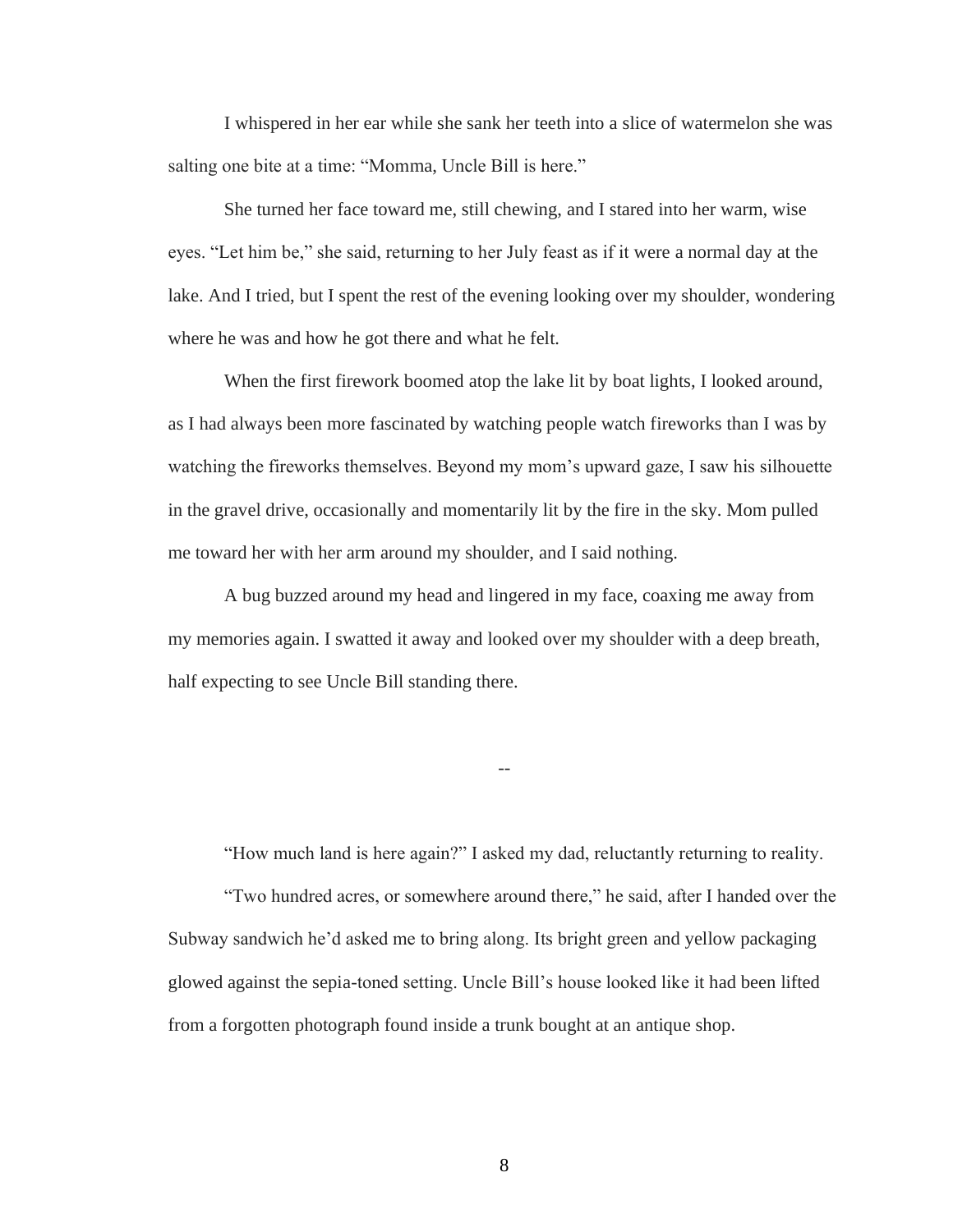Obviously distracted, he bypassed the sandwich. "Check this out, Linds," he said. I followed the point of his finger to the right side of the front porch. "You recognize this?"

There sat a black electric scooter, torn at the seat and left victim to the weather. I stared at it for a moment, and I looked up at Dad. Of course I did.

"Can you believe he rode that damn thing all the way to Bowling Green?"

In its best condition, the scooter might have gotten up to twenty miles per hour. And when Uncle Bill arrived at my mom's funeral only a year and a half earlier, Dad and I, whispering, agreed it must have taken him two hours to get there—and pissed off a lot of hurried people along the way. He didn't stay for the ceremony, he had told my brotherin-law, because he had to get home before dark. Elusive.

Dad stepped onto the front porch. My Aunt Naomi, now a Michigander who had returned to her humble hometown from her snowbird home in Florida just for this occasion, emerged from behind a camping blanket that was hung across an open doorway leading somewhere beyond the living room. She tilted her head toward her shoulder and smiled, but not before briefly curling her chin in the manner that gives way to tears if you let it. The way people smile at motherless daughters.

"You wouldn't believe the things we've found," she said, recognizing my curiosity and apprehension.

It must have been written all over my face. To find myself on Uncle Bill's front porch without my mom was enough to pull on my heartstrings; to find myself on Uncle Bill's front porch with two people so close to my mom – her husband and her sister – was enough to break my heart.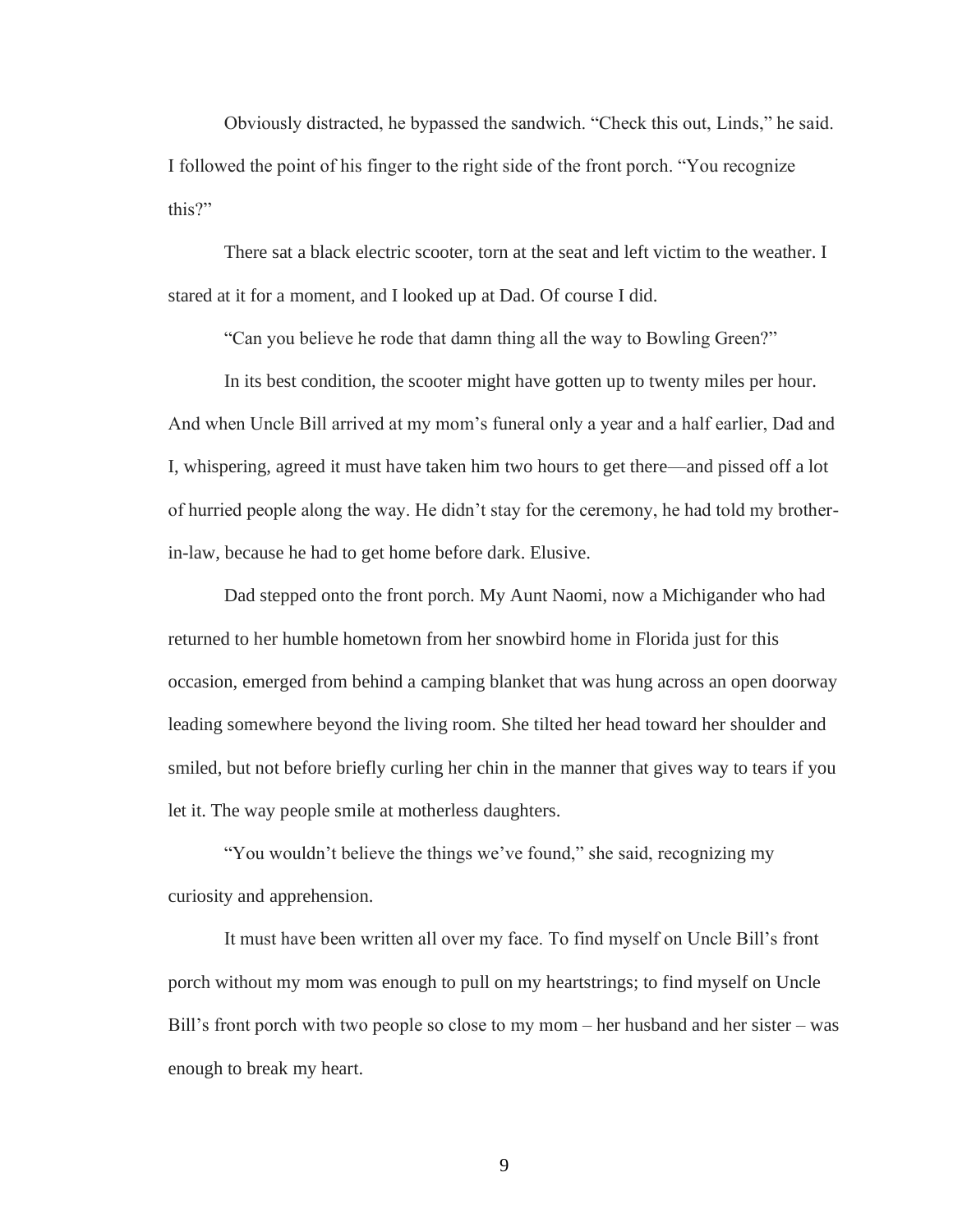"Look here," Dad said, always eager to explain something to me, like the way to a place even when I had a GPS to rely on, a habit that always emphasized the different worlds we inhabit. "He was working on a stone covering for the house,"—*you mean facade,* I thought—"and I guess this is about when he started getting sick." He held his hand against the doorframe at the highest point of the stone mosaic, like a proud father marking his youngest daughter's height as she grew. Our silence lingered on the unfinished project.

"And do you remember this old thing? It used to be in our living room," he said.

He shoved a mound of black trash bags with a forceful push. Their rattle and clank sparked Polaroid memories, stills slowly developing years later, of wading through RC Cola cans covering the floor to explore the treasures of Uncle Bill's old house before the relationship turned sour.

Underneath the bags peeked the brass studs of an oak and black leather couch. I remembered the creaky groan of the tired coils in its underbelly that creaked every time you shifted your weight on it.

"We used to keep Uncle Bill's guns inside it, right?" I knew I was right without asking the question. I could smell the memory of polishing the wood bones of the couch with lemon Pledge and a rag made of an old t-shirt as, for the very first time, I wondered why we would have been holding Uncle Bill's guns in the first place.

"Sure did," Dad said. "And now all twenty-seven rifles are hanging on the bedroom wall in here, and that couch I took such good care of for years is all tore up."

My aunt, perhaps sensing where the conversation might be going, hugged me tight. "Thanks for coming," she whispered.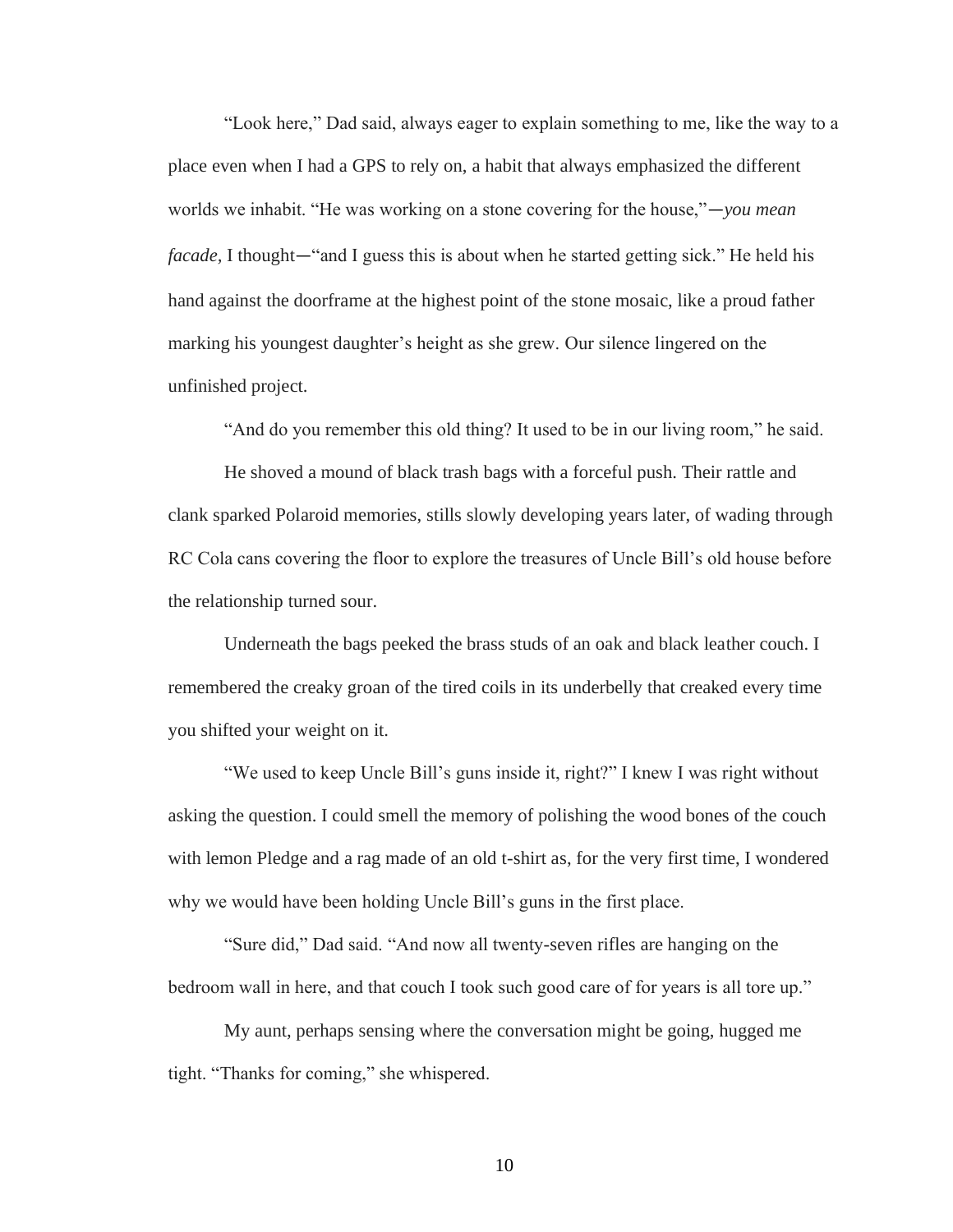She, like Uncle Bill and my Mom too, grew up on this land, where her parents had raised four children alongside cattle and horses and tobacco. My mom and each of her siblings had moved away, leaving Uncle Bill to it. I wondered how long it had been since her last visit to the house, as I had more memories of going to Michigan than of her coming here.

My family had whispered about my Uncle Bill's death long before it occurred. Surrounding his existence was the careful kind of curiosity that knows its limits. As a young girl, I knew not to ask too many questions about him. The answers were always "It's complicated" and "It's too hard to explain." Hushed utterances of "bipolar disorder" and "runaway wife" and "schizophrenia" were sprinkled into the stories that swirled around him.

Once, on a road trip to visit my Aunt Naomi in Michigan, my parents were debating whose turn it was to pay the taxes on the family's farm. The other three siblings rotated the financial burden while my Uncle Bill lived there. The only income I had ever known him to have was bartering antiques and selling vegetables that grew from the garden he'd tilled by the creek. I remember asking, "What will happen to all of Uncle Bill's stuff when he dies?" And I also remember Dad's reply: "That'll be the day."

Just weeks before I stood there inside the house I hardly knew beyond storybook memories, a hospital employee searching for Uncle Bill's next-of-kin had connected the dots all the way to my oldest sister. That's Kentucky for you. The nurse told my sister he had been in the hospital since January, and they needed to intubate him, as he probably wouldn't make it through the night with the way he was breathing. They had tried the three phone numbers listed in his records with no luck, she said. One of them was Mom's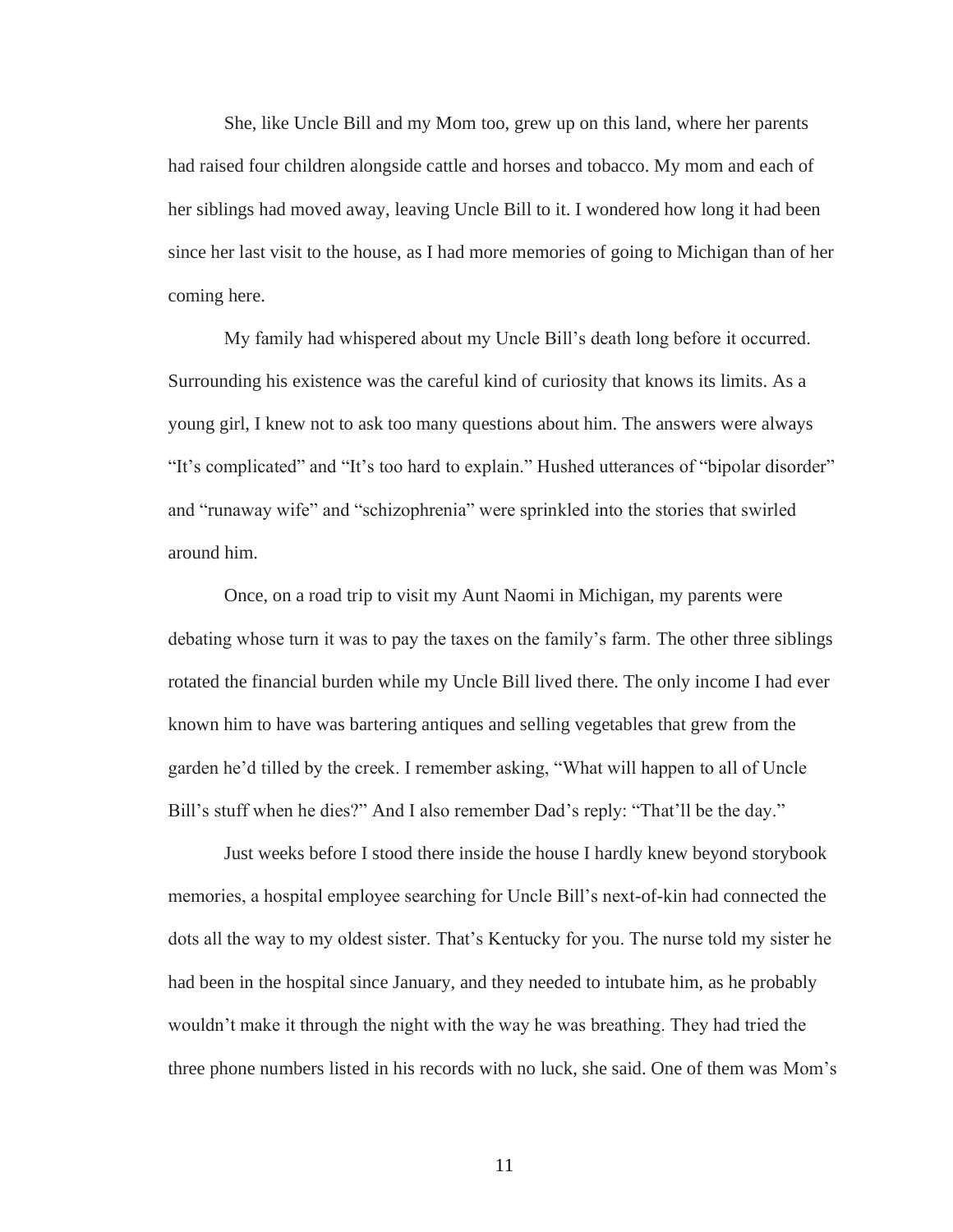number. Two were names we didn't recognize. I'd later learn that one of them was a neighbor who lived across the street from him, basically the only relationship he had left.

I rode with my sister to the hospital that night, unsure what was before us. After a lull in conversation, she almost whispered, "I wonder what will happen to all of Uncle Bill's stuff if he dies." I remembered my old conversation about the same thing, and I sat in silence, wondering about what it meant to be defined and outlasted by what you leave behind.

There, on the cracked concrete of a front porch older than its owner, under the metal roof that bowed under years of rain and snow, I thought about the legacy that was buried within the cluttered house before me. I was overwhelmed by the realization that because the character was gone, I could now explore his story, for it had survived when he hadn't. I was surrounded by memories that weren't mine.

"Comin' in?" Aunt Naomi asked, absentmindedly picking up the RC Cola cans that clanked against each other as she shuffled through Uncle Bill's space.

With the touch of a button, my cell phone illuminated. I considered the time: 4:17 PM. I had night class in just under forty-five minutes, and it would take me at least thirty minutes to get back to campus, not counting parking. I looked around, filled with the kind of curiosity I imagine a child feels in an environment unlike anything else she'd ever seen.

I thought about the syllabus from my class, English 403: Writing Memoir and Autobiography, which I was taking toward my graduate degree with a storied man who preferred "Dale" over Dr. Rigby and decidedly threw almost all conventions of higher education out the window. At the bottom of the first page, the syllabus read, "NOTE: the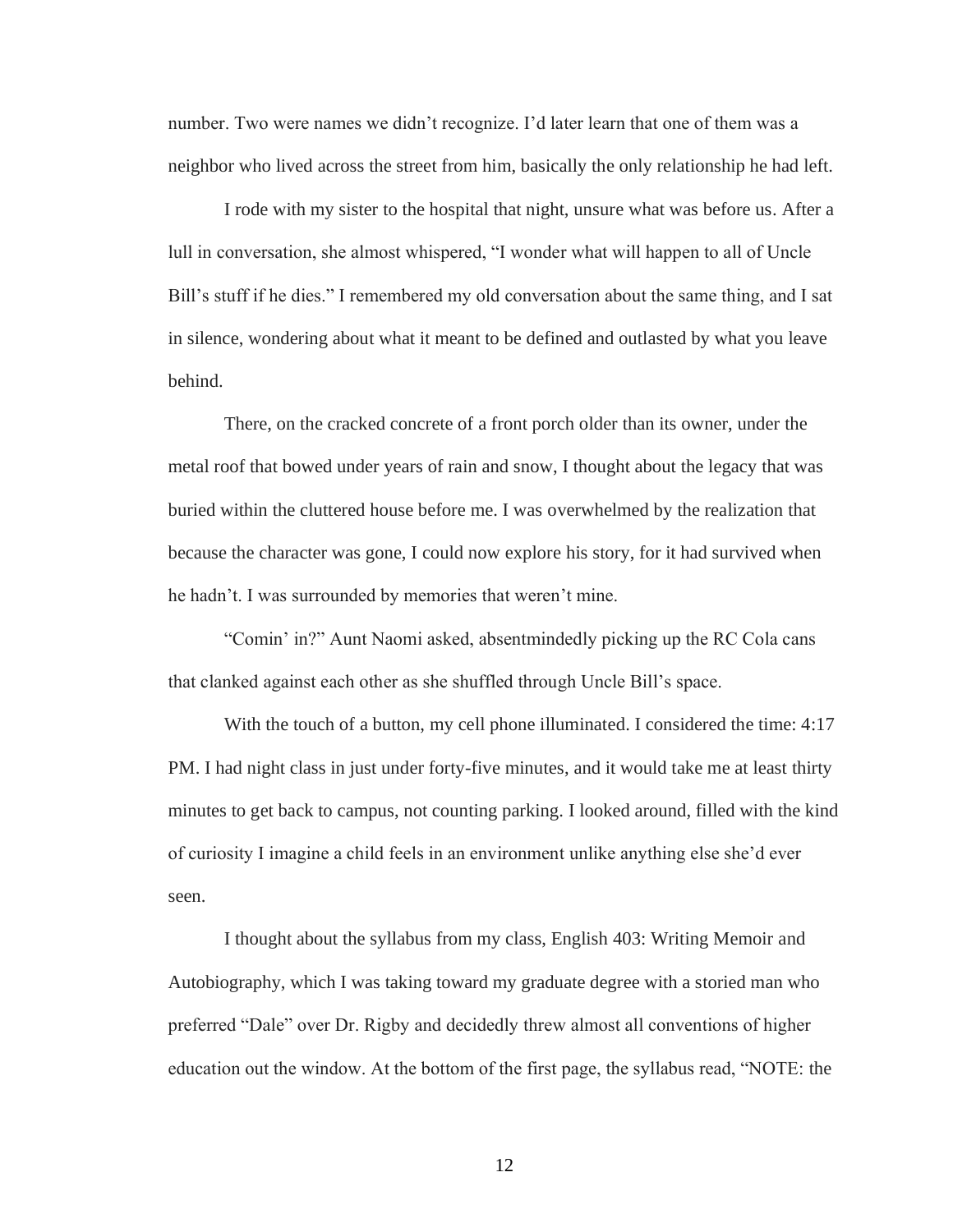ONLY way to be considered for an EXCUSED absence is to produce FOR THE NEXT CLASS a typed, 750-word, creative, even outlandish excuse for why you missed class. I will accept/reject these excuses on the basis of your writing's energy, verve, and panache." Looking again at my surroundings, I saw a story begging to be told.

"Uhh," I said, stalling. "Hang on a second."

I headed toward the top of the gravel drive, noticing the crackle and pop beneath my feet with the attention to detail of a writer whose notebook is out of reach. I continued to walk until my cell phone came alive with text messages; it had network service again. I addressed a text to a peer who never missed a class either. "Hey, Katie. Will you tell Dale I probably won't make it to class tonight? I'll follow up with an email. Tell you more tomorrow. All good."

Flipping to the camera on my cell phone, I turned around and snapped a picture from the street. And, with another glance at my phone, as if it might light up with my professor's approval, I made the decision.

"Yeah, I'm coming," I shouted, picking up my pace to the front steps again.

"Great," she said, warm in tone but without looking at me. "Don't tell the others you've been here," she shouted from inside the bowels of the house, "but you can write about it someday." I smiled at her in acknowledgement, stepped up to the door and, with a quick glance toward the window whose curtain I half expected to jolt to the side, I stepped inside.

"Everyone else would want to take things," she continued, lowering her volume at the sight of me in the doorframe, looking me in the eyes. "But I know you'll just take stories."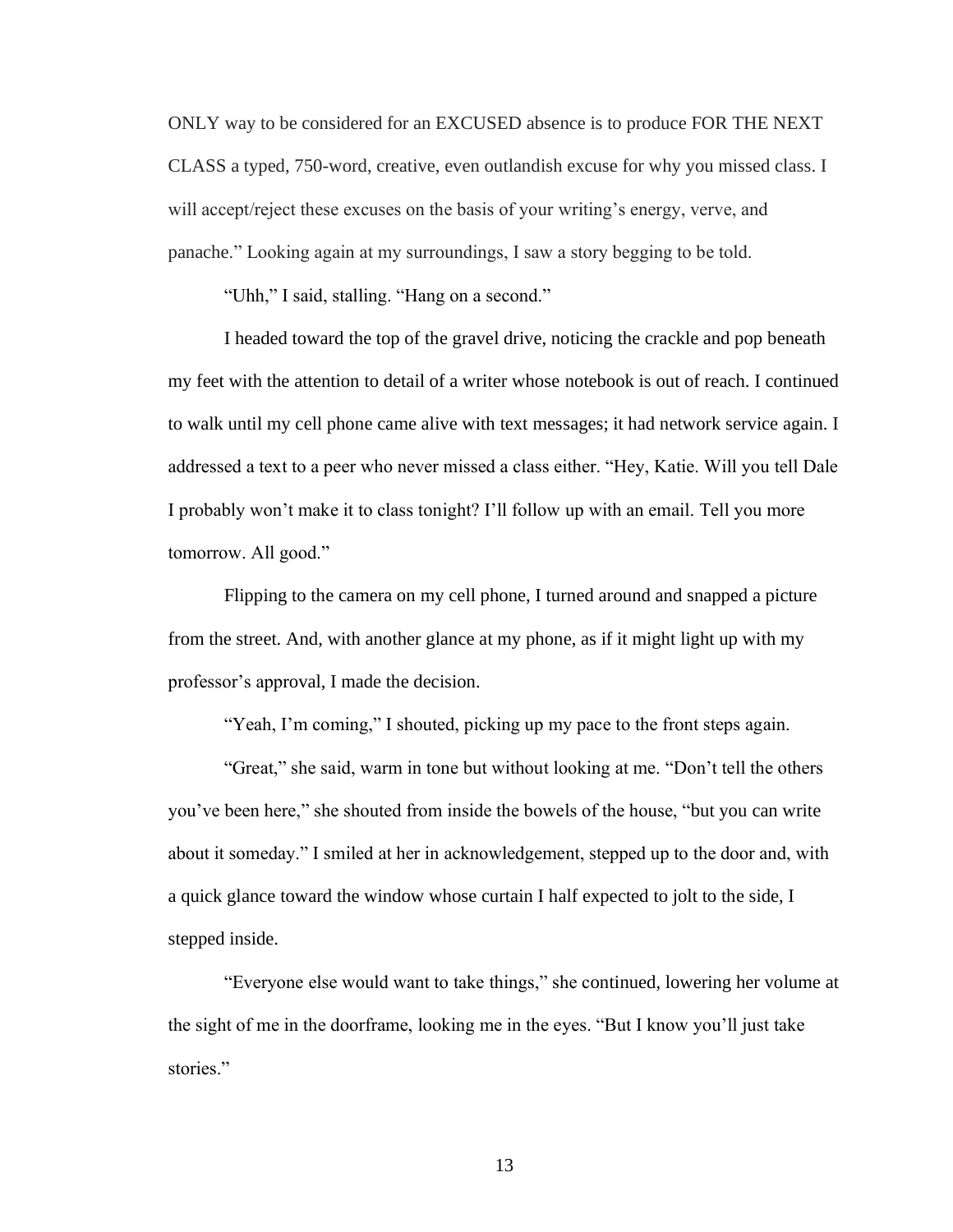I smiled, the kind heavy with rain. I had a pretty good idea what she was referring to.

 $\overline{a}$ 

Just a year and a half prior, I was standing in the lobby after my mom's funeral, expecting to thank people for coming, and sending flowers, and dropping off unidentifiable casseroles. I was prepared for saccharine, empty platitudes like "I'm sorry for your loss" and "She's in a better place, you know."

Instead, I was fumbling, unexpectedly thanking people for compliments, the way mothers teach their daughters to do when they're young enough to be pinched by old women in the grocery store and old enough to realize it's strange. This time, I wasn't thanking them for compliments on my eyelashes. This time, I was thanking them for compliments. About my writing. About my mother's eulogy.

"I didn't know you were such a good writer," one of my mom's friends said as she curled her fingers behind the squish of my arms. Her eyes red around the edges, she had been crying behind her glasses, as friends do at funerals. I grinned with one side of my face, unsure where to go from here. "Would you send me a copy of the eulogy?" she finally asked, and I looked to my sister, who really hadn't left my side in days, in disbelief.

Five days before, when Dad, on speakerphone, his muffled voice emerging from a cell phone resting on the console in a car full of sisters, asked us to pull over, his words had already been spoken. More than halfway to Orlando, Florida, where my mom had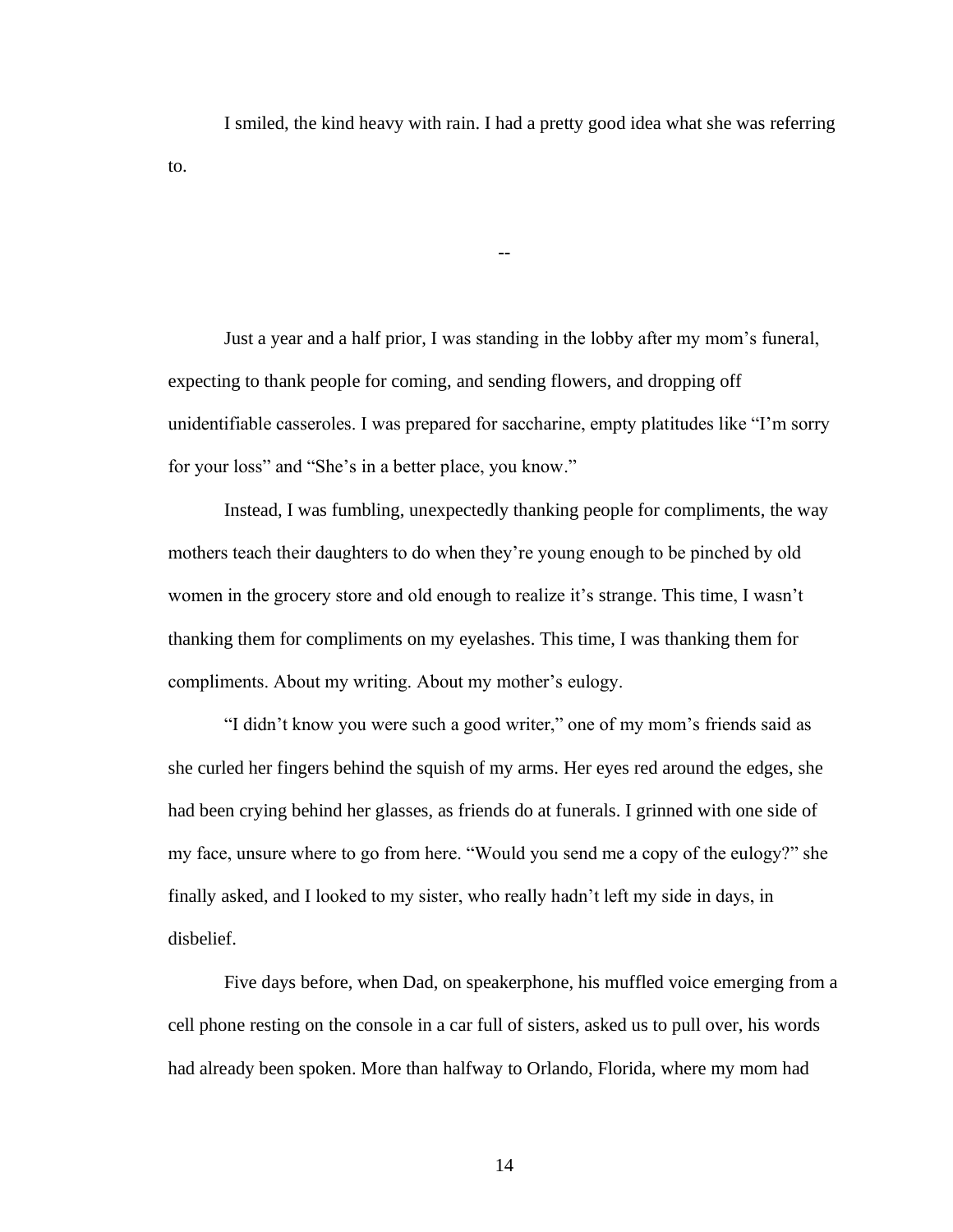suffered through a handful of heart attacks while on vacation, my older sisters and I were told she didn't survive the battle.

I was wearing black pants, a plum tank top, and a navy blazer trimmed with black piping, still dressed for the work shift that preceded that middle-of-the night call. I remember wailing, and I remember turning from the phone to the window, but I don't remember seeing anything except nothing. My best friend would later tell me she woke up to 32 missed calls from me, a sure bet something nearly unbearable had happened.

We migrated to a Waffle House parking lot in a nameless town, which I only remember from the sign's yellow glow casting shadows from my sister's features, to grieve and to gather ourselves.

"There's really no reason for you to come down," Dad had said, with a little more weight this time, compared to his initial calls when we were still in Bowling Green. "Why don't you check into a hotel close by for tonight?"

Except that, instead, we turned around, and we headed north for Kentucky, because somehow, against all odds, you keep going when something nearly tragic, nearly unbearable happens. We watched the sun rise again, and this time without a mom in the world. We hit rush hour traffic in Atlanta.

Back in Bowling Green, significant others sorted sisters, and we made moves toward next steps no one seemed to know. I couldn't bear the thought of returning to a home without a mother, so my boyfriend drove me to his grandmother's house, where he was living at the time, for a shower and rest. I didn't know it then, but I'd never really go home again.

--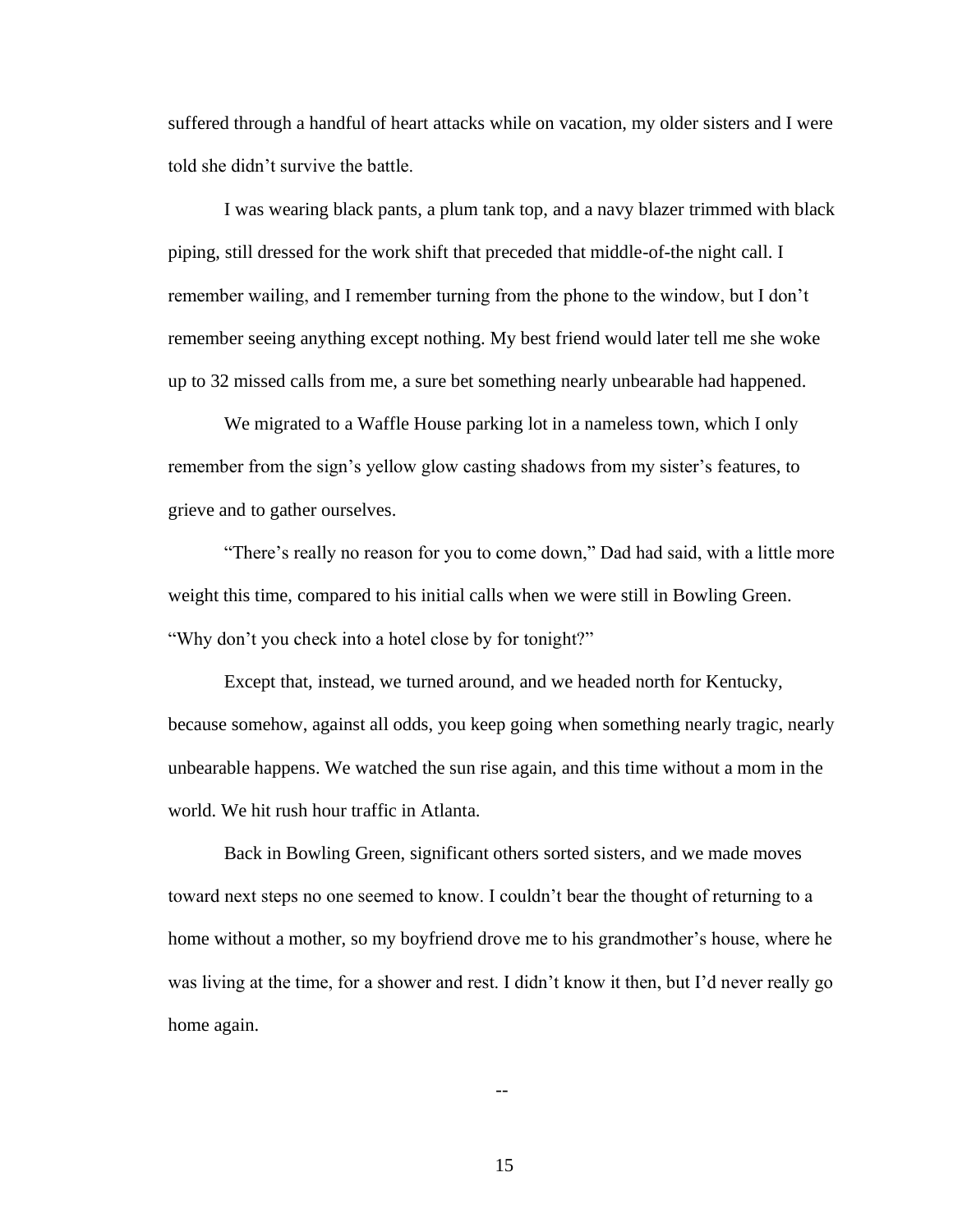Trickling from just a few inches above my five-foot-eight-inch frame, droplets rolled like tears over my grieving silhouette. I looked through the shower door as steam blanketed the clear glass. Noticing the pile of yesterday's clothes my boyfriend had peeled off of me minutes ago—the navy blazer, the plum tank top, the black pants that would be stained with memory of that longest night—I turned around to face the showerhead, the way sunflowers seek the sun.

The warm water hugged my heavy shoulders and curved around my elbows. Wrapping my right arm across my chest and my left hand across my belly button, my signature stance of sorrow, I stared blankly at the shower wall, finally lifting my hands to the showerhead's offering. I opened them; water pooled. I closed them; water gushed. Pool and gush, pool and gush. *Like a heart*, I remember thinking. *My hands, her heart*. I opened them again.

I closed my eyes—her eyes, they say—and I splashed water onto my face. I cried.

My tears, swept along in the shower, trickled off my chin and dribbled down my chest and eddied under my breasts before tracing my narrow waist and then my wide and womanly hips. I reached my hands beyond my face and pulled my hair over my head, untangling my thoughts as my fingers untangled soaked hair.

I thought about the water pooling in my belly button. *We were one*, I remember thinking, feeling selfish for taking far more in nine months than I could give in nearly 24 years.

*We are one*, I hoped*.*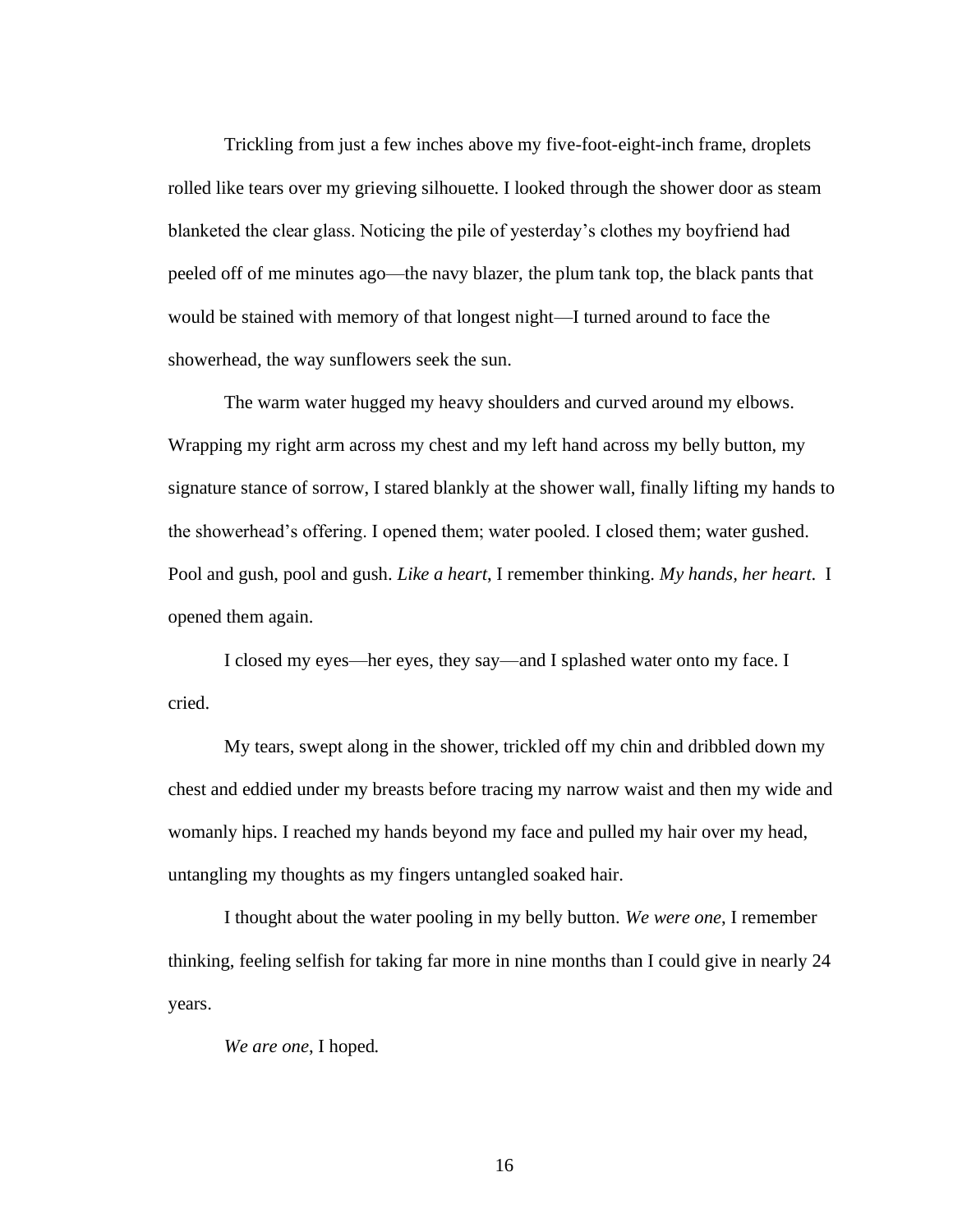Swirling with thoughts, my mind grasped for some kind of equilibrium. Again, I stared at my hands, amazed that, even after the nearly tragic, the nearly unbearable, they still worked. Hands she created. Open, close. Pool, gush.

I raised my finger to the foggy glass door, and I paused, remembering her oftenwhispered words. I traced the pregnant curves of an S, an O, my letters creating windows to everything after this moment. Steeping in the cathartic feeling of scribbling scrambled thoughts on a blank page, I recalled her warm and voluptuous voice, which I would crave forever. *So proud*, she would say, when I solved a complicated problem, when I won an award. When I carried on.

Tracing the final loop of the D, I shifted my focus, seeing through my words. My boyfriend sat on the edge of the bed, his arms supporting his slumping shoulders. He watched through the open bathroom door to my steam-filled shower. Watching, wondering.

I wiped away my words, widening the window through which I stared. I studied his face for a brief moment, startled by his unrecognizable emotion—a rare moment after something like twelve years of knowing each other. Beneath his sunken eyes, he raised one cheek just enough to be reminiscent of a cautious smile. He furrowed his brow, and he pursed his lips. The kind of crooked, unbalanced smile that stifles tears, that likes to think it can imagine your pain.

In *The Year of Magical Thinking*, Joan Didion writes about the certain look people who have recently lost someone have—an extreme vulnerability, nakedness, openness. "It is the look of someone who walks from the ophthalmologist's office into bright daylight with dilated eyes, or of someone who wears glasses and is suddenly made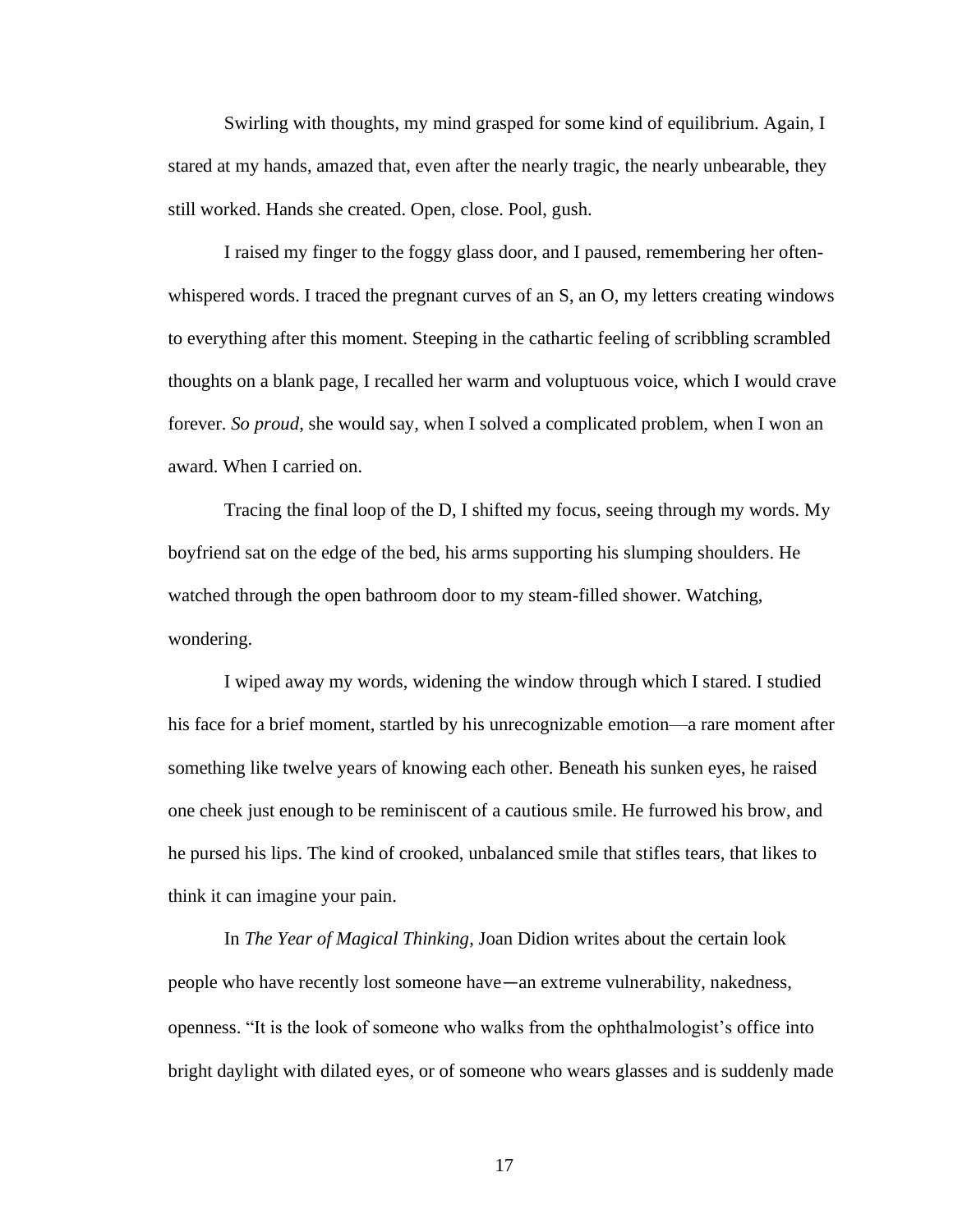to take them off," she writes, claiming that these people look naked because they feel invisible, incorporeal. That day, in the shower, I reckoned with that notion before someone else's words could help me grapple with it. I was not who I had been, and while I grieved the sudden and startling loss of my mother, I grieved a loss of myself, too marveling that some part of me, if only my hands, could go on. My mom was now entirely and undeniably in the past tense, and with that so was part of me.

--

Just over a month after my mom died, I was squeezed into the back corner of Tidball's, a dive bar that put my hometown of Bowling Green, Kentucky—population sixty-something thousand—on the map, at least for rock bands rising from the South. An article published by Deadspin a year later would call it "seedy and disreputable," descriptors earned by its low ceiling and dim lighting. Being the sort of place that feels underground, especially on cold fall nights, it was the perfect place for escapism. You'd rather not be sober there, and \$5.50 pitchers help the cause.

Occasionally, homegrown bands that made it far beyond the sagging stage of Tidball's would come back for reunion shows, beckoning old generations and new ones, too, to the local haunt. That late October night, I joined Will, my cool-kid nephew just six years younger than me, to see members of Cage the Elephant play with a former rendition of their band, Perfect Confusion.

Feeling one step ahead of the grief, and of the bouncer who didn't bat an eye as Will slid past with a fresh new fake I.D., drinks flowed freely. We were still alive, still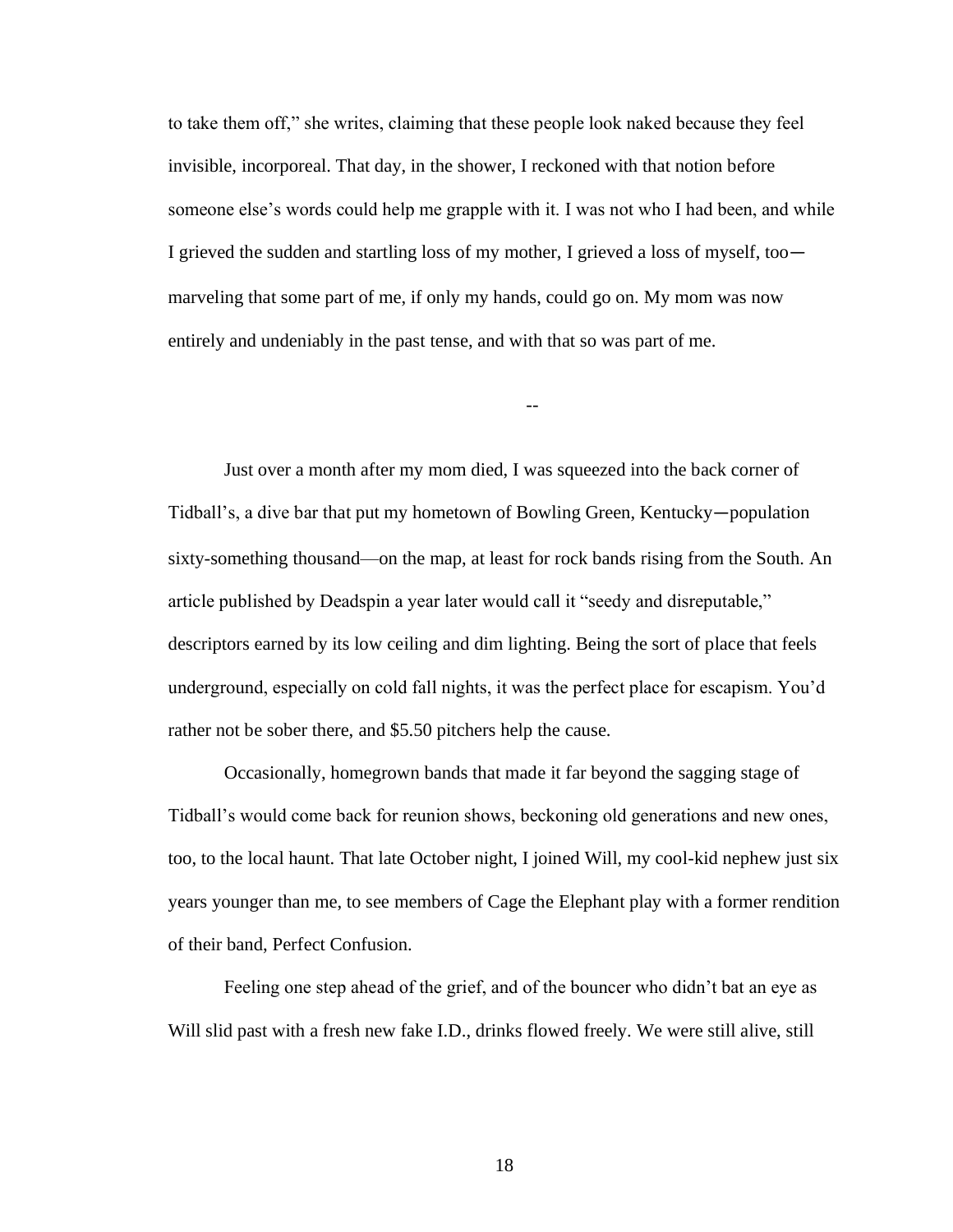moved by music in dark, dank places that feel everything and nothing like the hometown we were in.

I had drifted into a fog of familiar faces passing the table, the way you do at bars when your hometown and college town are the same thing. And then my eyes clicked into another's.

"Ho-ly shit," he said, putting a chasm of space between the first two syllables to emphasize his disbelief. "You have to be Martha Houchin's daughter."

I looked at him, trying to map his face, framed by hair past his shoulders and a mustache, maybe five years older than me, and then looked to my nephew for guidance, knowing good and well that neither of us knew what would happen next. Nervously admitting that yeah, he had it right, I feared his next words before they even made it out: "How is she?" he shouted, wavering as he stood close enough to spit on me.

"I, uhh-, I mean, well," I stammered, fumbling for words and instantly regretting the whole occasion. "I, uh, hate to be the one breaking this news to you, but she died about a month ago."

As his face folded, it hit me. Motorcycle Man. At least, that's what I'd called him a decade or two prior, when I'd sat at my mom's desk in an office at the local community college where she often invested extra hours in people like him. She had been consoling him upon realizing the nursing career he had been working toward had soured with a D.U.I. charge.

Now, in a blur of beer-hazed memories, I watched a nearly unknown, burly twenty-something man unravel at the unexpected news, searing my own wounds with his words.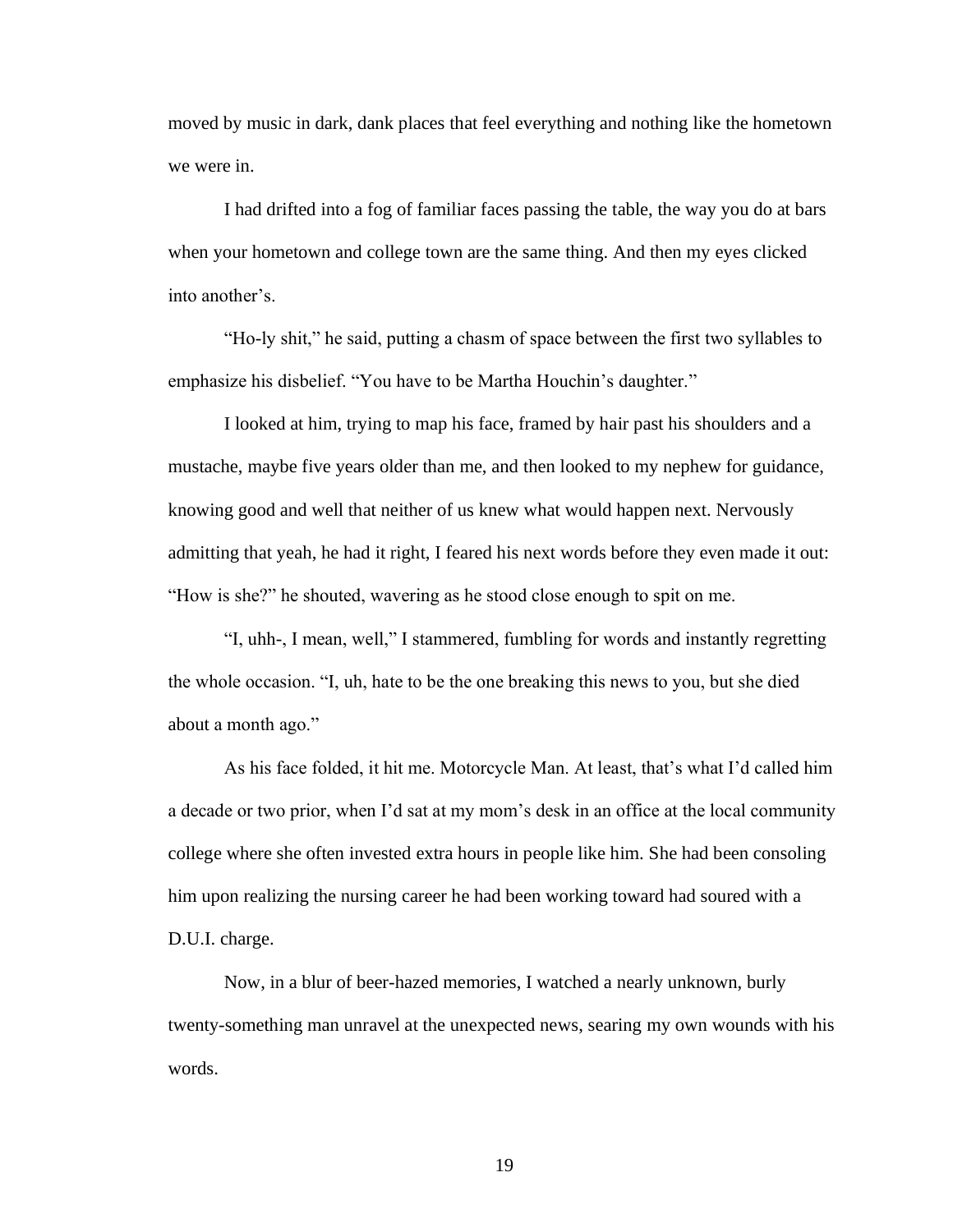"No, are you kidding me? No," he said, tears spilling over his eyelids in the middle of a crowded bar. "She was always so damn proud of me, even when I fucked up." I nodded and let him hug me, and I wondered how many hearts I had shared her with. We were her existence.

--

"We're gonna pack up all this and put it in storage," Dad said. "The people around here, when they find out he's dead, they'll come for anything worth even a little bit."

I returned to the notecards in my hand. On one side, "Student Teacher Registration Card" with blank lines for "Learner Teacher" and "Critic Teacher." My furrowed brow must have asked the questions I hadn't voiced, because between bites, Dad said, "They probably came in a box of stuff he bought at an auction."

"He'd inspect the boxes and buy the whole damn thing just for something that caught his attention, and could never, as you can tell," he said, shoving more RC Cola cans away from us with his foot, "throw a damn thing away." I briefly imagined the joy he felt, coming home and unpacking a load full of boxes, not knowing what he might find, like a stranger's passport stamped with adventures he'd never know.

Looking around the room, I wondered if I belonged there, in the gut of someone's life I didn't know, one that he might have been ashamed to show others, but proudly called his own. I wondered if he would mind. I wondered if Mom would.

When my grandparents died, lines on legal paper deemed their farm Uncle Bill's—so long as he paid the taxes, which he never did. There was another piece of land,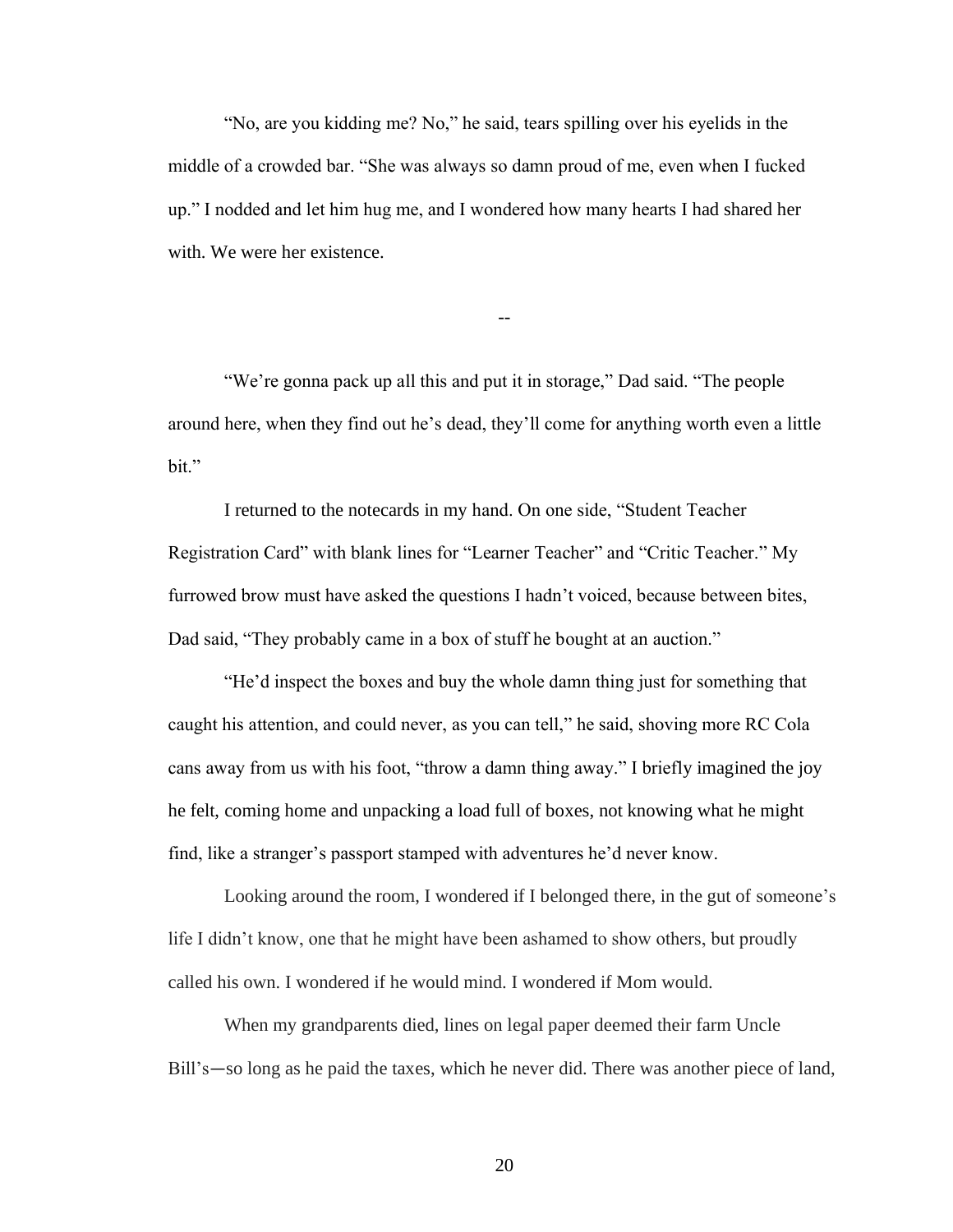Little Jordan, near the local baptism hole, the property of their kids, not eligible for sale until 99 years after their youngest died. Just like us, they hadn't seen Mom's death coming. My sisters and I fell into line.

"You wouldn't believe the things we've found. And whenever we get done with this," my aunt said through a long exhale, "we'll have to talk about the plans. I'll need your help with the obituary. I hear you're good at that stuff."

"Right," I said, picking up a notebook from the floor, hoping to hide the tears in my eyes.

Only a year and a half prior, I sat, alongside my sisters and Dad, in a stuffy room at J.C. Kirby & Son Funeral Home, just around the corner from the caskets. With a dropped ceiling and a U-shaped conference room table, the room was decidedly lifeless, reminding me more of the all-purpose, no-nonsense room at the Kentucky State Police post my dad had retired from than somewhere "Time of Need Planning," as the projected screen called it, took place.

"Right, so first, girls," the funeral director said, "I'm sorry for your loss. Your mother sure was a good one." Harold Sanson was a friend of my dad's. Not much under six feet tall and a little on the heavyset side, you could tell he was previously the athletic type, someone you'd imagine told old tales with old friends who never brought new stories to coffee meetings in the mornings.

He explained the purpose of the meeting, which was to iron out the initial planning of services. Together, we'd gather some information, he said, generating the necessary paperwork. Sitting down at the keyboard that sat at the head of the table, he opened the computer's browser and navigated to the funeral home's website. "'Funeral &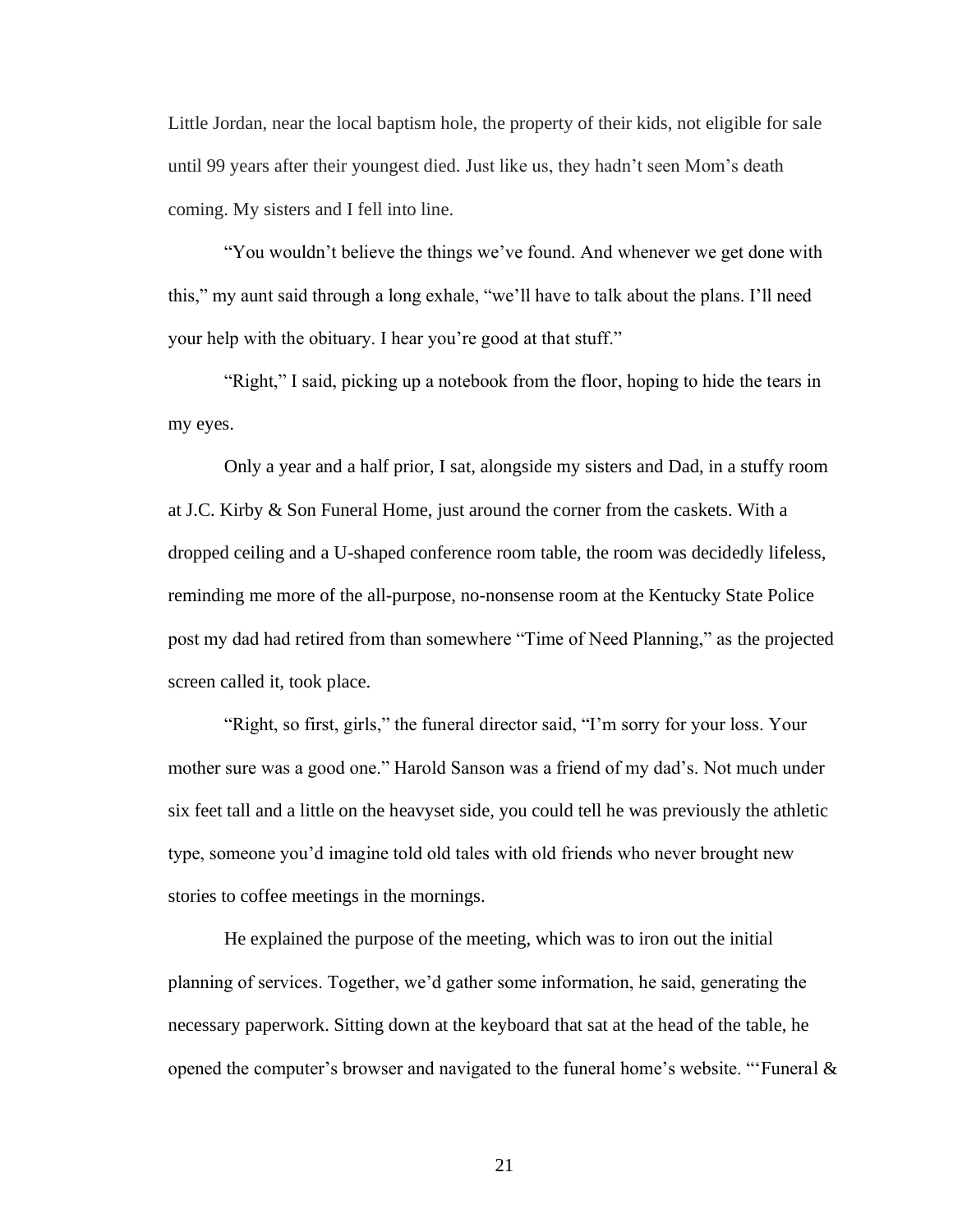Cremation Planning,'" he narrated as he hovered over the navigation bar. Passing over "Funeral Merchandise" and "Forwarding/Receiving of Remains," he spoke again: "'Start Paperwork Online,' there we go."

The first order of business, it seemed, was to tell the whole world my mom had died. Harold approached each information field in the online form like he was afraid of it, reminding me of the way my mom insisted that windows on a computer screen be closed with File  $>$  Close, and then File  $>$  Exit, and never the red X in the corner, lest you risk unknown harm. I smiled, charmed by the sliver of a memory.

Harold navigated us through the information requests, a list made more endless by the pace of his approach. *First name, middle name, last name. Date of birth, place of birth. Date of death, place of death.* "This information is for the death certificate," he said. "Oh, but you'll have that from the State of Florida, that's right," realizing his error and carrying on.

When he clicked "Next" to submit the first page of the form and a long list of additional fields appeared, I sat back and settled into my chair. *Education. Usual occupation. Kind of business. Company. Full Name of Surviving Spouse. Residence.* And an eyebrow raising yes or no: *Inside City Limits.* 

Then, the tough stuff. A dropdown menu. *Disposition Will Be: Earth Burial? Mausoleum entombment? Cremation? Ship out of area? Not sure?* "I personally can't stand the thought of it," Dad said, "but she left no room for us to wonder on this one. Cremation, right?" I raised my eyebrows—curious, mostly, and certainly not assured because the only memory of conversation this cued was discussing cryonics at the dinner table, sparked by an article in some newsmagazine.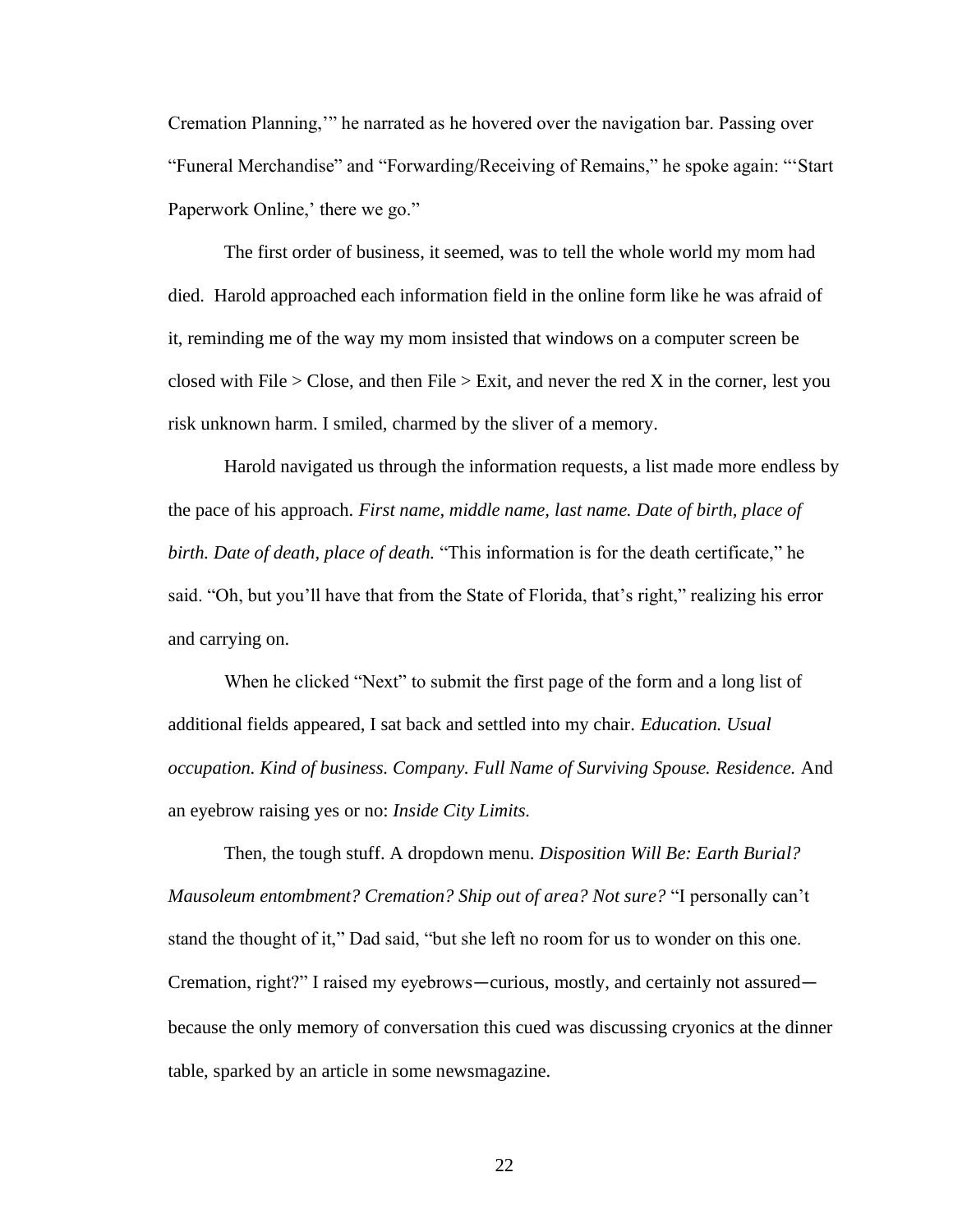"I mean, I don't see 'freeze with hope of resurrection' on the menu, so yeah, let's settle for that." My sister smiled and buried her face in her hand, probably embarrassed. Dad paused and grinned, his red cheeks pushing the frame of his bifocal glasses up, and his eyes welled.

"Right," he said.

"Okay then," said the funeral director, unsure how to respond to a sense of humor on such an occasion. I wondered, is there a flowchart of appropriate responses in the training for this strange job? I couldn't imagine what it must be like to be immersed in grief every workday.

"*If Cremation*," he said, again narrating the words we could all read on the screen, "*Indicate Preference for Disposition of Ashes*," cautiously clicking another dropdown menu.

"Sunny," someone added, and I burst into a belly laugh, looking to my sister for validation of this moment's absurdity. This time, the funeral director cracked a smile.

We laughed under fluorescent lighting while Harold tried to redirect us to the online form meant to capture the details of our mother's life—and death. "But for the ashes," he said. "*Cemetery Burial or Niche Wall? Scatter? Take Home? Other?*" And the option we chose: *Not Sure*. Because really, we weren't sure, and even if we had been, a truthful option wasn't there. One half of the ashes would be buried under a tombstone that bore both my parents' names; the other half of the ashes—chunkier than you'd imagine—would be scattered at the lake while I wondered which half of her landed where.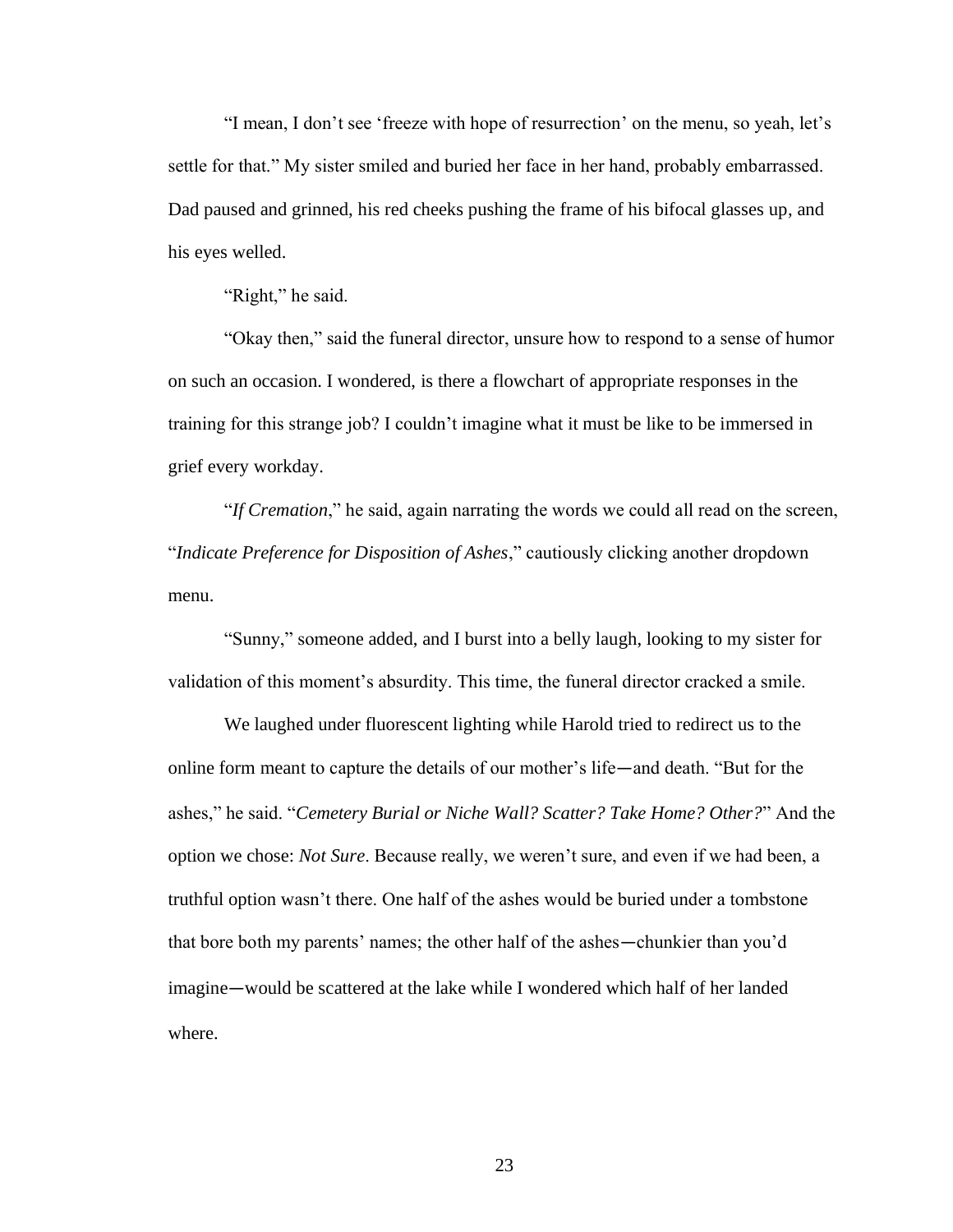*Name of Church (if applicable). Name of Cemetery (if applicable).*

*Is there an Insurance Policy on decedent? Yes or No.*

I marveled at the arbitrary capitalization. And the final prompt on that page: *Please list any other instruction or information you would like us to have.*

My stomach sank again, suddenly confronting what landed us there. Death, a life lived—past tense. *Is there anything else? There's everything else.* My eyes welled up again, and the funeral director slowly moved the cursor to the button at the bottom. Next.

"Okay then, now—" he said, the way old men do when preparing for a next step. Cautiously, he navigated to another tab, logging in and revealing what certainly must have seemed like sorcery to him. He downloaded a file and opened it. My mom's details populated an auto-filled obituary template, like a receipt for a life lived, printed at the cash register.

The crumple of a sandwich wrapper pulled me back. "Remember writing your mom's obituary?" Dad asked, looking for a trash can without realizing there wasn't need for one in a place like Uncle Bill's. "You got so fed up with his hunting and pecking and punctuation and how-do-you-spell-that you just looked the guy square in the eye and asked to do his job for him," he said, his shoulders echoing a long-ago laugh.

"I asked to type for him," I corrected, coyly smiling at the memory of the man's surprise when I highlighted "was laid to rest" and swiftly typed "died."

"Well, most people don't want to say it so, you know, abruptly," the funeral director had said.

"Well," I had countered, "it was." And that was that.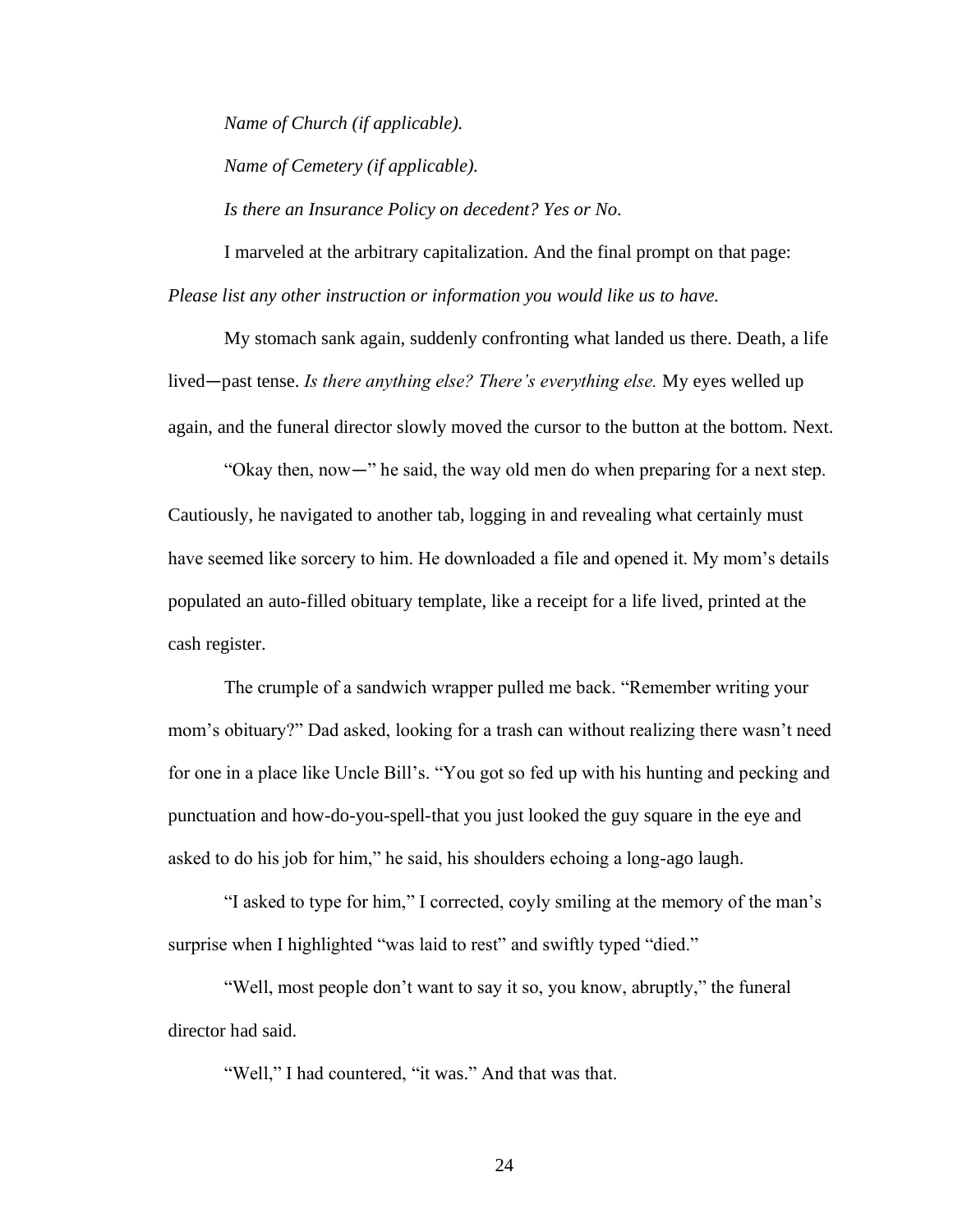Mom had always said she wanted it to be a celebration, not a funeral, but nothing seemed quite right. She wasn't the member of any church that would have offered a formula for the service, so it was up to us—me, Dad, and my sister—to cobble together something based on funerals we'd attended before.

We gathered in the sunroom of my boyfriend's grandmother's house, a private but neutral space big enough to sit comfortably while we untangled the details. Justin Pate, a friend of my brother-in-law's family who I had worked with at Starbucks in college, sat with us. He was the best fit we could find, as far as service leaders go, a faithful Christian in seminary who also kept his feet on the ground. The kind of guy everyone loves to know who knew and loved my mom, even if by a few degrees of separation. Without any prior experience, that I knew of at least, he answered my strange request, agreeing to help us with the ceremony.

Some details came together swiftly, like location and songs we might incorporate. Someone would read the obituary, sure. Justin would speak where a sermon might otherwise go, carefully balancing the emotion of the occasion and the spirit of celebration we hoped to honor. That left one thing.

"What about a eulogy?" Dad asked, evidence I would later cite of the ways he clinged to tradition when navigating death.

We sat still, silent except for the slight creak of wicker furniture as Justin shifted his weight in his seat.

--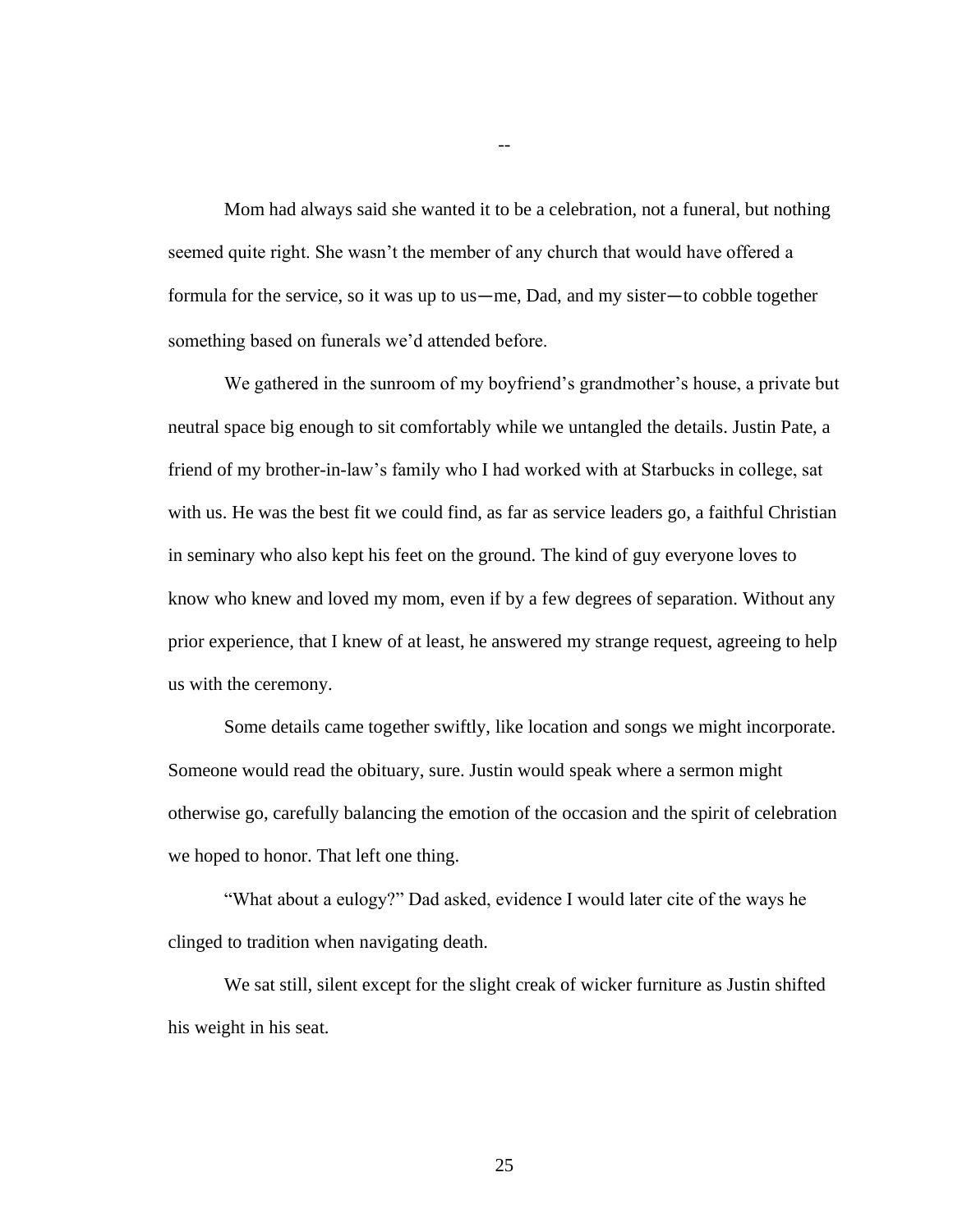As I remember it, my sister looked to me this time, a role reversal silently suggesting a solution, and our oldest sister followed suit. It felt like everyone held their breath collectively, a pregnant pause in a flurry of details to sort, waiting for me to puncture it.

"I, um—" I said, pausing to hear myself, to let the others fill in the blanks. I struggled. "I could do it, I guess."

"You really think you could?" Dad asked. It wasn't an interrogation of skill or of role, because as the nostalgic one, the writer of the family, there was no other option. "I just—I don't know if you could hold it together for that. I tried once for a friend's, and I couldn't do it. I just imagine with it being your mom and all..."

I wasn't sure I could, but I knew I couldn't let anyone else do it, either. "Yeah, I guess I'll try."

Inspiration failed me. At 2 A.M. the morning of my mom's funeral, I still had a blank page with undeveloped thoughts scattered like spilled ashes. It felt like failure to sit there, blinking back at the cursor, having studied words for collected countless credit hours in before this.

--

Dad had called sometime after dinner: "Just checkin' on you. How's the eulogy coming?"

"Uhh, yeah—just putting the finishing touches on it," I had said. An overt lie.

It felt impossible to memorialize my Mom's life, even if I was best suited to do so, which maybe explained why I so adamantly resisted support from others, barking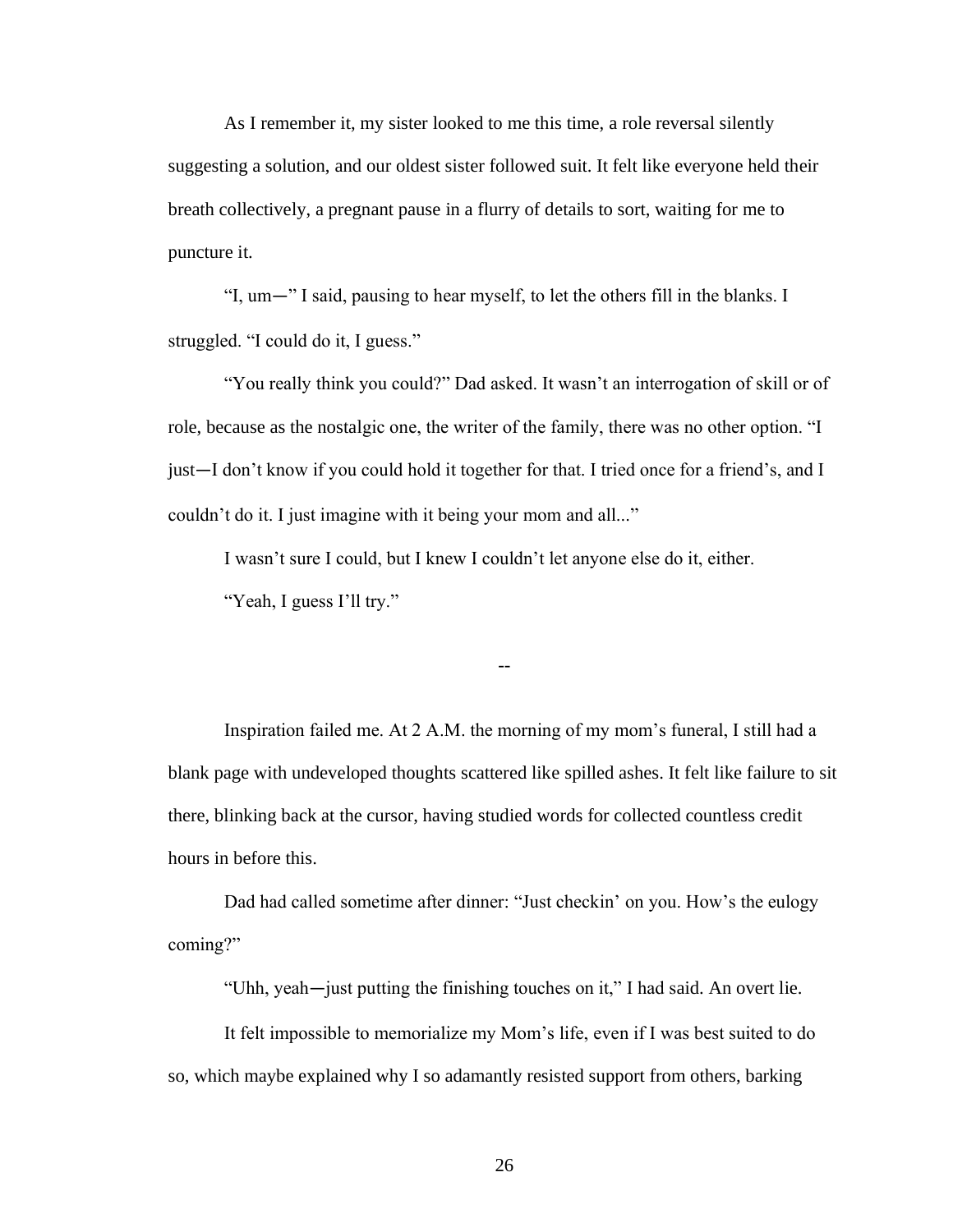away my boyfriend and leaving my sister's text message unanswered. Here, in the eulogy, I was supposed to fill in the blanks, add color, explain everything the obituary hadn't covered. I didn't lack memories or inspiration. Instead, I was overwhelmed by them.

Google wasn't much help. One graphic, "Six Simple Steps for Writing a Eulogy" told me that after brainstorming ideas, I should write the introduction by acknowledging why everyone is gathered—as if we didn't all know?—and thank guests for attending. Step five, apparently, was to "Close With Words of Comfort & Goodbye," but who was I, the youngest of her grieving daughters, to offer comfort in the face of my sudden and severe loss?

Minutes melted while I clicked around for inspiration, wondering why I had taken on the task in the first place. Knowing someone else would have stepped up to write it, probably following a formulaic framework from a website like [www.loveliveson.com,](http://www.loveliveson.com/) I closed the browser window, mindfully opting for the red X in the corner.

Grasping for ground to stand on and urging my writer's block away, an earlier exchange with Justin returned to me.

"Let's start with a layup," he had said, having prepared us for a few questions that would help him create his message for the service. "What's your mom's favorite color?"

As I remember it, all of us sat still. I shared a couch with my sisters, and my dad sat in a chair to our right. No one spoke up, and I wished someone would fill in this blank for us.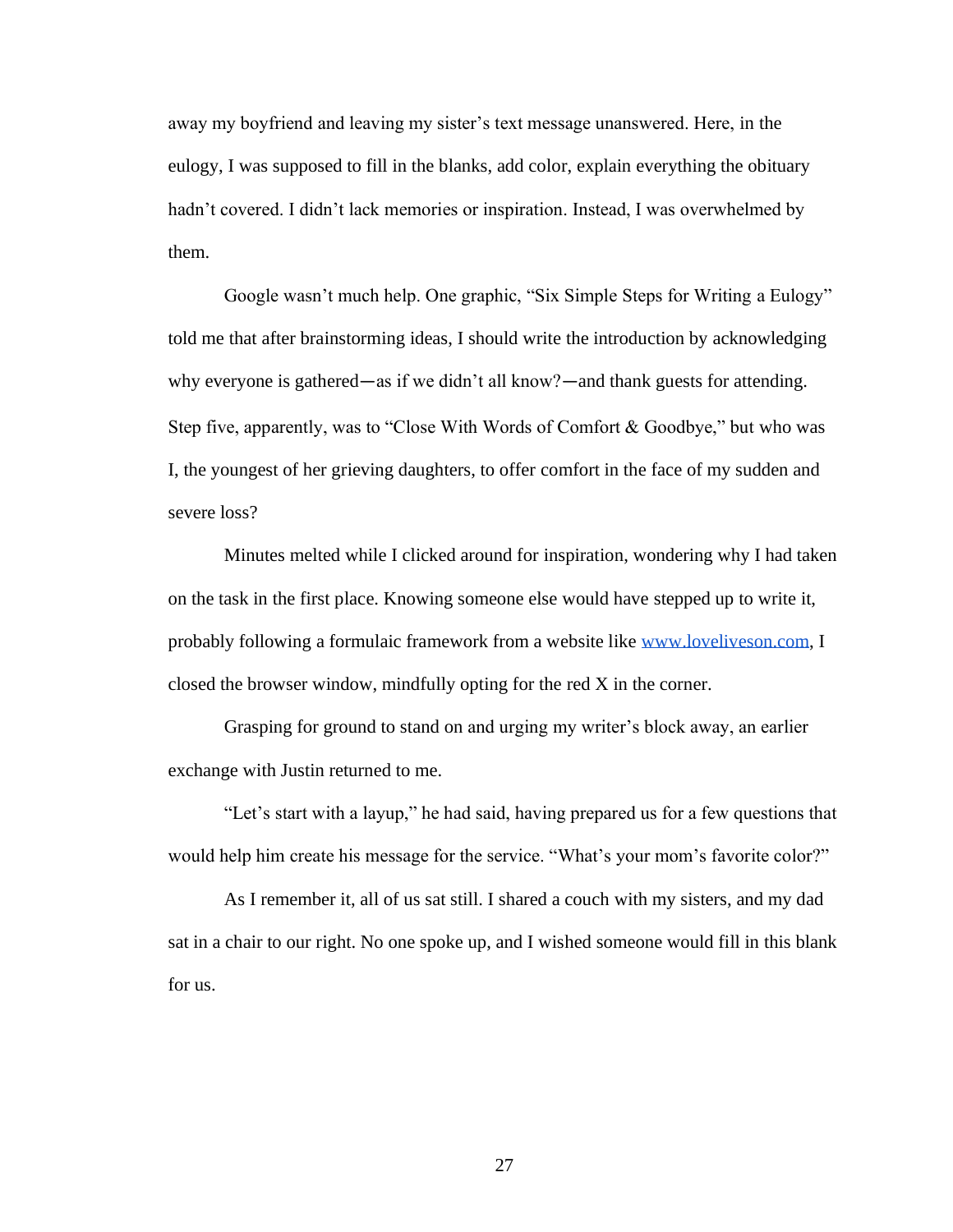"I really don't know," I had said, and that was true. I cried then, a rare moment of vulnerability in a days-long stretch of keeping it together in order to carry on, and not because I didn't know the answer. Because I never would.

Eager to diffuse the tension, Justin moved on. "How would you describe your mom to someone who has never met her?" He took notes as my sisters talked.

Now, staring at the screen, I had a device, a vessel for what I had been trying to say.

I worked through the night, writing and rewriting, tinkering with it only to walk away from it again. Even with momentum, I struggled with questions like *Has everyone lost the same person I have?* and *How much can I stray from tradition?* having dissected models online.

The next morning, I transferred the text to an iPad and continued to toil with it while I got ready, still regretting even agreeing to do it in the first place. I imagined everyone else was preparing to passively participate, occasionally nodding and remembering their own versions of my larger-than-life, late mother—all while I was charged with putting into words their feelings.

As I was sweeping on mascara, always the final step of my getting ready, my boyfriend stepped into the bathroom. "Morning," he said, wrapping his arms around me and resting his head on my shoulder so that we both looked into the mirror together. Sleepily, he asked, "Did you get it done?"

I snapped, whipping around to face him. "IF ONE MORE PERSON ASKS ME ABOUT THE FUCKING EULOGY," I shouted, gasping a big gulp of air and clenching my jaw before punctuating my anger with piercing eyes, "I WILL LOSE MY MIND." I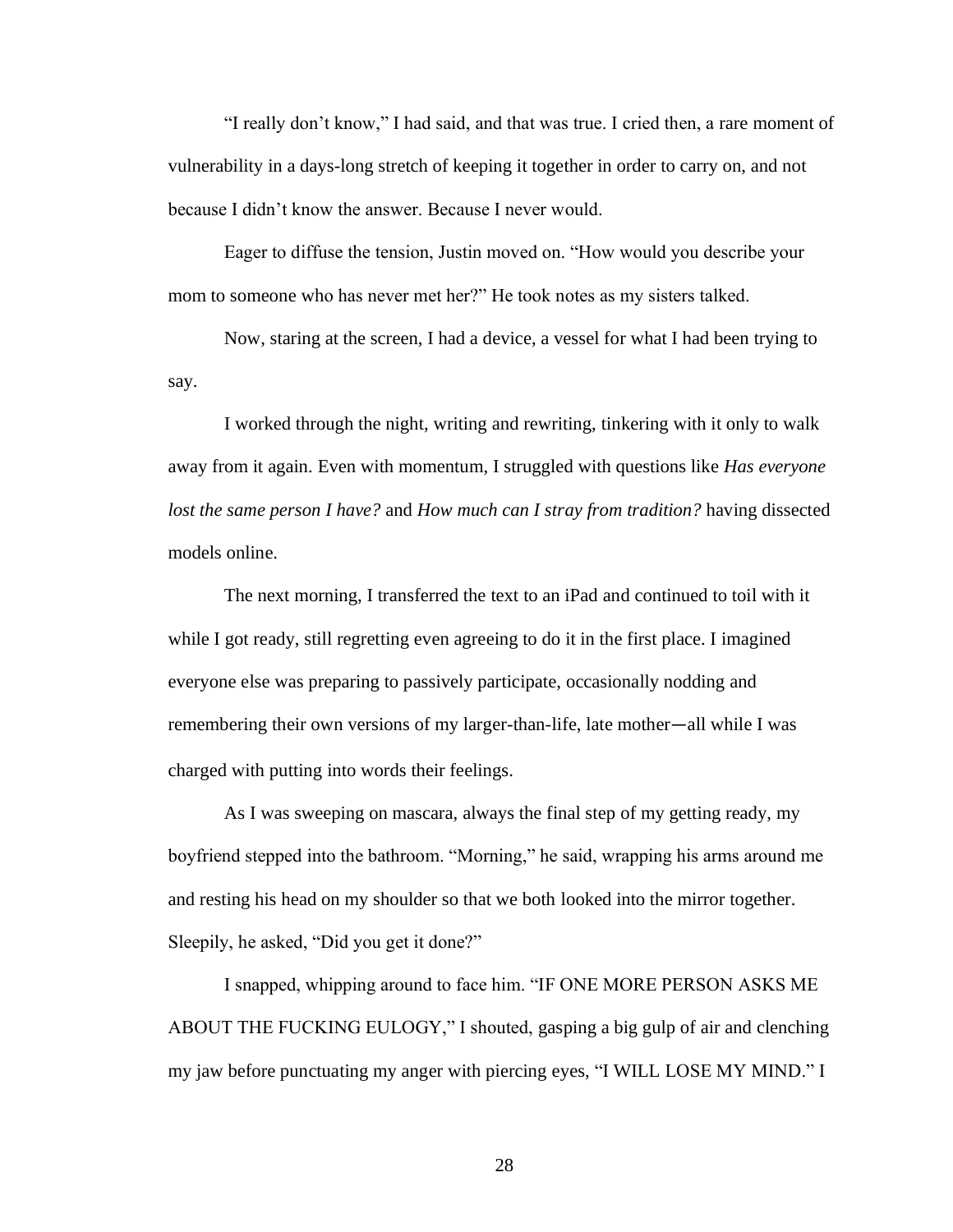was enraged at both his question and my answer, knowing it was an offering of support and recognizing, even in a split second, how comparatively vicious my response was. He knew not to press, and we silently gathered our things before heading out the door.

Arriving at the funeral home, I waited in the lobby. Even through visitation the evening before, I had stayed there, greeting people as they waited in the hours-long line instead of at the casket. My mom's body had been shipped from Florida to Kentucky because my Dad felt open-casket funerals were essential to the grieving process, like you couldn't accept someone's death unless you saw it yourself. I couldn't stomach it, though, so I resisted. And anyway, the consensus between my Dad and my oldest sister was that she didn't even look like herself. "Lookin' down at her, if someone didn't tell you it was her, you'da never guessed it," I remember him saying. "But from way in the back, lookin' at her profile, she's still there."

When I'd been assured the casket had been closed, I finally joined my family on the front row, staring straight ahead at the big box that had her in it, a cruel trick of object permanence. As we sat and waited, the room filled up, beckoning the funeral directors to open the side room and then another small room for overflow. It's no exaggeration to say there must have been four to five hundred people there—faculty, staff, and former students from the university where she taught, nurses in scrubs who must have stopped by before their shift, a whole neighborhood from Barren River Lake, her childhood friends, and ours too. Rooms filled with relationships she'd collected over the years, many I didn't even recognize.

I sat through the funeral I helped plan, fidgeting with the material on my dress the way I've always anxiously done: wrinkle the fabric, then roll it out until it pops. My dad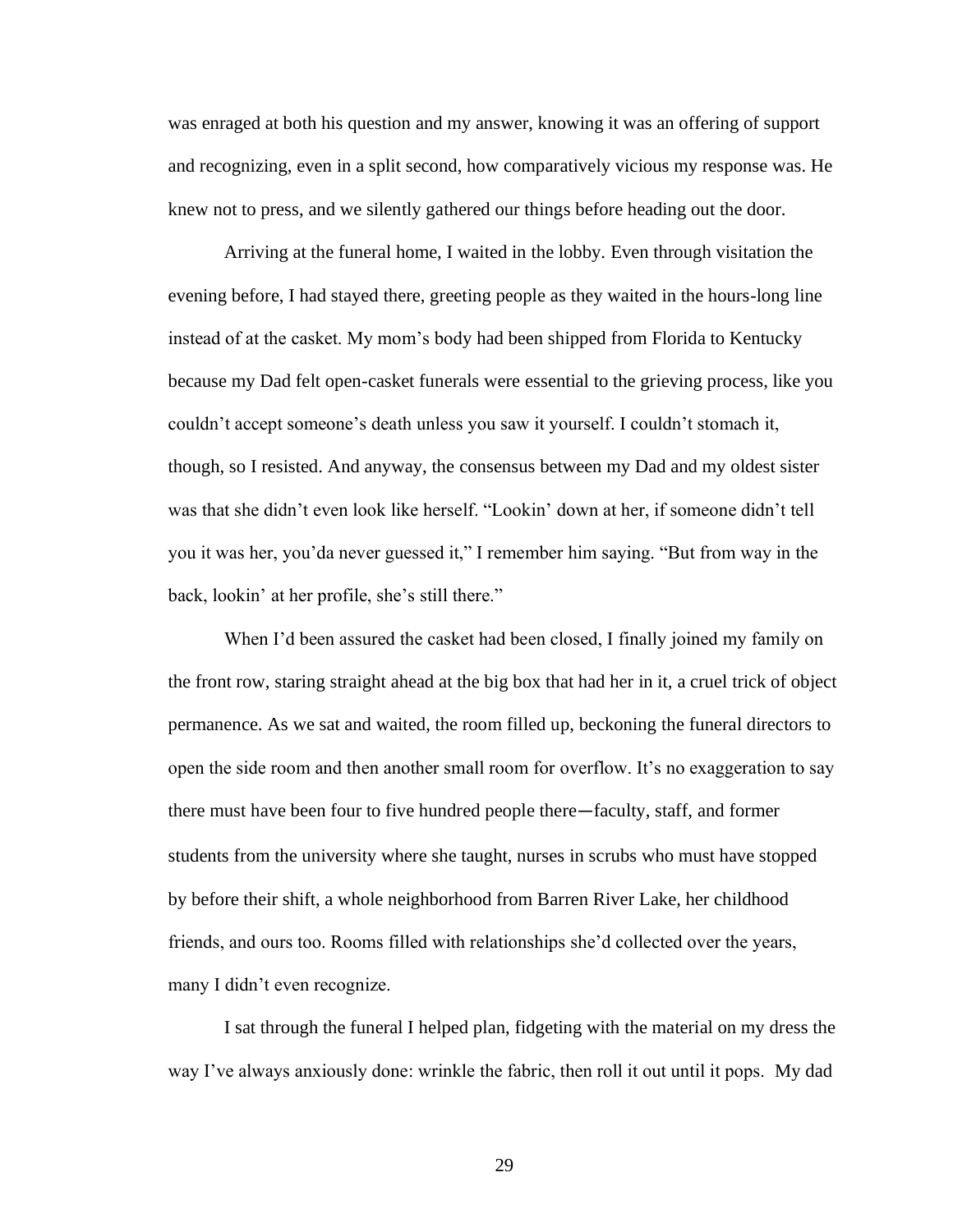cried beside me through the song that played before my turn, only the second time I could recall in my whole life. I didn't, knowing I still had a job to do and doubting, still, why I'd ever committed to it.

As the song trailed, I stepped up from my seat on the front row, passing the closed copper casket on my way to the podium. I paused there, a moment I had promised myself, silently wishing for the very person I was supposed to memorialize. I watched heads turn, and brows furrow. "That's the youngest one," I imagined them saying.

Looking up, I clicked the home button on the iPad, illuminating the words I'd just written hours ago. One deep breath in, then out.

> I don't know my mom's favorite color. It was always the color of the dress one of her girls was wearing for a big occasion or the color of the flowers we had picked out for her to plant on Mother's Day. It was the color of the crayon one of her grandchildren had in hand when they offered to draw her a picture and the color of the first tulips to break through the ground and bloom in the spring. It was the color of the sunset reflected on the lake, the color of red velvet cake prepared for her family, and the color of the words I'd splattered on a page for one task or another.

I don't know my mom's favorite color because she was, without a doubt, the most selfless and giving person I knew. The spotlight was never a comfortable place for her, simply because she'd rather be the spotlight shining on another person. Her best work was in bringing out the best in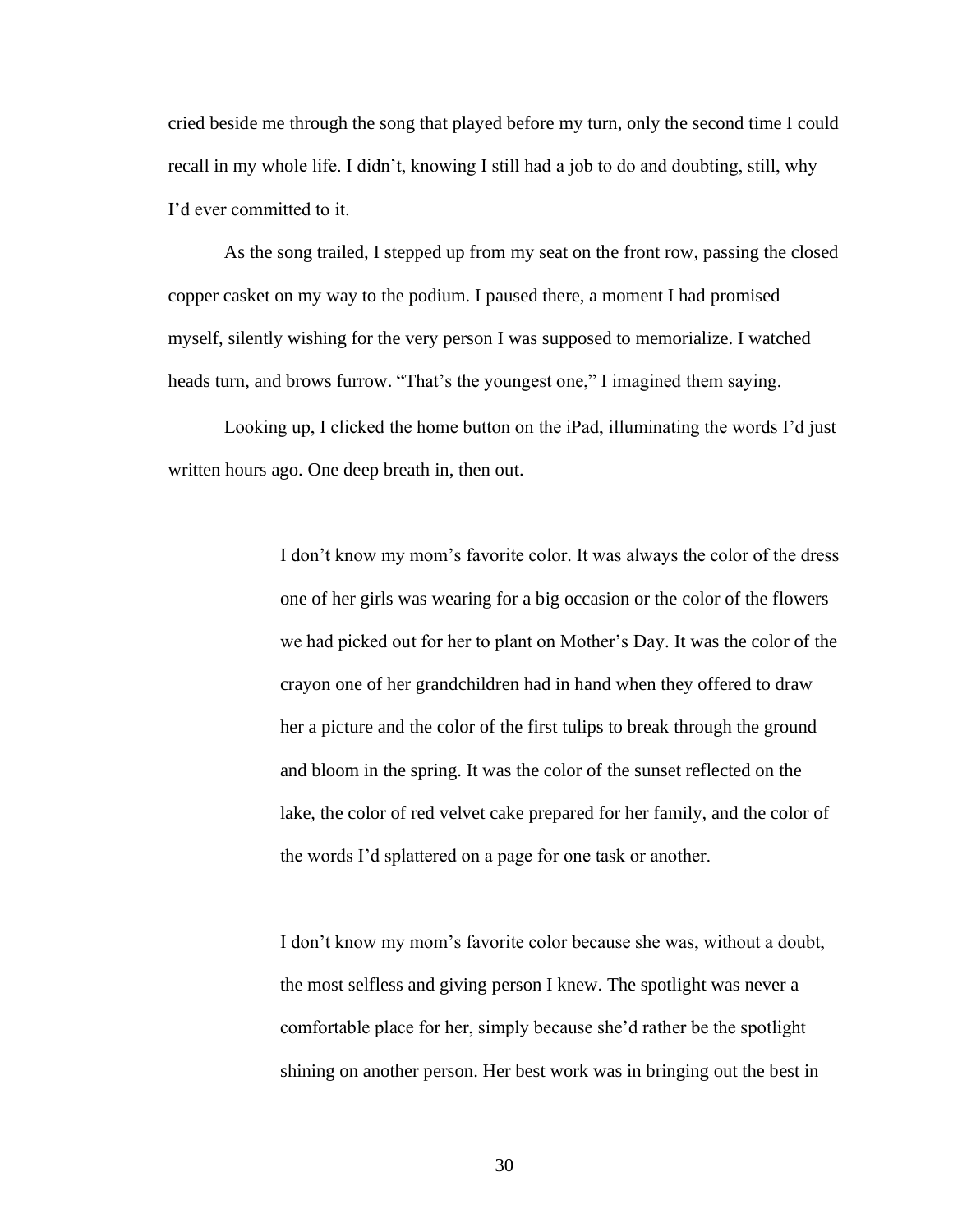others–students, colleagues, family and friends. She was everyone's biggest fan and could fill a room with confidence in a matter of minutes.

My mom had a way of making you feel capable and strong no matter the task before you: childbirth and parenting, making a complicated meal from scratch, and overcoming the unthinkable—in whatever form it revealed itself in. Even today, I stand here in awe of her efforts to prepare me for the unthinkable. In her last months, to no one's surprise, she was planting the seeds of strength I'd need to be able to stand before you.

For years, she'd gifted (and gifted again) a copy of Lee Ann Womack's "I Hope You Dance" to everyone in our family, just to make sure we got the message. For Christmas, she gave me a plaque that read, "I can't promise that I'll be here for the rest of your life, but I can promise that I'll love you for the rest of mine." She taught my friends how to support me, encourage me, and love me. She had designated several people to step up when she knew I would need it the most. And just over a week ago she highlighted my ability to stay strong and stand tall when faced with a challenge, and the ability to speak in high stress situations as a strength I'd call upon for the rest of my life.

My mother's heartbeat created my own and likely fueled yours at one time or another, and I am fully convinced that the only reason hers stopped was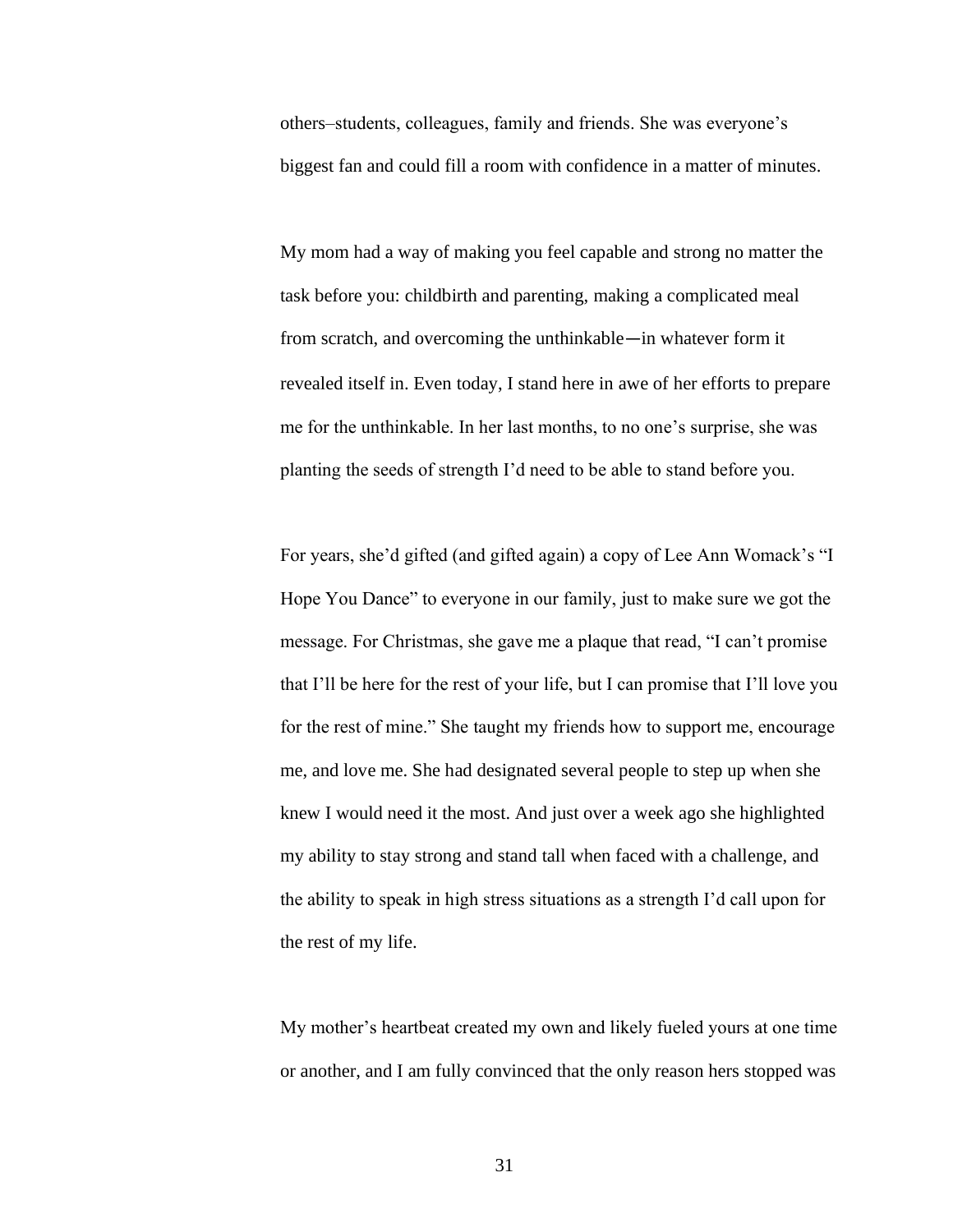because it had reached its capacity to love. She devoted her life to those she loved most, and I'd like to think each of the heartbeats she sacrificed has found a new home in each of us. She left no love to spare, and for that I will be forever thankful.

No, I don't know my mom's favorite color, but I do know she had delegated each of her roles in our family to one of us: relentless optimism and a talent for decorating Christmas trees to Staci, the ability to speak up when no one else will and a well-trained talent for taste-testing the Thanksgiving turkey stuffing to Sarah, an appreciation for the little, random, and often overlooked simplicities – along with the gift of clutter to me. And to my dad, unconquerable strength and the strangely admirable ability to exude love, even in bickering. And in all of us is a bit of the Hilltopper pride that sparkled in her, a passion for life and all the people around us, and – let us not forget – a taste for margaritas.

We share compassion, loyalty, and a passion for life. And I can only hope that one day someone will be able to say I was half the woman my mother was and had touched half the people's lives her sun-spotted hands had, because her legacy is—and always will be—unparalleled.

32

--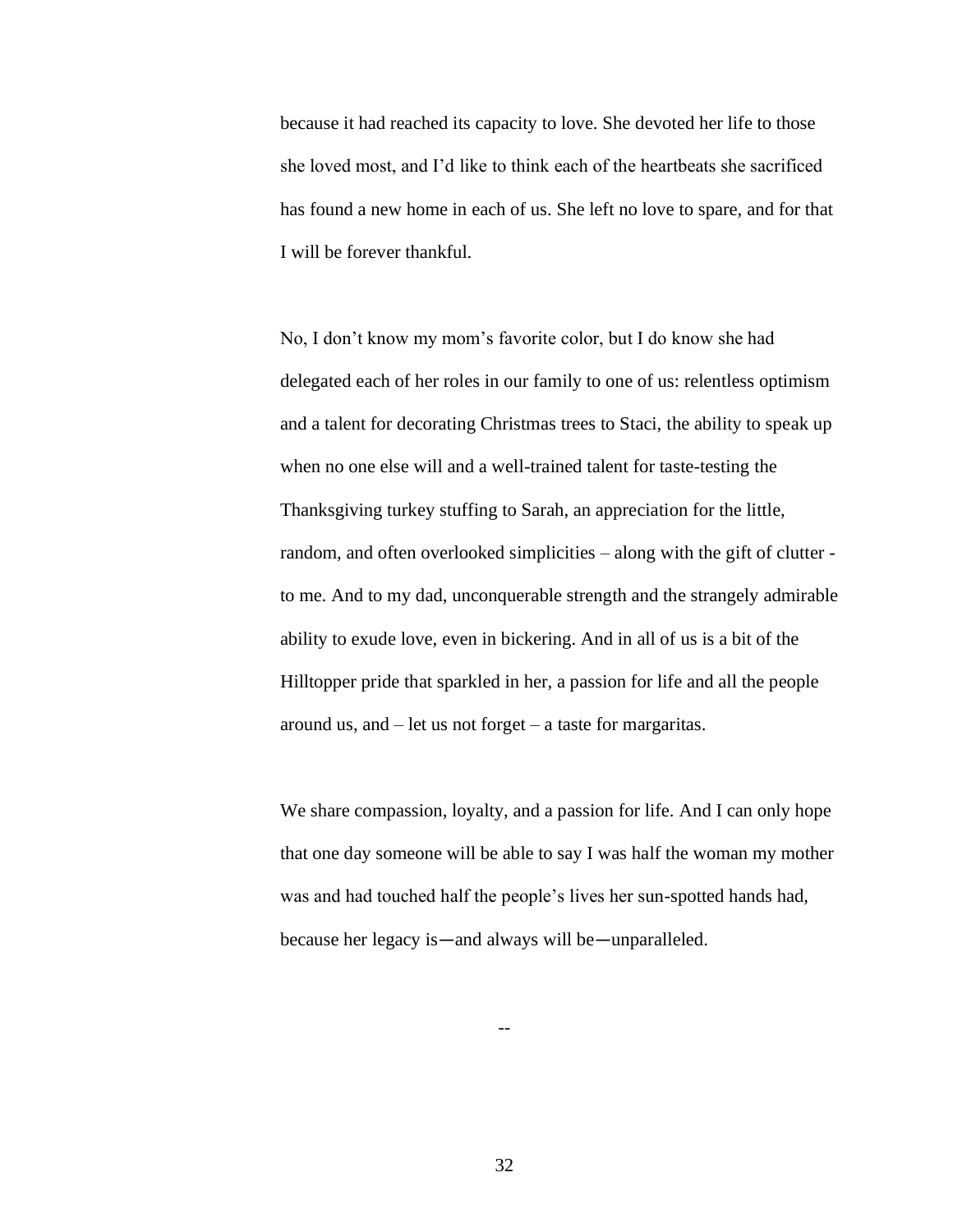If Uncle Bill had a favorite color, it was rust or dust or the fading blue of a discarded RC can. Every square inch of Uncle Bill's house was blanketed with intrigue. Dirt cast inverted shadows underneath objects that hadn't moved for years, like the smattering of orphaned antique padlocks collected on a wooden shelf, dissociated from the janitor's ring of assorted keys hung on a nearby nail. You could trace his life from room to room by the pathway through loosely categorized items begging to be picked up and inspected, as well as trash you'd rather not.

"Did you ever hear about the time," Dad started, laughing at a memory he hadn't yet released. He was pointing at a shadowbox of arrowheads, one of about ten in the bedroom that displayed about one hundred of nearly two thousand we found his house. "About the time someone broke into his house and stole a bunch of arrowheads?" he continued. I shrugged my shoulders, honestly unsure whether I'd heard this one before.

"Well, he was smarter than you'd ever believe. The cleverest son of a bitch in Edmonson County. When the arrowheads went missing, he called the police. Except he told them they were radioactive, so anyone who opened the case was in great danger," Dad said. "The State Police called in nuclear experts from Oak Ridge National Security down in Tennessee—we're talking the largest Nuclear Weapons Complex coming to Edmonson County—for an investigation. He knew enough to trick them into thinking this was a real possibility, if you can believe it. And it took 'em damn near two weeks of investigation before they realized he was full of shit."

Dad grew up in Edmonson County, too. It's the kind of place where everyone knows everyone, including where they live, narrated by turns where things used to be. Only 12,000 people call it home, a number that was even lower "before General Motors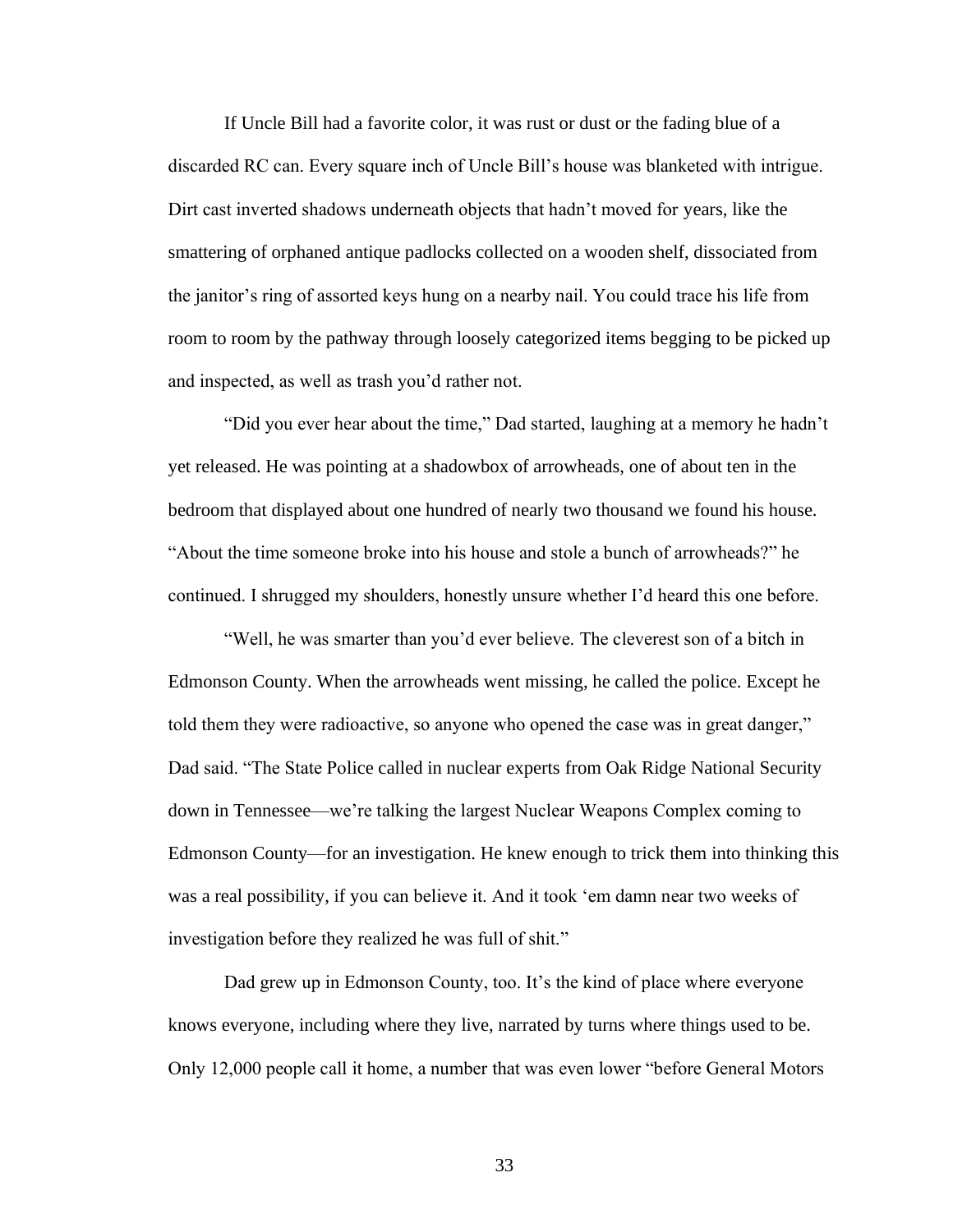come in and changed everything." And, as Dad puts it, it was the kind of place where "you couldn't shit outside without everybody knowin' and somebody showin' up to wipe your ass." It's a place of few surprises.

Dad left Edmonson County for college and a career in law enforcement, ultimately retiring from the Kentucky State Police. A man of law and justice, he carries a lot of contempt for Uncle Bill, who lived off grid and by his own rules ever since the 70s. "One time," he told me once, sitting at my dining room table, "KSP called me while I was out of state, a sort of favor. They said, 'We got a warrant for your brother-in-law, Billie. A dispute with a neighbor over a property line, and he's apparently threatening to shoot.' I told 'em I was too far away to do anything about it, and wouldn't anyway. I told 'em 'If you get in a situation where he needs to be shot, shoot 'im. And that's all I got to say."

Dad likes to say the Stice family, my mom's family, that is, was "a little bit on the eccentric side," and I suppose their farm family riddled with mental health issues probably was. "They were hoarders by heart," he'll tell you, "and if they ever owned something, they never wanted to let it go—and that wasn't just one or two of 'em, it was the whole damn bunch." Mom's parents were good people, but stubborn and hard-headed about their beliefs—like being Democratic in a deep red county. Her dad would go for all kinds of jobs, but couldn't get them because he was alienated and rejected by the Republican structures that just plain didn't like him, so he was left to farm.

Accustomed to poverty, Uncle Bill made use of what he had. So much of Uncle Bill's stuff was valuable, but he also held onto salvageable scraps just in case he needed some piece of it to fix something someday. And, hardened by years of this life, Uncle Bill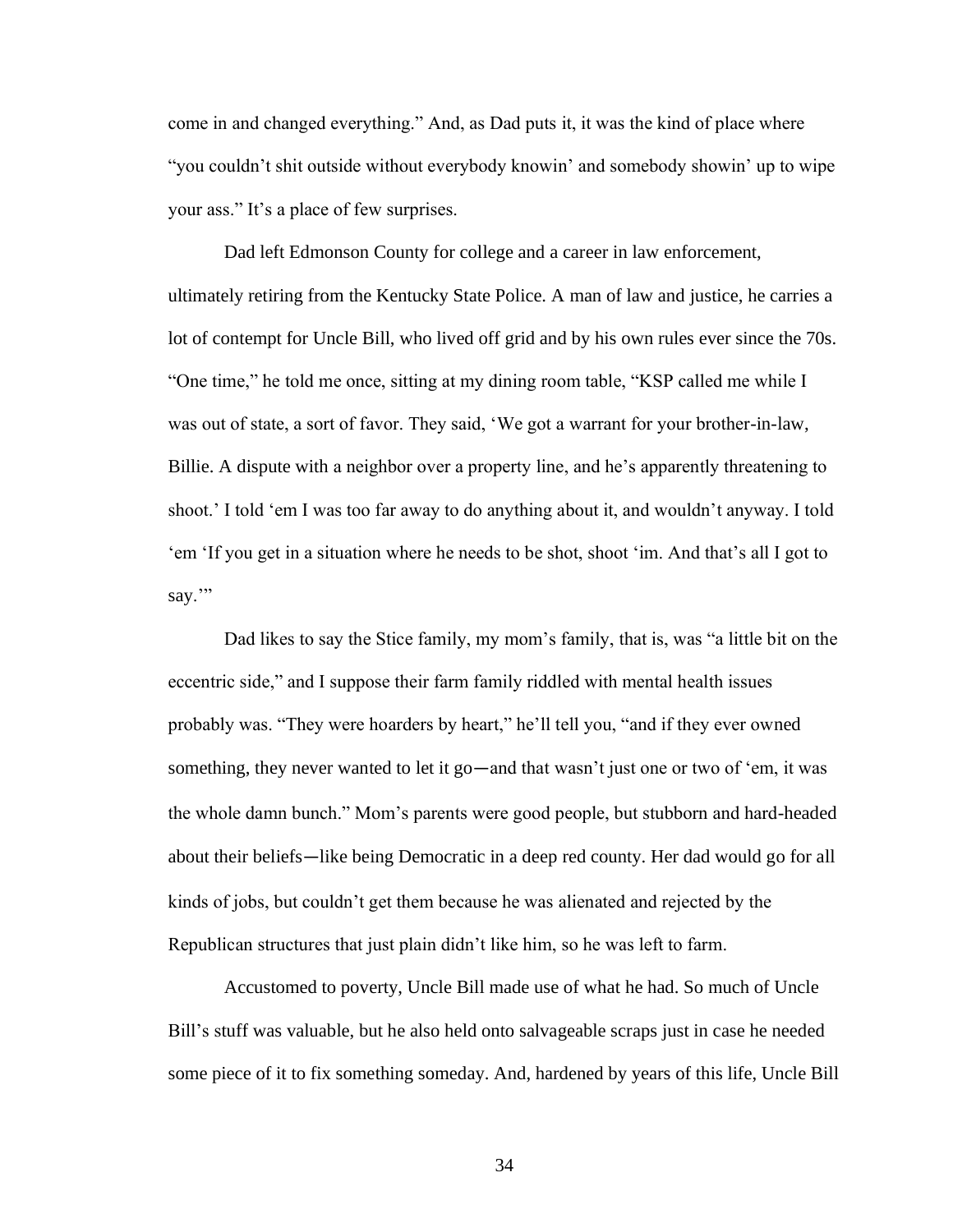was menacing at best, terrifying at worst. He'd take a relationship and wring it out, emptying it and inflicting pain while he was at it. Some of that can be attributed to the mental illness he inherited. People, including his own family, were wary of him. Some called it "crazy," others called it "eccentric."

My aunt, for example, set up a house ticket at the local Hilltop Cafe, a home cooking kind of place with a buffet on the best days, ensuring that he could get a warm meal anytime he could use one. The story Dad tells, though, is that he'd find familiar faces there and invite them to join him, treating the whole restaurant to lunch if they'd let him—and running the tab so high my aunt would ultimately call and cancel it. In the commodities boom of the 2000s, when the value of metal peaked, he ripped the metal roof off the house he'd grown up in, leaving it to ruin everything left inside.

"He'd abuse you," Dad said, putting it simply. Nothing was safe.

I approached every corner of Uncle Bill's house with a kid's curiosity and a heavy dose of fear, too. "Look at this," Dad said, beckoning me back to the kitchen. "Do-ityourself barbed wire." Leaned against the wall was the half-finished project, and I wondered what he'd aimed to protect with it.

--

Especially as the sun started to set, you couldn't help but feel an eeriness as you sorted through his stories. Having surveyed the surface, I started digging deeper, flipping through notebooks of evidence for paranoid claims and diagrams for projects and plans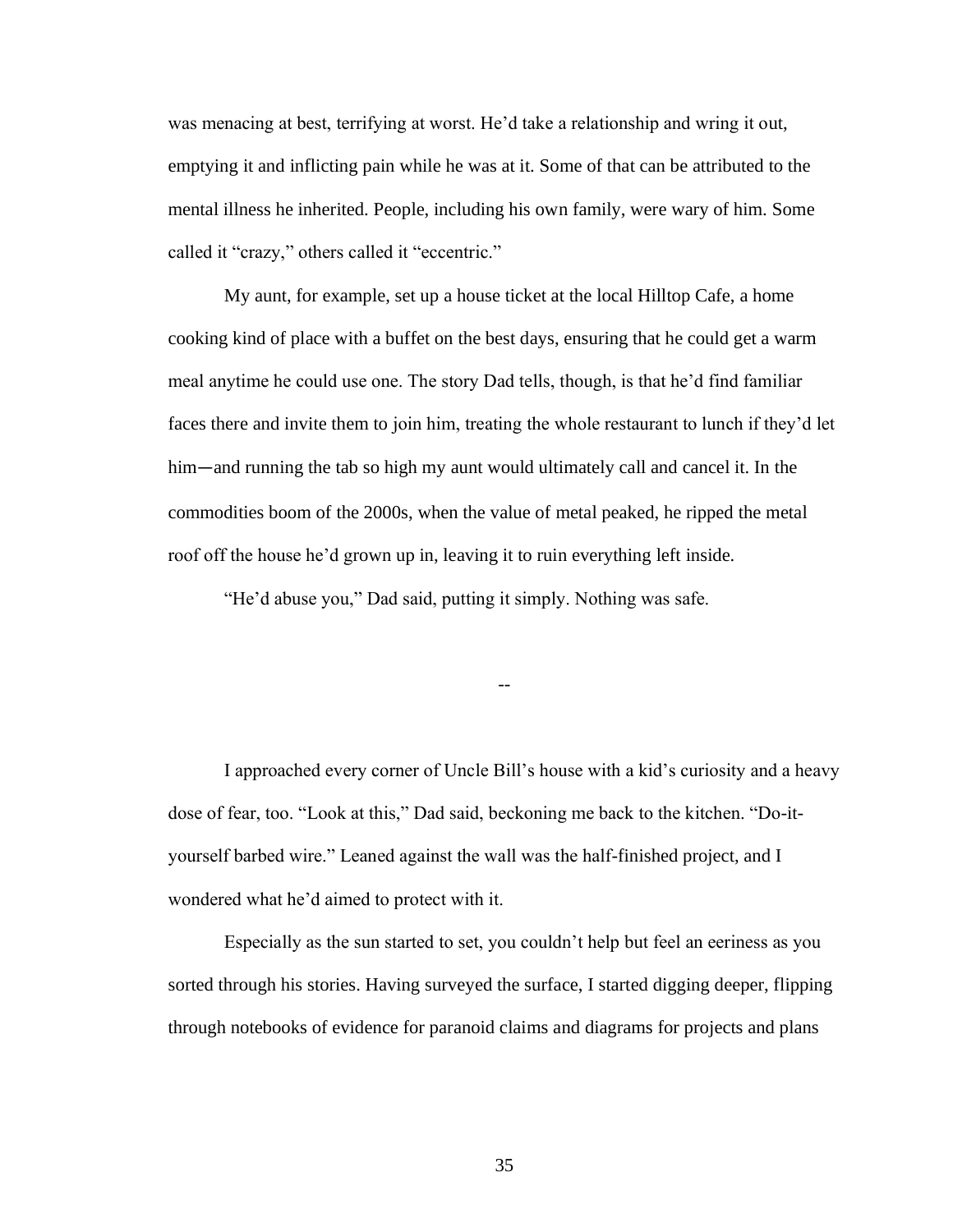he'd never see through. I was beginning to recognize patterns all around me: protect the best with your strongest threats.

"Has anyone gone through this one yet?" I asked, not pausing for an answer. On top of an old oak dresser sat a small collection of cannons that, if not for being made of heavy metal, might seem like a child's toys. I pulled open the top drawer and shrieked silencing only when I realized the coiled rattlesnake poised to strike the minute the drawer opened hadn't moved. Taxidermied and perfectly preserved, I recognized him— Uncle Bill, that is. He was too careful for this to not be a carefully considered line of defense.

Dad leaned in, eager to see what had happened. I backed away to show him the rattlesnake, my eyebrows up to my hairline and chuckling in disbelief, then went back to work. "Holy shit," I said, marveling at the pile of papers below: photos of his parents, shipping receipts, funeral programs, and 100-round boxes of ammunition. I felt proud, somehow, of the mind at work. And then, sifting through envelopes, I found one of note. A return address: Natty Bumppo, Attorney at Law, Box 413, Brownsville, KY 42210. Inside, a will. "Um, you're gonna want to see this," I said to Dad, handing the envelope over to him.

Uncle Bill's entire life seemed like a story waiting to be told, though the audience was unclear. The tail end of his obituary, where newspaper readers are typically told the details of the decedent's services, remained vague: "A memorial service will be May 10 in Rhoda near his residence. Expressions of sympathy may be directed to the recipient of one's choice." The assumption, I'd argue, was that no one really cared to show up.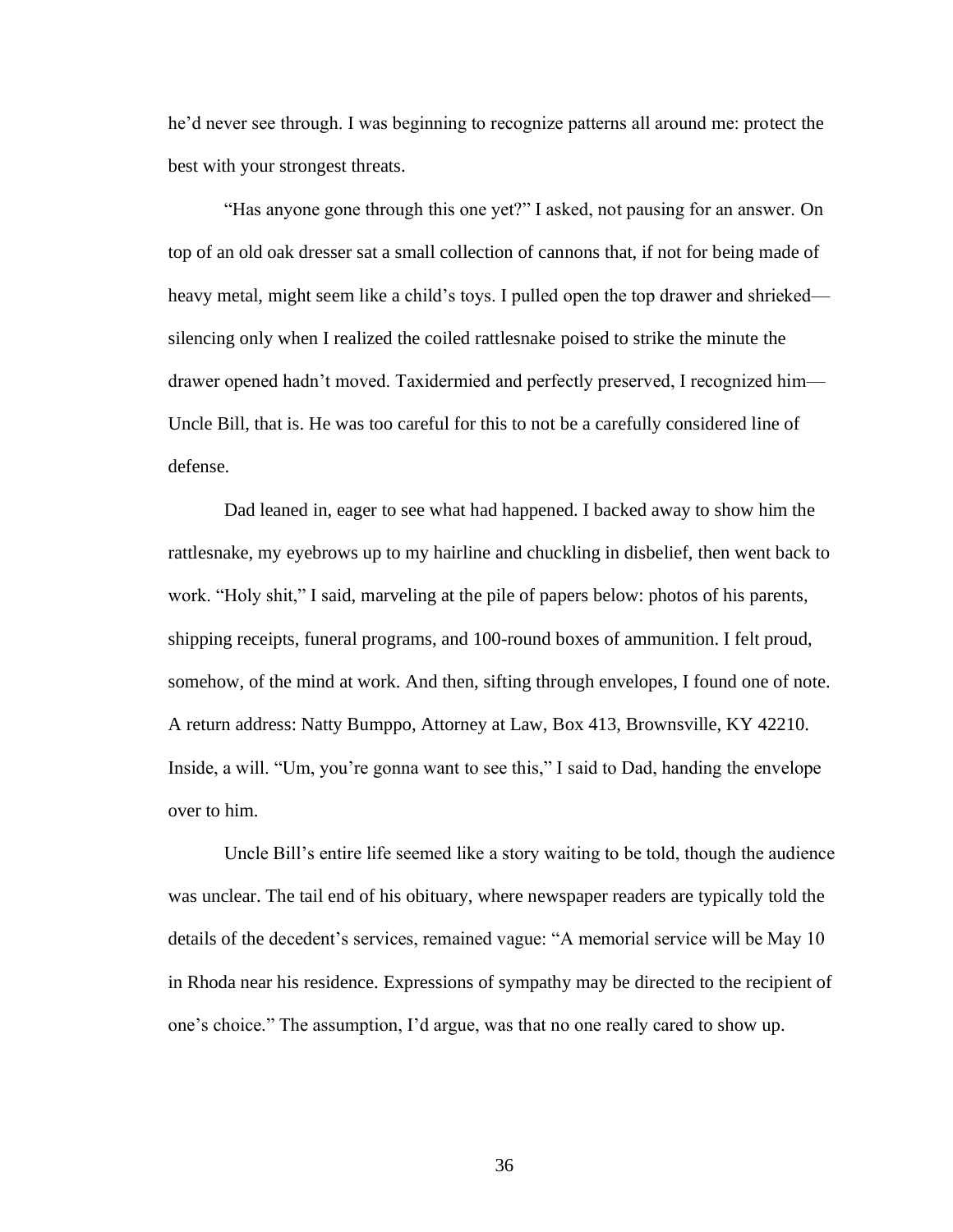"You did so well on the last one," Aunt Naomi said. "Would you write a eulogy for Uncle Bill, too?" Except this request was a complicated one, and quite different. It's one thing to write a eulogy for the most important person in your life, and it's another to write one for someone you hardly knew except to fear. I said I'd try.

--

The inner turmoil for writing Uncle Bill's eulogy somehow rivaled the same writing occasion for the greatest grief I'd ever known. I didn't know him, except the secondhand bits that didn't exactly honor him, and I didn't know what to say to a room full of people who did. "It's not like there will be many people there anyway," my aunt had said, attempting to settle me. The truth, it seemed to me, was that he felt more comfortable surrounded by junk than by people, and I wondered if there was more to that—to him rescuing someone else's story from a box at an auction, recognizing it, knowing it, and treasuring it. That seemed like my job now.

As I prepared to write his eulogy, I kept assuring myself he was one step ahead of me. Shining among piles of what seemed like junk were highlights on display. On the backs of photographs he'd written the names, years, and dates of birth on any subject he could identify, along with a line or two about the occasion. In notebooks were drafts of letters to people long gone and some to the U.S. Department of Agriculture, for whom he worked as a fruit and vegetable inspector decades ago. Some things were even curated, on display for visitors that would never come. A photo of his parents hung on the wall under seven handguns and two rifles. An empty bottle of Mammoth Cave Brand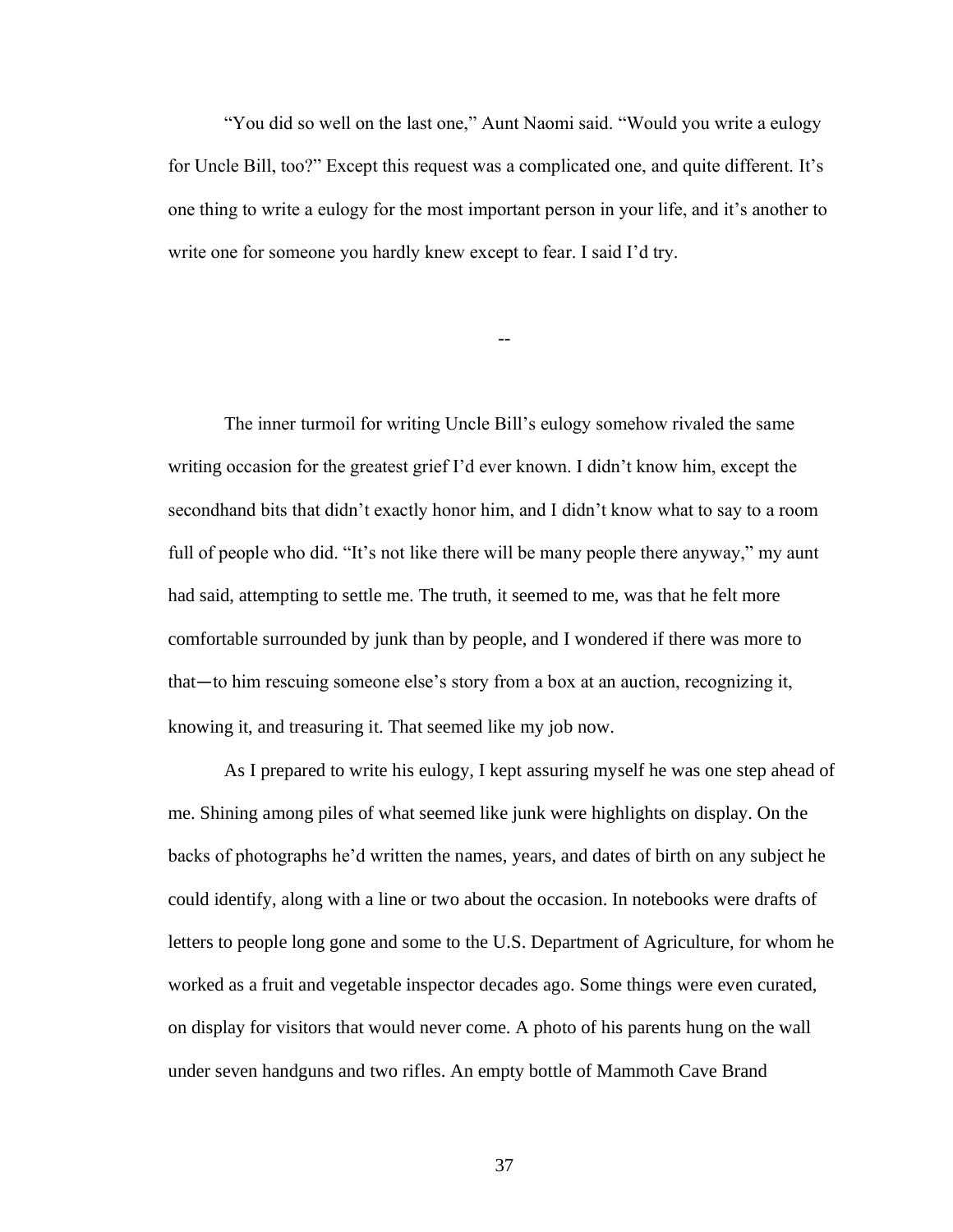Kentucky Straight Bourbon Whiskey was captured in a display case plastered with historical information that made it better suited for a museum. The head of a deer accompanied by a plaque that explained—not just any deer, but the state's largest buck on record. He dwelled in the wealth of storied pasts.

Mulling over topics for the eulogy, I remembered one interesting find. "Look here," Dad had said, pulling a prism-shaped display case down. "His hunting knife. And that's weird because he always," and then reiterating for effect, "*always* carried that damn thing." He handed it to me for a closer look. In the process, I caught a peek of the back, so I flipped it over. Scribbled on the wooden surface, a caption: "I got this while at Fairview in the late 1940s or early 1950s. I went to Brownsville to school in 1956. It was a prize for selling KY Farmer magazine. I have taken it hunting eversince. Look at notches." And then, as if copied and pasted from the will, signed and dated—Billie Stice 2009. A notch in the sheath for each deer he'd killed. All I had to do was give an audience to the stories he was already telling.

--

Uncle Bill's memorial service was held at Belle Key Methodist Church, a oneroom church with white clapboard siding my sister swears you could see through, a rusted metal roof, and a bell that rang only if you pulled the rope that fell from the ceiling inside. Though it hadn't even reached 80 degrees outside, it was sweltering hot inside and that's the first thing, if not the only thing, anyone can remember.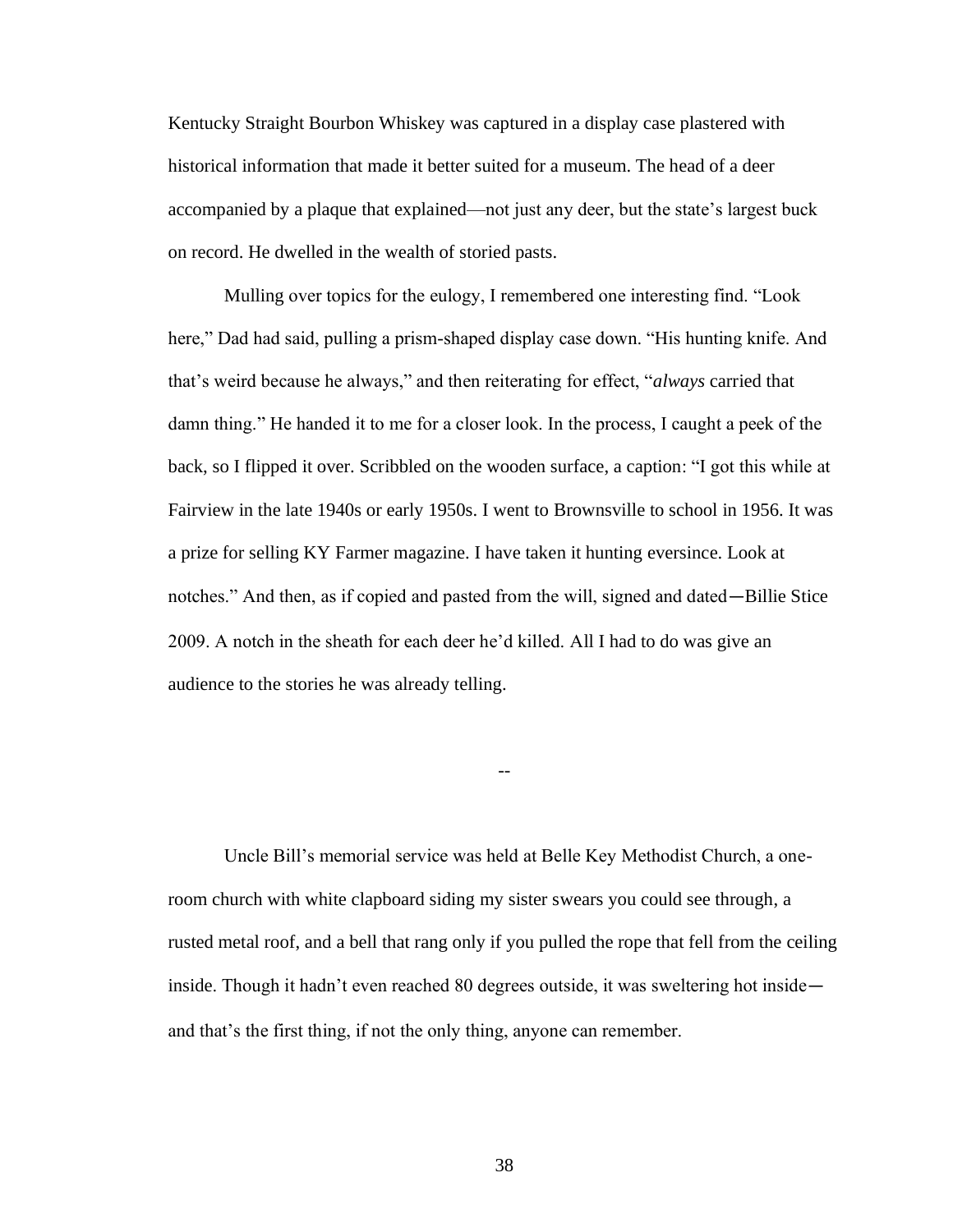The setting was perfect. It was an old, simple country church and cemetery built in 1856 that didn't even have a parking lot—sacred and sentimental. Only about thirty people joined us, including my family, for an intimate service that honored the life of someone only a few people got to know. After a few simple hymns and an obituary reading by my cousin, it was my turn. I stood up, approached the lectern, and paused. Time slowed down the way it does when memories are being made, and I soaked it in, fully aware of the moment. There I stood, a city girl, comparatively, and certainly not as simple as my Uncle Bill had been. I caught eye contact with an unfamiliar face, and I wondered if I even belonged there, in that tiny, tucked away little church, memorializing a life I hadn't really known.

I clicked the home button on my iPad, illuminating the words I'd written. One deep breath in, then out.

> Mary Randolph Carter said, "A perfectly kept house is the sign of a misspent life."

Anyone who visited my Uncle Bill's house walked away with a story to tell, and I think there's something to be said for that. He lived his life without borders nor seams. What he loved, he lived—nothing in between.

A few weeks ago, when I opened the door to Uncle Bill's house, I was immediately in awe of the museum I had stepped into. In every square inch of space was evidence of his curiosity and fascination with the world. Leaned against walls were projects in progress. On the backs of shopping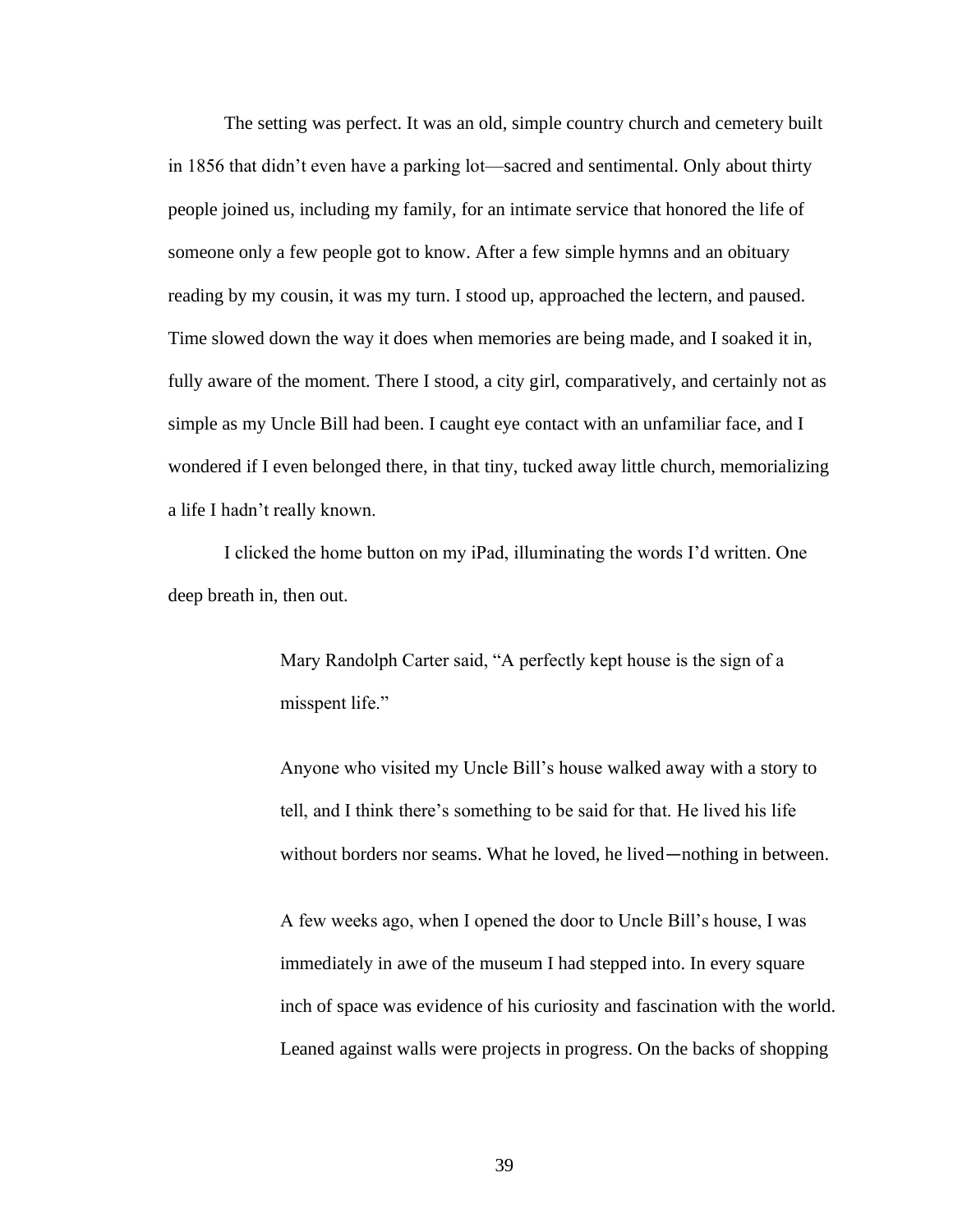lists and to do lists were pieces of history. Inside drawers were anthologies.

His entire existence was an ode to his roots: to Mammoth Cave, to Brownsville, to Kentucky. He had filled notebooks with stories and written histories on the backs of objects.

My Uncle Bill's legacy is more tangible than most, as his hands-on approach to life left many memories behind. In fact, I'm told he even had a helping hand in the stained glass windows we see here.

Uncle Bill handcrafted iron molds of a sleigh and reindeer that added wonder to my winters since I can remember, and our circular driveway became a drive-thru winter wonderland for passersby in Bowling Green. Each year, as we wound Christmas lights around his handiwork, I'd ask questions. My mom would tell me of his talents – he can do anything, make anything, fix anything, she'd tell me. And in the garden behind his house, he proved he could grow anything, too.

If a perfectly kept house is the sign of a misspent life, my Uncle Bill's house is the symbol of a perfectly spent one. He stayed immersed in what made him feel most alive, most connected to the earth. His existence might bristle the hairs on an outsider's neck, and they might see in his stuff a whole lot of junk, but to me, his life was a curated collection of the things he loved most – right down to saltine crackers and RC Cola.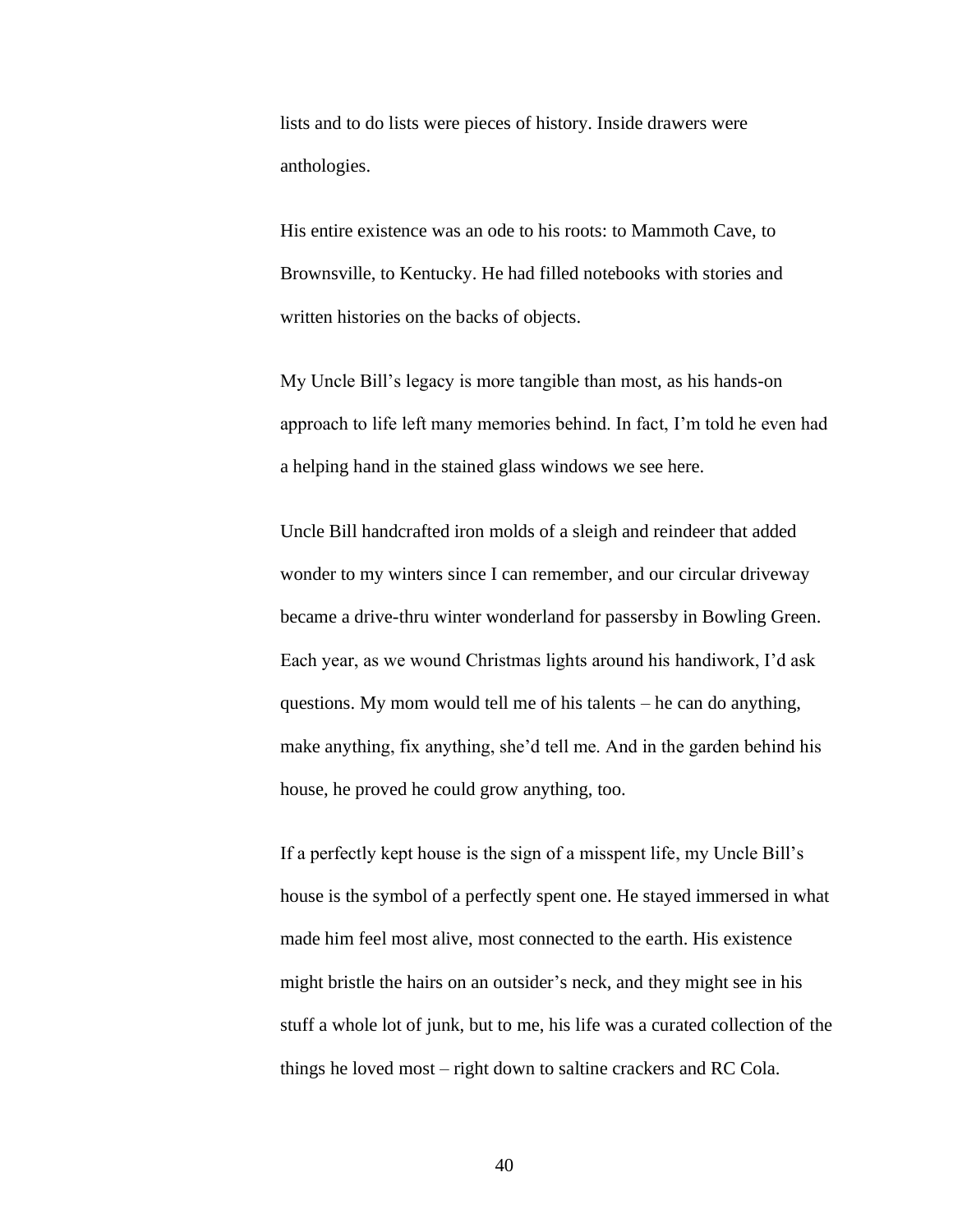Sideways sunshine, the kind that softens everything in the late afternoon when the sun starts to set, was made for country roads. In the passenger seat, I sat silent, thinking about the country church we left behind, about the life we left behind—misguided, maybe, but richly sentimental. I watched the sun fall over rolling hills and other people's farms, and I thought of the way dust settles right before your eyes when the sun hits it just right.

--

When news that my Uncle Bill would soon die first reached me, I wasn't immediately fazed. My heart ached only because I knew my mom's would have. But leaving Edmonson County that day, I felt some new, nameless grief of histories halted. When that crumbling house finally collapses on a farm without a family, who will collect the memories that fall to the ground?

Darkness welcomed the night and, as it goes on summer nights in the south, fields lit up with lightning bugs. Uncle Bill, I knew, was telling a story to an audience he couldn't reach, yearning to be plucked from a pile of junk and treasured by someone who could see past the dirt. I wondered if I had delivered that closure.

I laid my arm across the center console, wrist up, and my boyfriend took the bait, intertwining our fingers and looking to me. After the slightest pause, a few words from him: "Today's was even better than the last one." I smiled back at him, knowing he meant well, knowing he was offering the validation at least one part of me was seeking. I wanted to know why, and I wanted to hear the whole story from his perspective, but my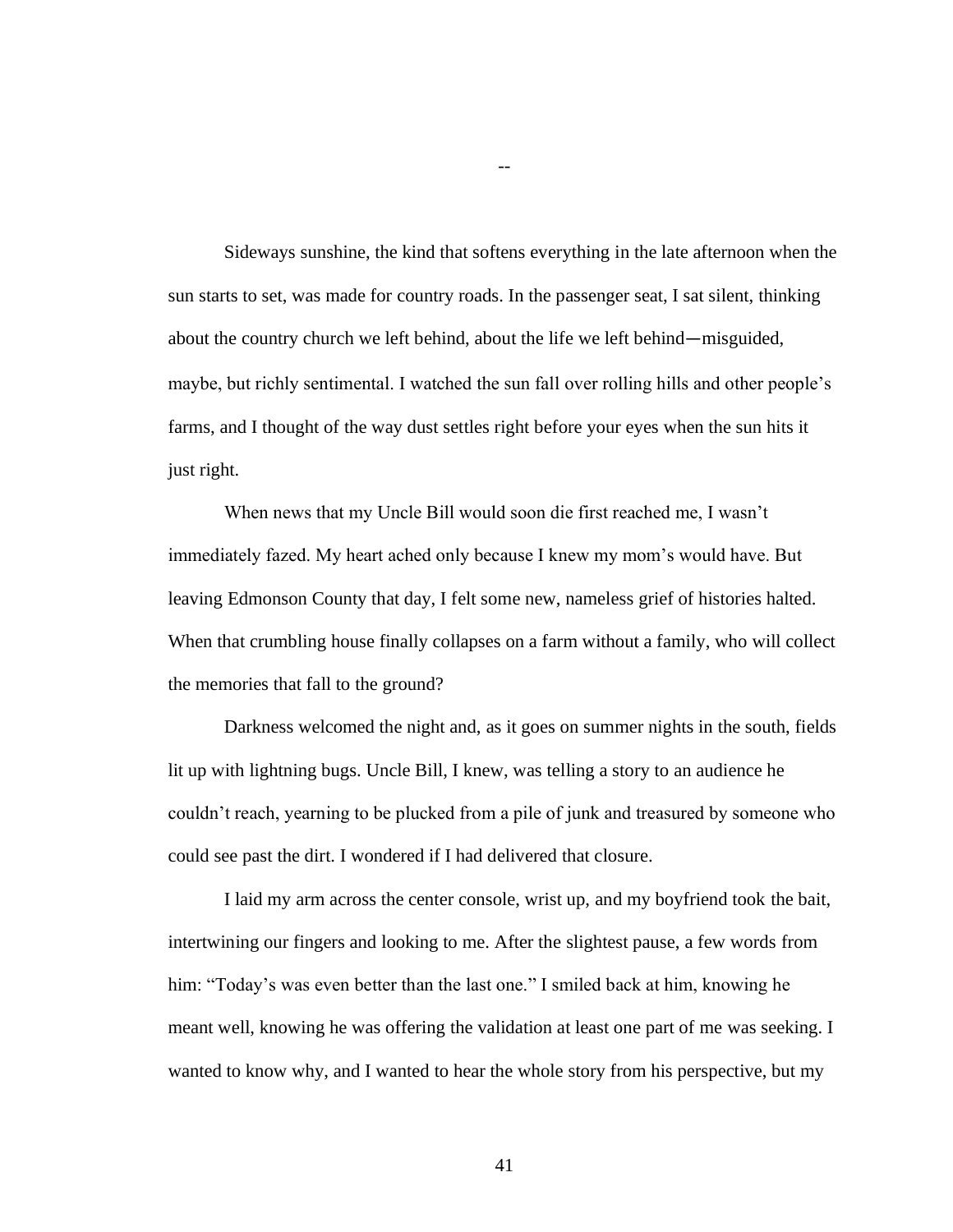chin trembled, and I looked away. I grieved, all over again, my mom, aching for an opportunity to revise.

Uncle Bill's estate—a funny word to use when you've been in the bowels of his humble home—later went to auction, an attempt to liquidate all the stuff only people like him might truly value. An iron, horse-drawn hearse earned the top bid. He had sold the very roof off his childhood home to make ends meet, letting the skies rain in, while he sat on over \$90,000 of antiques and collectibles the whole time.

--

I had promised my Aunt Naomi I wouldn't take anything, but in truth, I'd snuck away with one thing. Folded neatly into quarters and tucked away on a shelf that otherwise held old Tonka trucks was a browned piece of paper, with lines the color of a sea you'd find in an old, forgotten postcard. It seemed treasured, set aside, exempt. I had unfolded it, expecting to find directions somewhere or some other ordinary thing, and instead found it blank—preserved possibility. What did he almost say? And to whom?

I thought back to the times I had stared at a blank page, resenting the space between it and me. Any memoirist must know the battle of transforming a blank page into an essay of experience and explanation. We extract meaning from our everyday experiences, and then we scribble our notes on napkins, in pocket-sized notebooks, and on almost-discarded receipts, digging even further for the truth we aim to tell in our stories and musings. Truths, nestled into the dark corners of our memories, are shared by—carried by—us all, but it's the memoirist, the memorialist, who shares the story.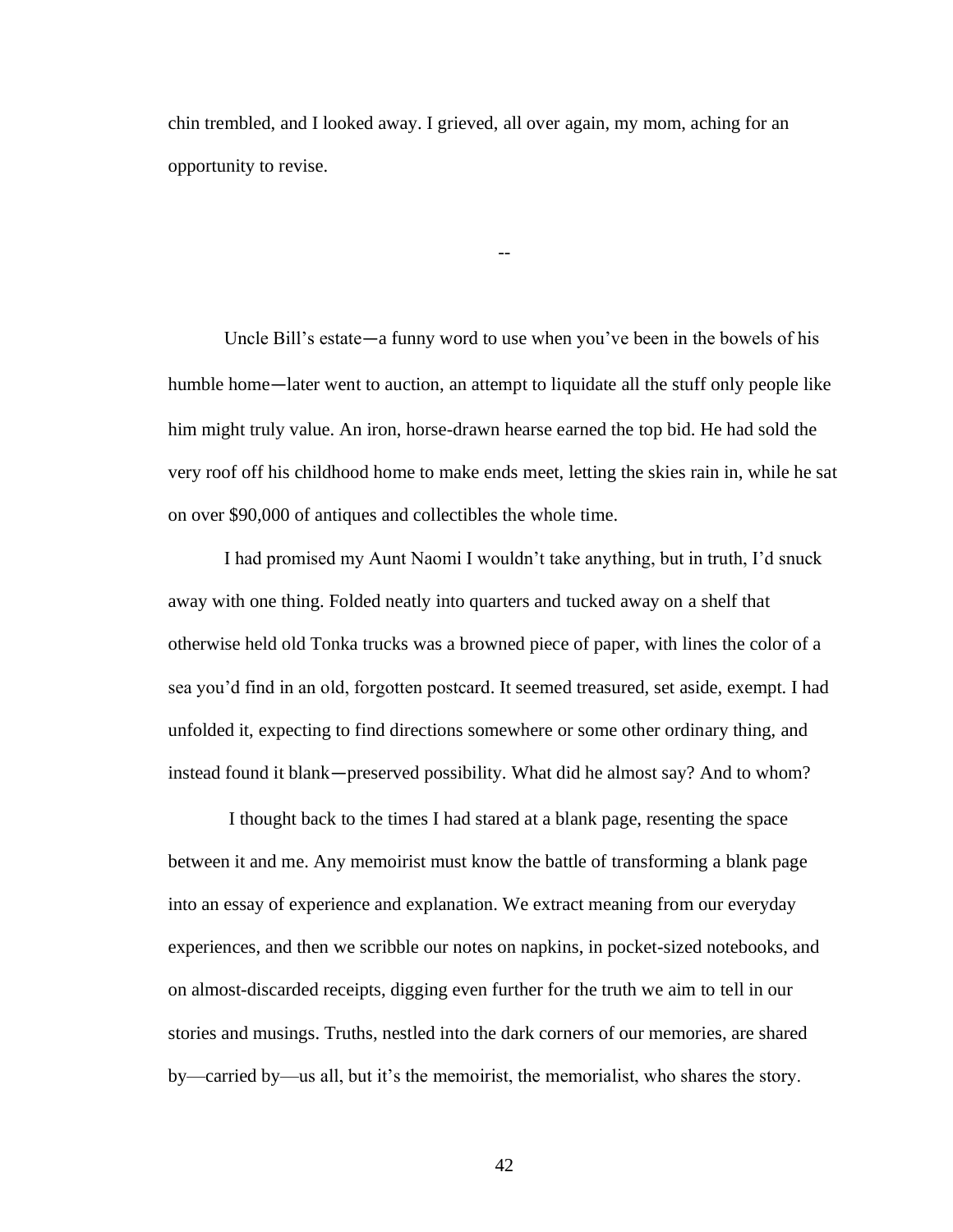In *Lying*, memoirist Lauren Slater nods toward philosopher Soren Kierkegaard: "The greatest lie of all is the feeling of firmness beneath our feet. We are at our most honest when we are lost." The very tension that binds the art of memoir is the weightlessness, the elusiveness, of truth and the gravity of narrative. When the cursor blinks in the top left corner of a white screen, when an ink pen hovers over a pristine page, our truths grasp at their expiring weightlessness, begging instead to swirl through our minds, our moments, and our memories—and stay there.

To eulogize a life is to memorialize it. In heavy keystrokes, in ink gliding onto paper, the gravity of narrative, of an entire life lived, pulls to the ground the memoirist's mindful experiences, memorializing them, making them tangible and real. Lines become letters, letters become words, words become sentences, and sentences become stories, become eulogies.

My mom's and Uncle Bill's eulogies were the first and second I wrote; a third, fourth, and fifth quickly followed, like a game of connect the dots. Each one has been, painstakingly, written and rewritten until the words finally manifest some meaning, dancing around their purpose with carefully crafted choreography, evoking the spirit of their subject.

I am my family's memorialist. When someone dies, I'm in line for calls to be made, entrusted with distilling an entire life into the spirit of someone who's gone, based solely on what they left behind. "My turn," my Dad had said, tearfully, when he called to ask if I'd write a eulogy for his mom, too.

My aunt still pretends we never found a will in Uncle Bill's house, yet I can't shake the image of a perfectly preserved blank page I found there—one that now hangs